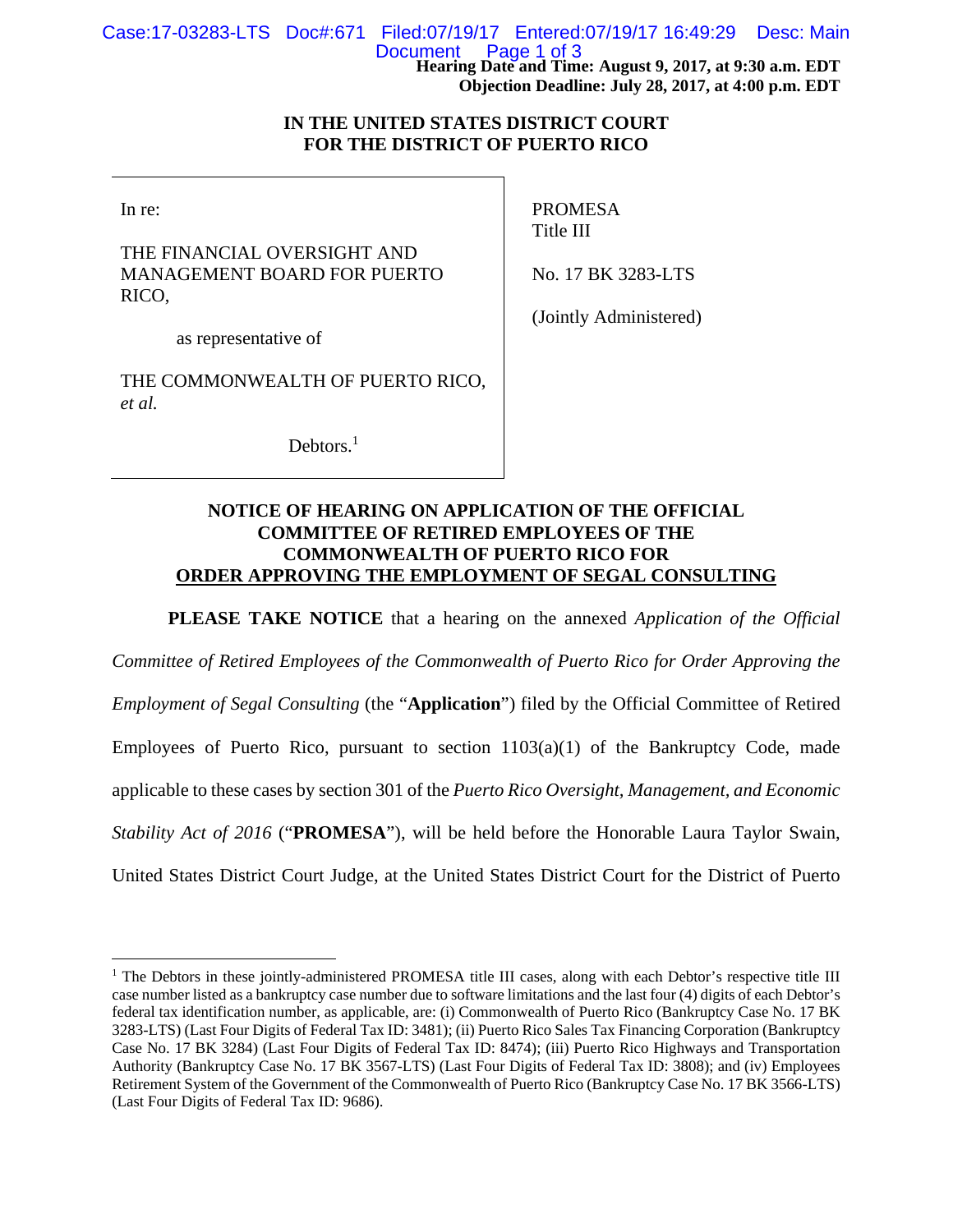#### Case:17-03283-LTS Doc#:671 Filed:07/19/17 Entered:07/19/17 16:49:29 Desc: Main Page 2 of 3

Rico, Room 3, 150 Carlos Chardón Street, Federal Building, Office 150, San Juan, Puerto Rico 00918-1767 on **August 9, 2017 at 9:30 a.m. (Prevailing Eastern Time)** (the "**Hearing**").

**PLEASE TAKE FURTHER NOTICE** that any response or objection (any "**Objection**") to the Application must be in writing, must conform to the Federal Rules of Bankruptcy Procedure and the Local Bankruptcy Rules for the District of Puerto Rico, must be filed with the Court (a) by attorneys practicing in the Court, including attorneys admitted *pro hac vice*, electronically in accordance with Rule 5 of the Local Rules for the District of Puerto Rico, and (b) by all other parties in interest, on a CD-ROM, in text-searchable portable document format (PDF), to the extent applicable, and shall be served in accordance with the First Amended Case Management Procedures (Dkt. No. 262-1), so as to be filed and received no later than **July 28, 2017 at 4:00 p.m. (Prevailing Eastern Time)** (the "**Objection Deadline**").

PLEASE TAKE FURTHER NOTICE that if an Objection to the Application is not received by the Objection Deadline, the relief requested shall be deemed unopposed, and the Court may enter an order granting the relief sought without a hearing pursuant to the First Amended Case Procedures.

[*Remainder of page left intentionally blank*]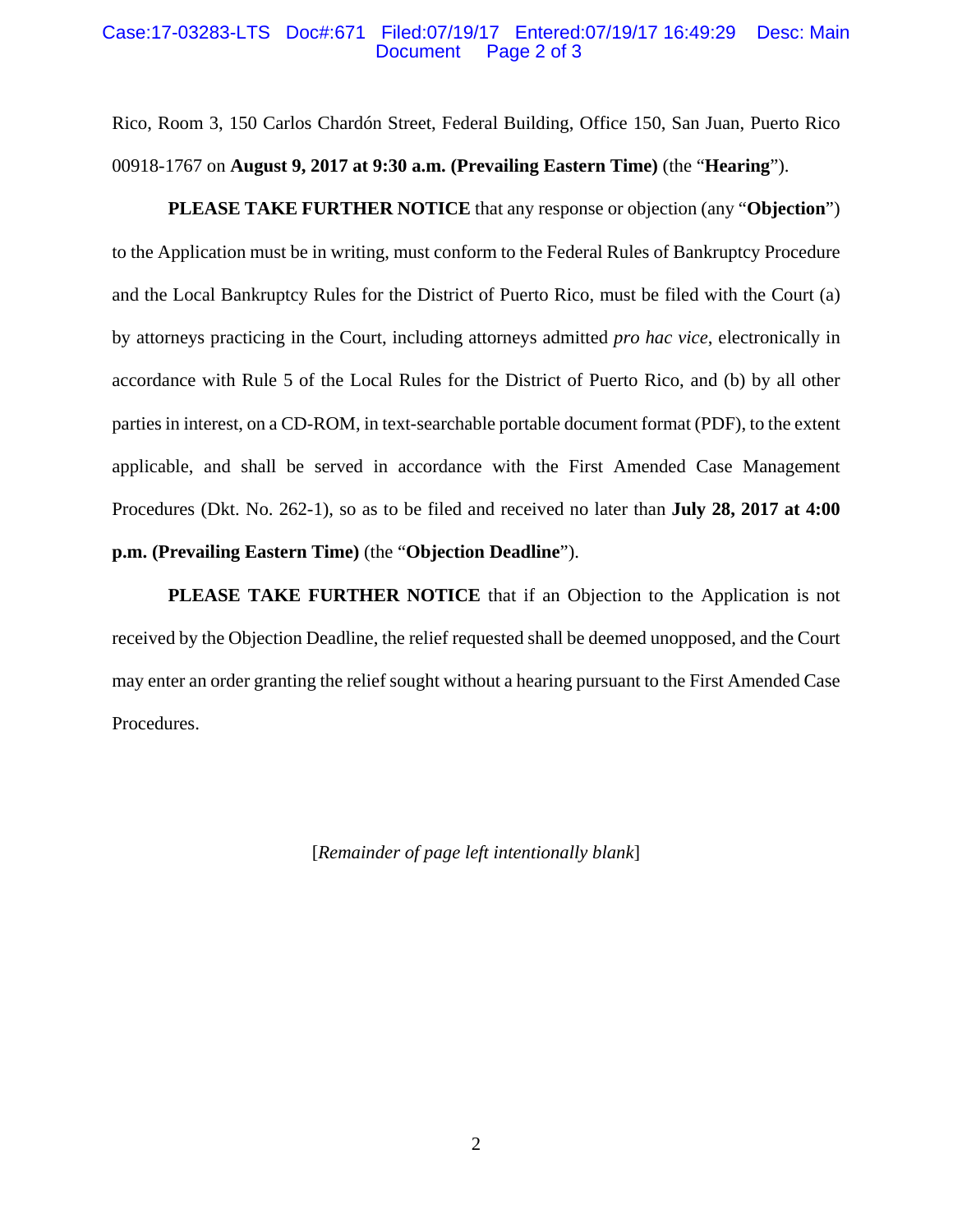# Case:17-03283-LTS Doc#:671 Filed:07/19/17 Entered:07/19/17 16:49:29 Desc: Main Page 3 of 3

July 19, 2017

JENNER & BLOCK LLP

By:

*/s/ Robert Gordon* 

Robert Gordon (admitted *pro hac vice*) Richard Levin (admitted *pro hac vice*) 919 Third Ave New York, NY 10022-3908 rgordon@jenner.com rlevin@jenner.com 212-891-1600 (telephone) 212-891-1699 (facsimile)

Catherine Steege (admitted *pro hac vice*) Melissa Root (admitted *pro hac vice*) 353 N. Clark Street Chicago, IL 60654 csteege@jenner.com mroot@jenner.com 312-222-9350 (telephone) 312-239-5199 (facsimile)

Respectfully submitted,

BENNAZAR, GARCÍA & MILIÁN, C.S.P.

By:

*/s/ A.J. Bennazar-Zequeira* 

A.J. Bennazar-Zequeira Edificio Union Plaza PH-A piso 18 Avenida Ponce de León #416 Hato Rey, San Juan Puerto Rico 00918 ajb@bennazar.org 787-754-9191 (telephone) 787-764-3101 (facsimile)

*Proposed Counsel for The Official Committee of Retired Employees of Puerto Rico*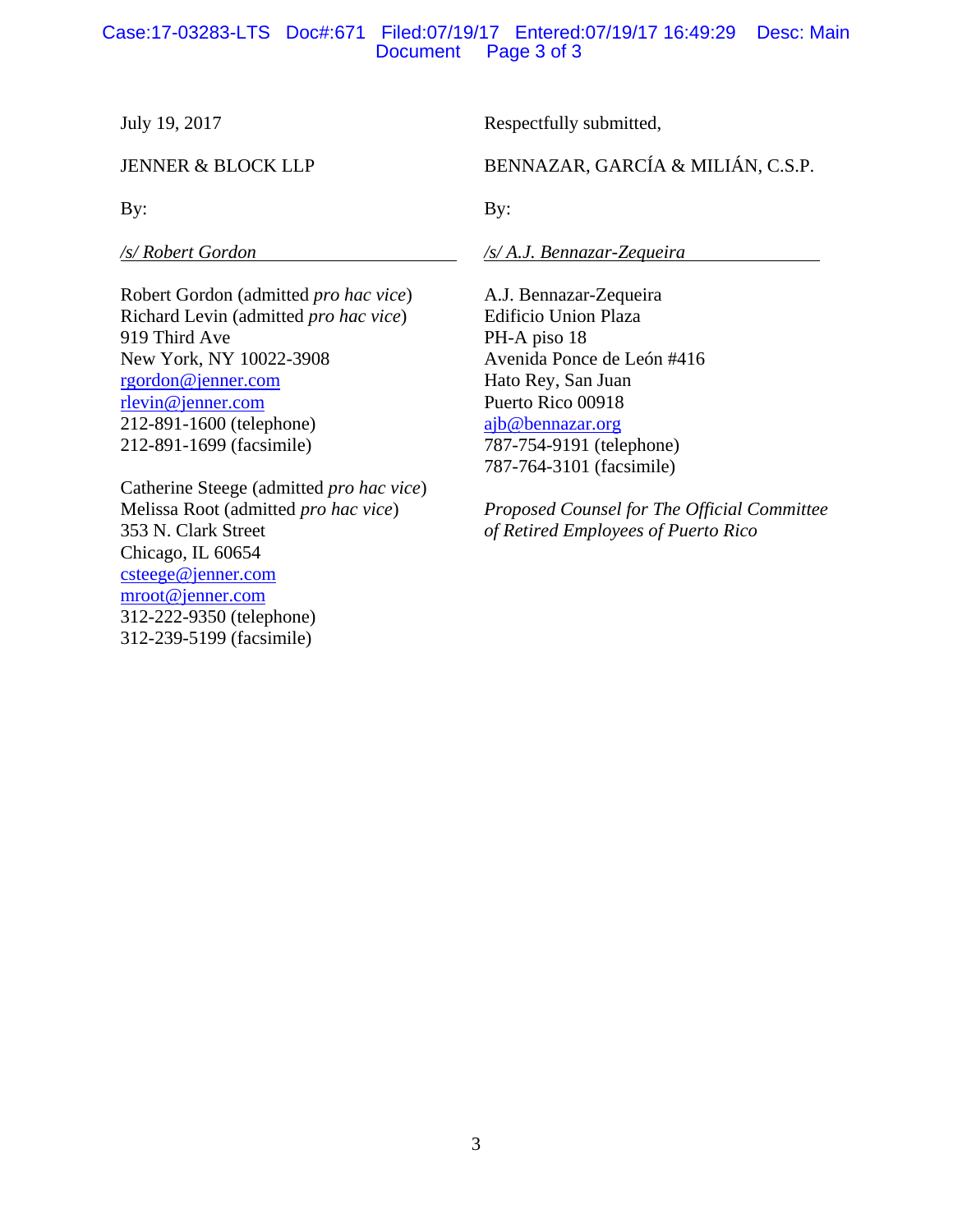## **IN THE UNITED STATES DISTRICT COURT FOR THE DISTRICT OF PUERTO RICO**

In re:

 $\overline{a}$ 

THE FINANCIAL OVERSIGHT AND MANAGEMENT BOARD FOR PUERTO RICO,

PROMESA Title III

No. 17 BK 3283-LTS

(Jointly Administered)

as representative of

THE COMMONWEALTH OF PUERTO RICO, *et al.*

Debtors.<sup>1</sup>

# **APPLICATION OF THE OFFICIAL COMMITTEE OF RETIRED EMPLOYEES OF THE COMMONWEALTH OF PUERTO RICO FOR ORDER APPROVING THE EMPLOYMENT OF SEGAL CONSULTING**

To the Honorable United States District Court Judge Laura Taylor Swain:

The Official Committee of Retired Employees of the Commonwealth of Puerto Rico (the "**Retiree Committee**") hereby submits this application (this "**Application**") for entry of an order to employ the firm of Segal Consulting ("**Segal**") as consultants and actuaries for the Retiree Committee effective as of June 27, 2017, pursuant to sections 105(a) and 1103(a) of title 11 of the United States Code (the "**Bankruptcy Code**"), made applicable to these cases pursuant to section 301(a) of the *Puerto Rico Oversight, Management, and Economic Stability Act* 

<sup>&</sup>lt;sup>1</sup> The Debtors in these jointly-administered PROMESA title III cases, along with each Debtor's respective title III case number listed as a bankruptcy case number due to software limitations and the last four (4) digits of each Debtor's federal tax identification number, as applicable, are: (i) Commonwealth of Puerto Rico (Bankruptcy Case No. 17 BK 3283-LTS) (Last Four Digits of Federal Tax ID: 3481); (ii) Puerto Rico Sales Tax Financing Corporation (Bankruptcy Case No. 17 BK 3284) (Last Four Digits of Federal Tax ID: 8474); (iii) Puerto Rico Highways and Transportation Authority (Bankruptcy Case No. 17 BK 3567-LTS) (Last Four Digits of Federal Tax ID: 3808); and (iv) Employees Retirement System of the Government of the Commonwealth of Puerto Rico (Bankruptcy Case No. 17 BK 3566-LTS) (Last Four Digits of Federal Tax ID: 9686).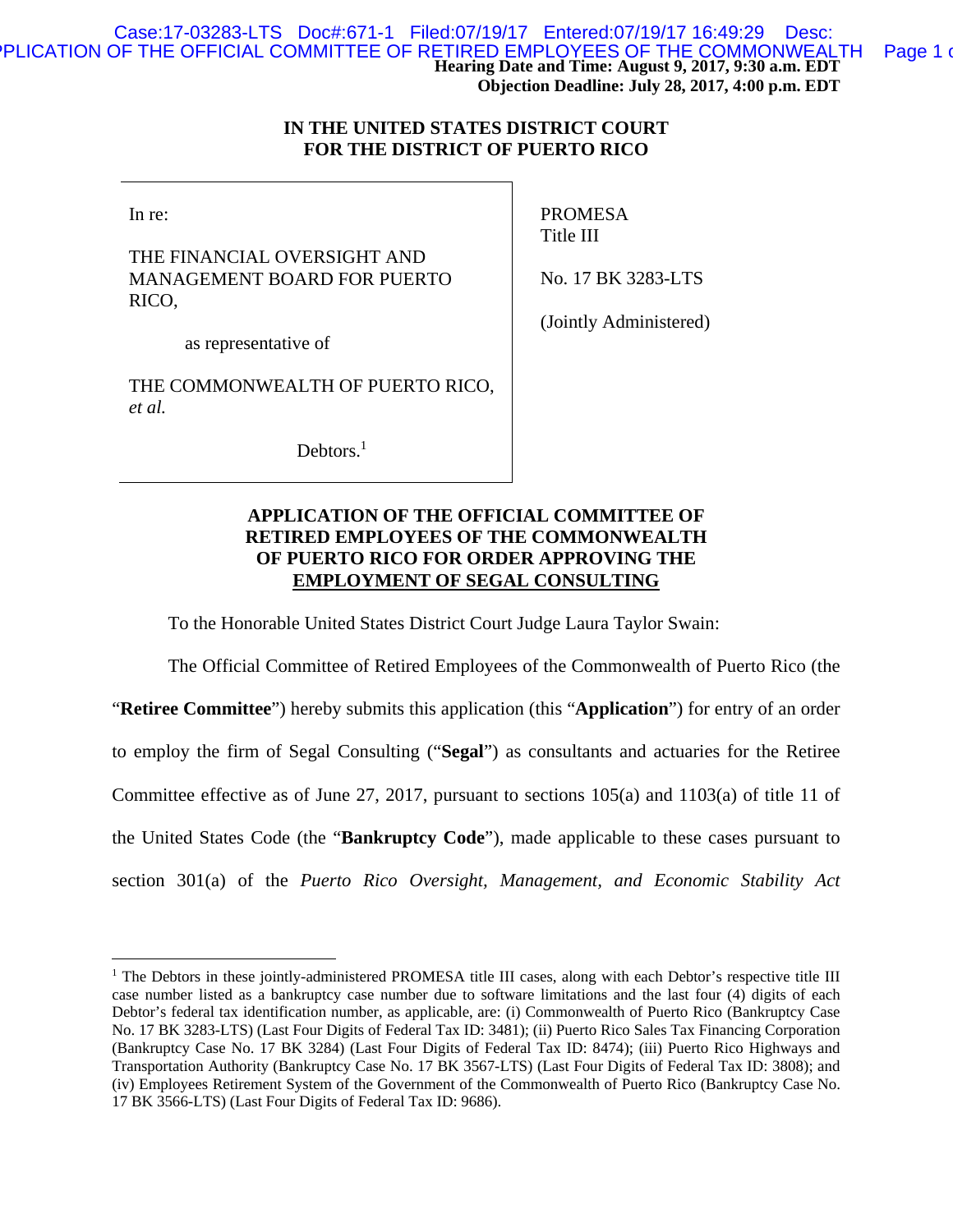("**PROMESA**"), 48 U.S.C.  $\S$  2161(a).<sup>2</sup> In support of this Application, the Retiree Committee submits the Declaration of Kim Nicholl of Segal Consulting (the "**Nicholl Declaration**"), attached hereto as Exhibit A. In further support of this Application, the Retiree Committee states as follows:

### **Jurisdiction and Venue**

1. The United States District Court for the District of Puerto Rico (the "Court") has subject matter jurisdiction over this matter pursuant to PROMESA section 306(a).

2. Venue is proper pursuant to PROMESA section 307(a).

3. The statutory bases for the relief requested herein are Bankruptcy Code sections 105(a) and 1103(a), each made applicable pursuant to PROMESA section 301(a).

### **Background**

4. On May 3, 2017, the Commonwealth of Puerto Rico (the "**Commonwealth**"), by and through the Financial Oversight and Management Board for Puerto Rico (the "**Oversight Board**"), as the Commonwealth's representative pursuant to section 315(b) of PROMESA, filed a petition with the Court under title III of PROMESA.

5. On May 5, 2017, the Puerto Rico Sales Tax Financing Corporation ("**COFINA**"), by and through the Oversight Board, as COFINA's representative pursuant to PROMESA section 315(b), filed a petition with the Court under title III of PROMESA.

6. On May 21, 2017, the Puerto Rico Highways and Transportation Authority ("**HTA**"), by and through the Oversight Board, as HTA's representative pursuant to PROMESA section 315(b), filed a petition with the Court under title III of PROMESA.

 $\overline{a}$ 

<sup>&</sup>lt;sup>2</sup> PROMESA is codified at 48 U.S.C. §§ 2101–2241. Unless otherwise noted, all Bankruptcy Code sections cited in this Application are made applicable to these Title III Cases by section 301(a) of PROMESA.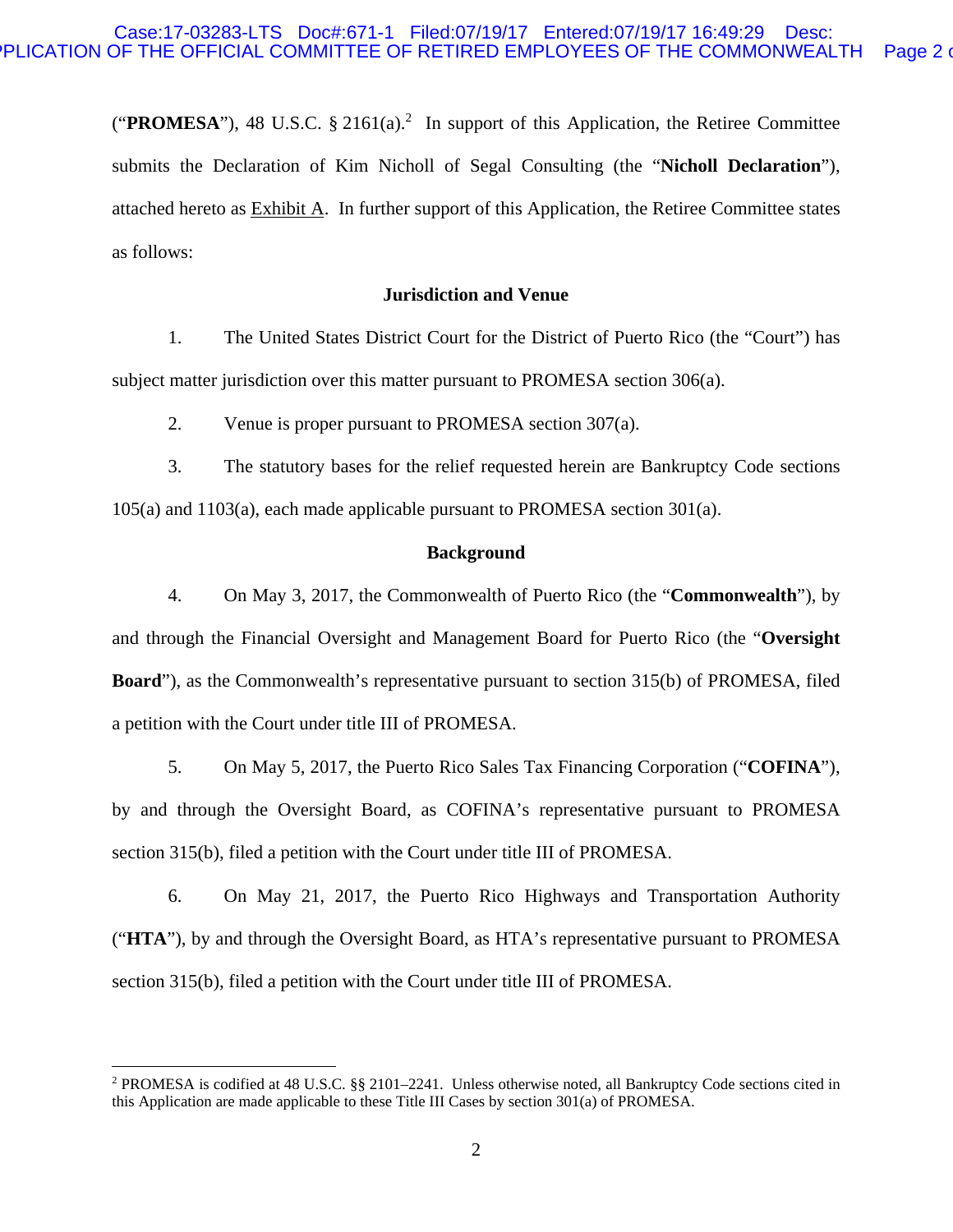7. On May 21, 2017, the Employees Retirement System of the Government of the Commonwealth of Puerto Rico ("**ERS**"), by and through the Oversight Board, as ERS's representative pursuant to PROMESA section 315(b), filed a petition with the Court under title III of PROMESA.

8. Through Orders of this Court, the Commonwealth, COFINA, HTA, and ERS title III cases (the "**Title III Cases**") are jointly administered for procedural purposes only, pursuant to PROMESA section 304(g) and Bankruptcy Rule 1015, made applicable to these title III Cases by PROMESA section 310. (*See* Dkt. Nos. 242, 537.)

9. On May 5, 2017, the Ad Hoc Committee for the Protection of Accrued Retirement Benefits of Puerto Rico's Public Employees and Retirees (the "**Ad Hoc Retiree Committee**") filed a motion seeking the appointment of an official committee of retired employees. (Dkt. No. 8.) On May 19, 2017, Guy G. Gebhardt, Acting United States Trustee for Region 21 (the "**U.S. Trustee**") filed a response in opposition to the Ad Hoc Committee's motion. (Dkt. No. 192.)

10. On June 15, 2017, U.S. Trustee, pursuant to section  $1102(a)(1)$  of the Bankruptcy Code, appointed nine individuals to the Retiree Committee: Blanca Paniagua, Carmen Nunez, José Marin, Juan Ortiz, Lydia Pellot, Marcos A. Lopez, Miguel Fabre, Milagros Acevedo, and Rosario Pacheco.

11. On June 27, 2017, the Retiree Committee elected to employ Segal Consulting to serve as consultants and actuaries to represent the Retiree Committee.

#### **Relief Requested**

12. Section 1103(a) provides that a committee appointed under section 1102 may, "with the court's approval . . . select and authorize the employment by such committee of one or

3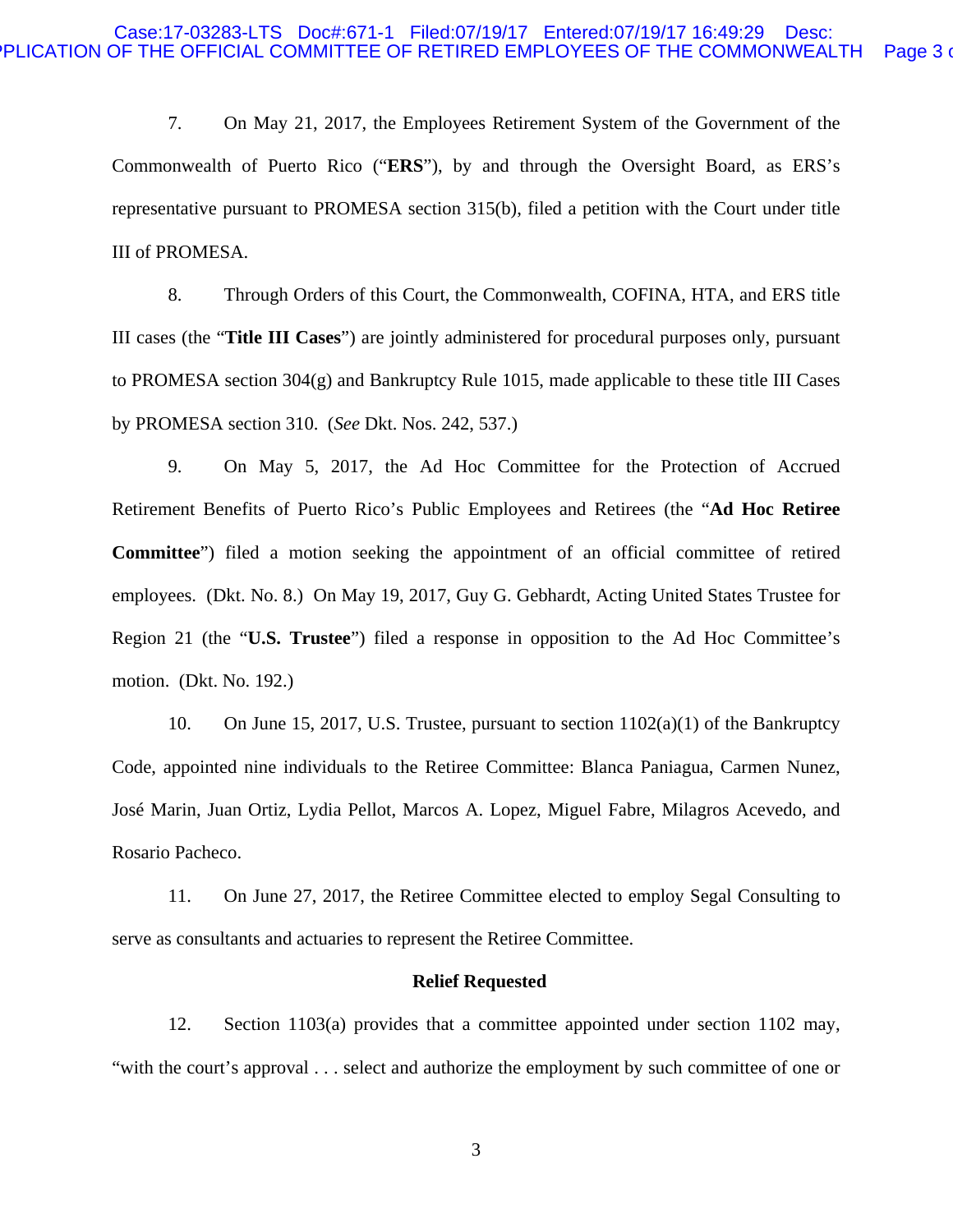### Case:17-03283-LTS Doc#:671-1 Filed:07/19/17 Entered:07/19/17 16:49:29 Desc: PLICATION OF THE OFFICIAL COMMITTEE OF RETIRED EMPLOYEES OF THE COMMONWEALTH Page 4 of

more attorneys, accountants, or other agents to represent or perform services for such committee." 11 U.S.C. § 1103(a). By this Application, the Retiree Committee seeks authority from this Court to employ Segal as its consultants and actuaries effective as of June 27, 2017, under section 1103(a) of the Bankruptcy Code to serve the Retiree Committee in the Title III Cases.<sup>3</sup> The Retiree Committee requests that Segal be employed to perform the services described and on the terms set forth in this Application.

#### **Segal's Qualifications**

13. The Retiree Committee selected Segal as its consultants and actuaries because it is one of the nation's leading actuarial and employee benefit plan consulting firms. Segal provides both pension and health benefit consulting services. Segal has approximately 1,000 employees with offices located in 23 cities in the United States and Canada. Segal provides employee benefits and human resource consulting to over 2,500 clients. Segal consults on the full range of health and welfare, retirement and human resources-related issues. Segal has the ability to commit substantial resources to the Retiree Committee.

14. Segal and its professionals have extensive experience and an excellent reputation for providing high quality services to retiree committees in bankruptcy cases. Segal was retained by the retiree committee in the Detroit Chapter 9 bankruptcy. Segal was retained by the City of Stockton in its Chapter 9 bankruptcy. In addition, Segal has a long history in assisting and advising 1114 committees in bankruptcy proceedings. Its services have included assistance in educating 1114 committees on health, life and other benefits, the actuarial valuations of such benefits, analyzing debtor offers, helping 1114 committees develop counter-offers and negotiate

 $\overline{a}$ 

<sup>&</sup>lt;sup>3</sup> In a chapter 11 case, a committee appointed under section 1102 ordinarily would seek authority to employ consultants and actuaries pursuant to section 328. Because PROMESA does not incorporate section 328 of the Bankruptcy Code, the Retiree Committee moves for approval of this Application pursuant to Bankruptcy Code sections 105(a) and 1103(a). *See* PROMESA § 301(a) (omitting Bankruptcy Code sections 327 and 328 from incorporation into PROMESA).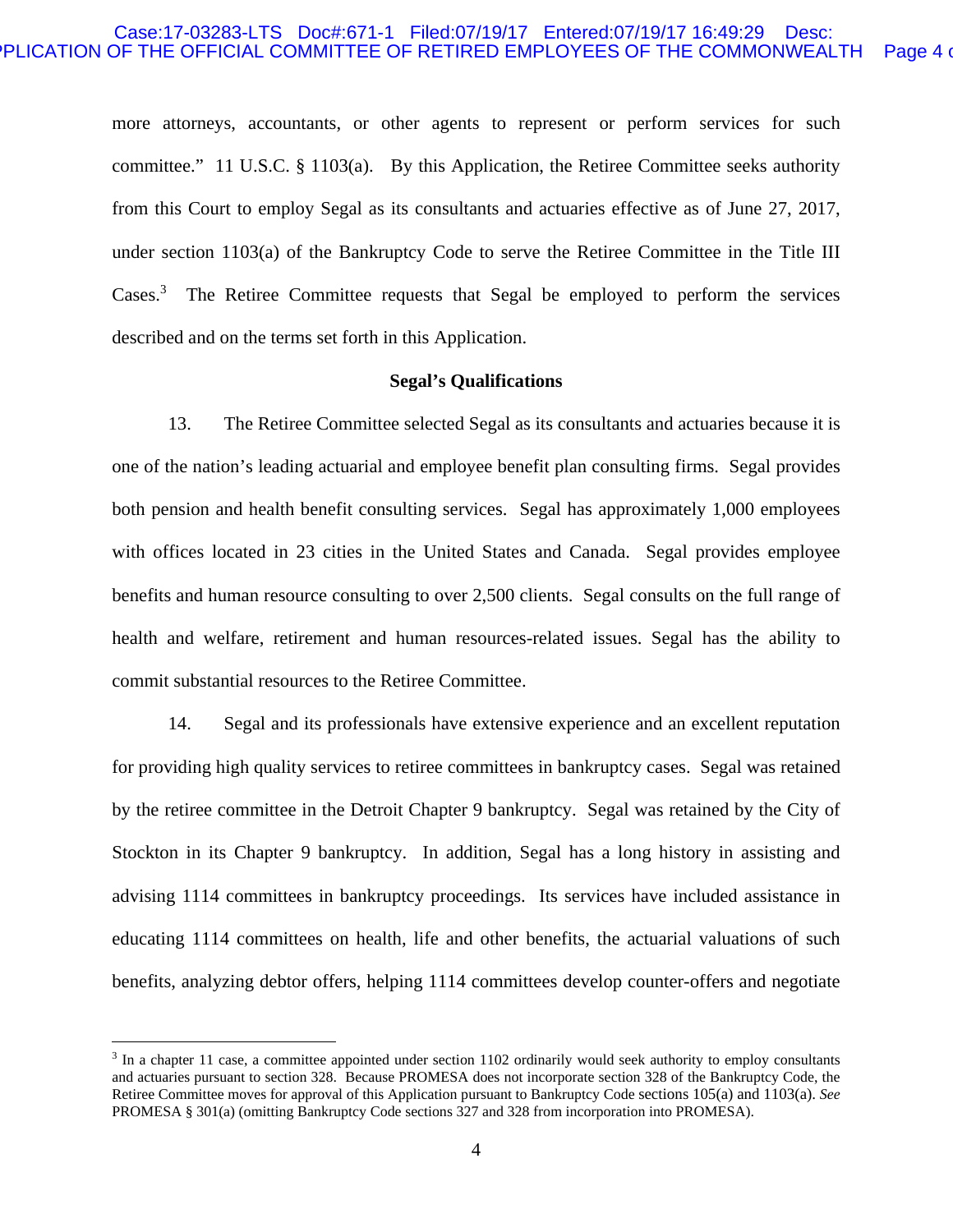## Case:17-03283-LTS Doc#:671-1 Filed:07/19/17 Entered:07/19/17 16:49:29 Desc: PLICATION OF THE OFFICIAL COMMITTEE OF RETIRED EMPLOYEES OF THE COMMONWEALTH Page 5 or

over such benefit offers, testifying regarding retiree benefits and providing overall actuarial and benefit consulting services to 1114 committees. Segal has been retained by retiree committees in numerous nationally prominent bankruptcy proceedings including United Airlines, Kodak, Lone Star Industries, Federated-Allied Department Stores, Solutia, American Airlines, Eastern Airlines, Pan Am Airways, Northwest Airlines and others. The Retiree Committee therefore believes that Segal is well qualified to serve as consultants and actuaries in these Title III Cases, and requests that the Court approve such employment.

## **Services to Be Provided**

15. The Retiree Committee requests that Segal serve as its consultant and actuary to

the Retiree Committee to provide the following services:

- a. Actuarial analysis and valuation of pension, healthcare, and other accrued retirement benefits (collectively, "**benefits**") of Puerto Rico's publicemployment retirees (the "**Retirees**");
- b. Actuarial forecasting of the benefits of the Retirees, including assessment of liabilities, expenses and cash flow;
- c. Actuarial analysis of any proposed modification to the benefit plan design;
- d. Work with counsel and other professionals in business modeling in its negotiating with the Oversight Board and any other parties to the Title III Cases concerning the Retirees' benefits and any matters that may affect those benefits;
- e. Attend mediation sessions that involve or might involve matters pertaining to the benefits of the Retirees; and
- f. Perform actuarial and consulting services as requested for the efficient and economical resolution of the Retiree Committee's interests in the Title III Cases.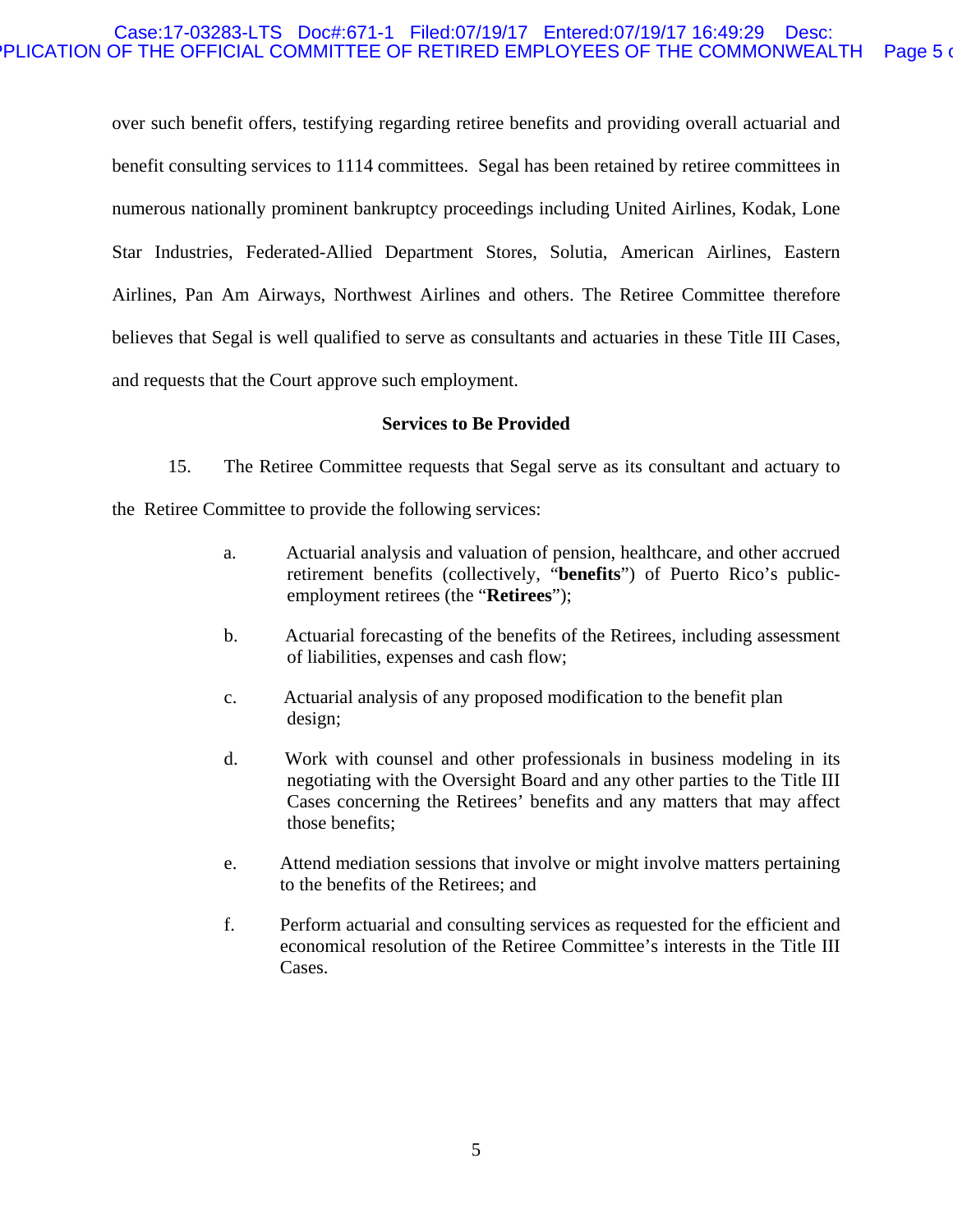#### **Professional Compensation**

16. The professional services of Segal are necessary to ensure that the Retiree Committee is provided with the analyses and financial effects of any changes to benefits. Segal intends to apply to the Court for allowance of compensation and reimbursement of expenses for professional services rendered to the Retiree Committee in connection with the Title III Cases pursuant to any procedures established and required by PROMESA, the Court and the United States Trustee.

17. Segal will charge for its services on an hourly basis based on its ordinary and customary hourly rates, chargeable by the ¼ hour plus reimbursement of actual, necessary outof-pocket expenses and other charges incurred by Segal on the Retiree Committee's behalf. Segal adjusts its rates periodically at the start of each calendar year and for promotions. The rates set forth herein are Segal's current rates, and are consistent with the rates charged to other clients, including outside of bankruptcy. The Nicholl Declaration sets forth information concerning hourly rates currently in effect, which are: \$590–\$890 for senior vice presidents; \$300–\$490 for actuaries; \$280–\$540 for consultants; and \$225–\$340 for analysts.

18. The Retiree Committee submits that such rates are reasonable and should be approved by the Court subject to a determination of the amount to be paid to Segal upon application for allowance. The Retiree Committee requests that all fees and related costs and expenses incurred by Segal be paid as administrative expenses and subject to sections 316 and 317 of PROMESA and section 503(b) of the Bankruptcy Code.

6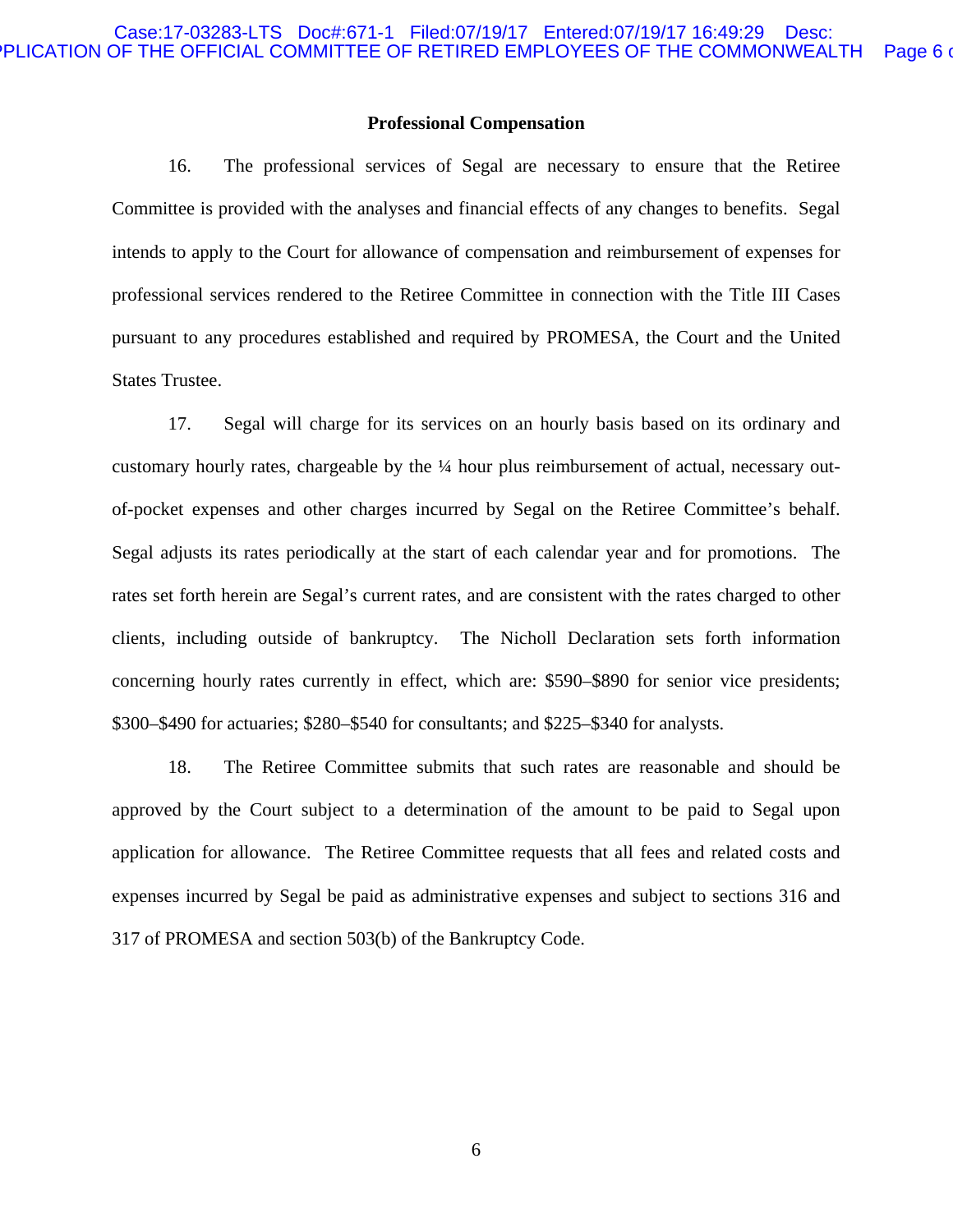#### **Segal's Disinterestedness**

19. As described in the Nicholl Declaration, Segal has conducted a search of its conflict database and has made other internal inquiries about connections with certain Parties in Interest (as defined in the Nicholl Declaration and attached thereto as Exhibit 2). The Nicholl Declaration sets forth the scope of the search and those inquiries and their results.

20. The Retiree Committee believes that none of Segal's connections to Parties in Interest identified in the Nicholl Declaration disqualify Segal from serving as actuary and consultant to the Retiree Committee.

21. Based upon the Nicholl Declaration, the Retiree Committee believes that Segal does not hold or represent an interest adverse to these Title III Cases and that Segal's professionals do not hold or represent any interest adverse to these Title III Cases or the Debtors. The disclosures by Segal set forth in the Nicholl Declaration have been made based upon a review of the best information available at the time.

22. Segal has agreed to review its files periodically during and at the conclusion of its employment in these Title III Cases to identify any additional connections and, to the extent that any are discovered, will file a supplemental declaration setting forth the additional disclosures required by Bankruptcy Rule 2014(a), made applicable to this case by section 310 of PROMESA.

23. The Retiree Committee believes that the employment of Segal would be in the best interests of the Retiree Committee and desires to employ Segal, effective as of June 27, 2017, with compensation to be determined upon application to the Court.

7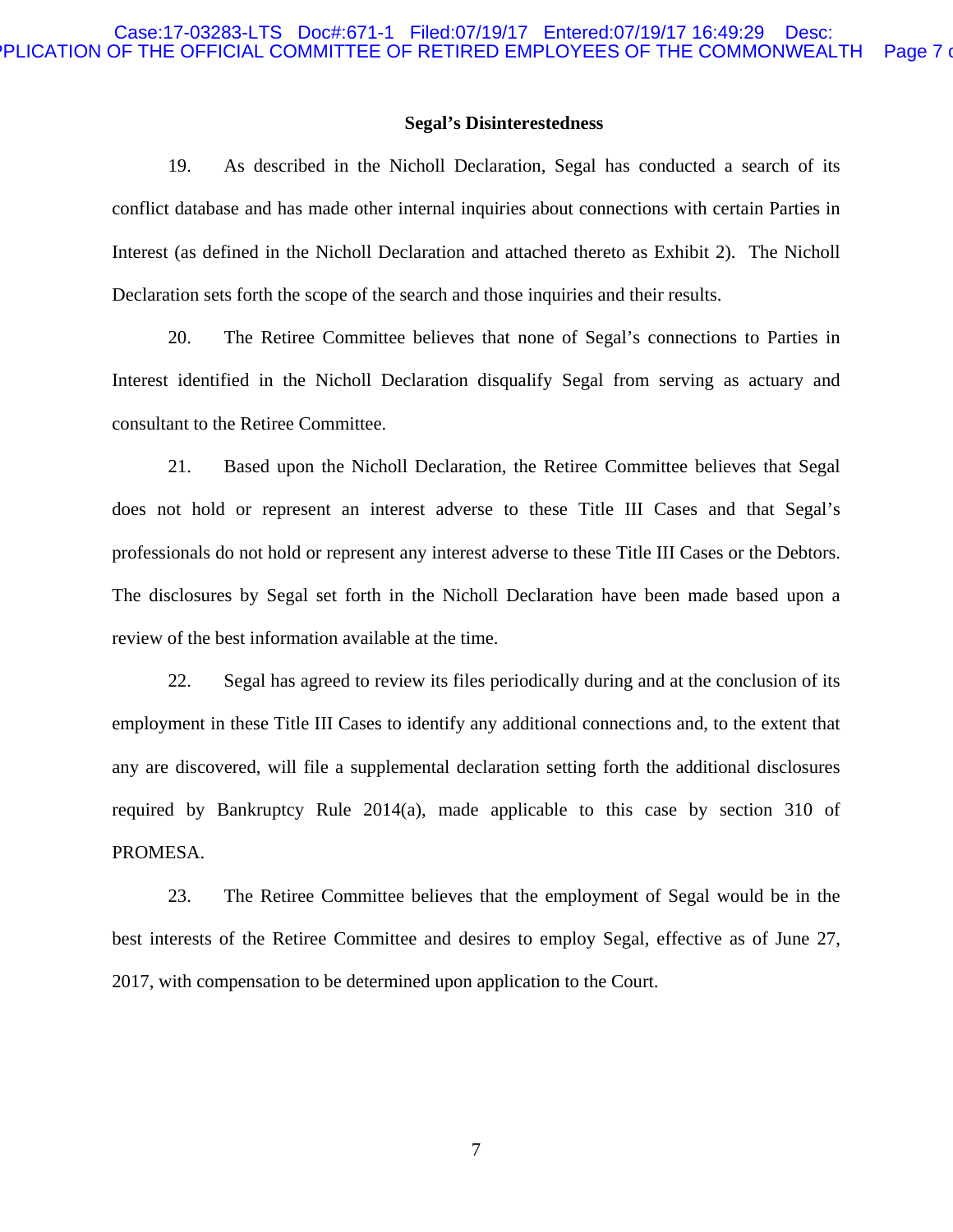## Case:17-03283-LTS Doc#:671-1 Filed:07/19/17 Entered:07/19/17 16:49:29 Desc: PLICATION OF THE OFFICIAL COMMITTEE OF RETIRED EMPLOYEES OF THE COMMONWEALTH Page 8 of

# **Notice**

24. Notice of this Application has been given in accordance with this Court's *Order* 

*(A) Imposing and Rendering Applicable Local Bankruptcy Rules to These Title III Cases,* 

*(B) Authorizing Establishment of Certain Notice, Case Management, and Administrative* 

*Procedures, and (C) Granting Related Relief,* as amended. (Dkt. Nos. 249, 262.)

[*Remainder of page left intentionally blank*]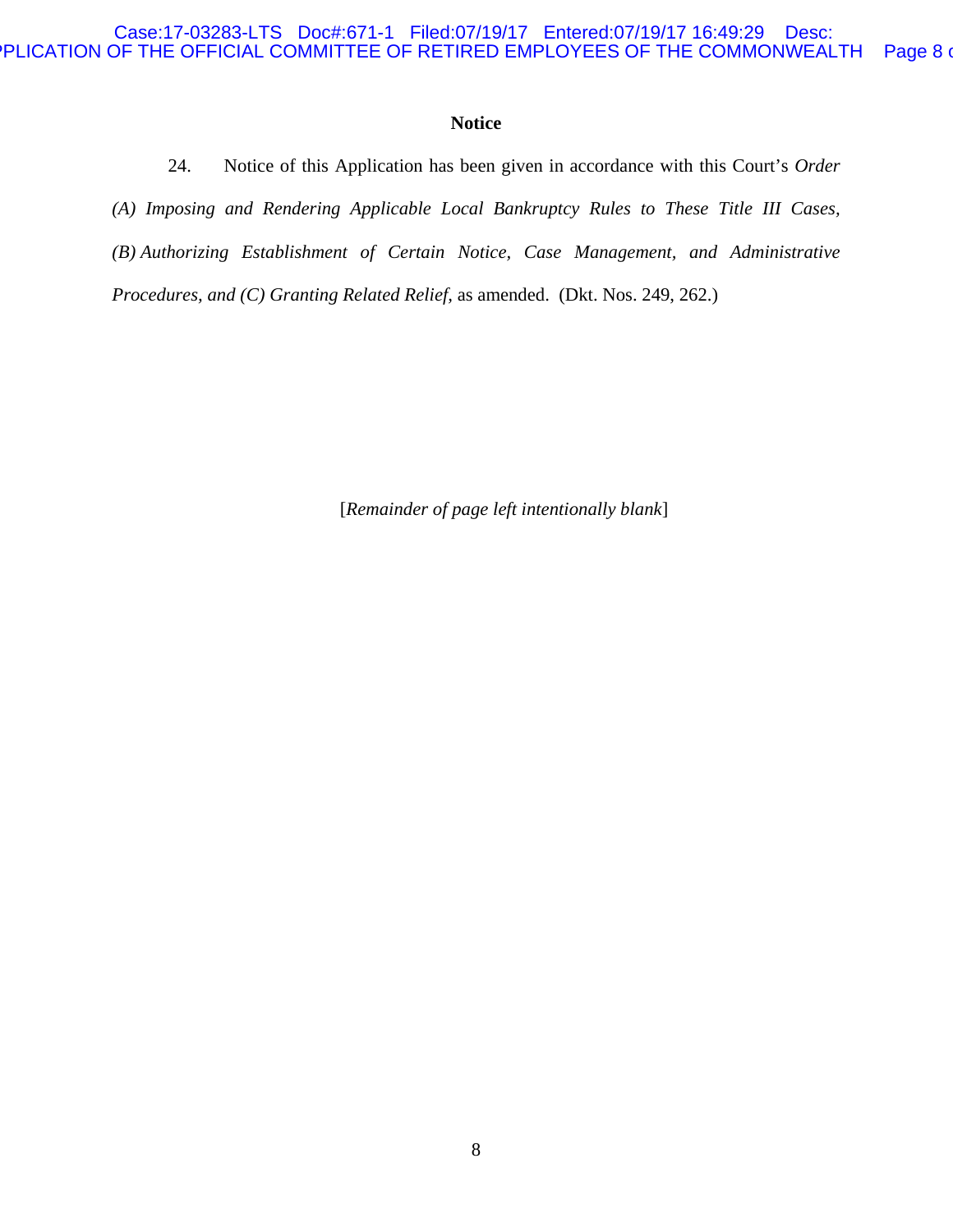### Case:17-03283-LTS Doc#:671-1 Filed:07/19/17 Entered:07/19/17 16:49:29 Desc: PLICATION OF THE OFFICIAL COMMITTEE OF RETIRED EMPLOYEES OF THE COMMONWEALTH Page 9 of

WHEREFORE, the Retiree Committee respectfully requests the entry of an Order in the form attached hereto as Exhibit B: (i) authorizing and approving the employment by the Retiree Committee of Segal as its actuary and consultant for the express purposes set forth herein, effective as of June 27, 2017, with compensation and reimbursement of expenses to be paid as an administrative expense in such amounts as may be allowed by this Court pursuant to sections 316 and 317 of PROMESA, 503(b) of the Bankruptcy Code, and any order of this Court governing the compensation and reimbursement of professionals' fees and expenses; and (ii) granting such other and further relief as this Court deems just and proper.

July 19, 2017

Respectfully submitted,

JENNER & BLOCK LLP

By:

*/s/ Robert Gordon* 

BENNAZAR, GARCÍA & MILIÁN, C.S.P.

By:

*/s/ A.J. Bennazar-Zequeira* 

Robert Gordon (admitted *pro hac vice*) Richard Levin (admitted *pro hac vice*) 919 Third Ave New York, NY 10022-3908 rgordon@jenner.com rlevin@jenner.com 212-891-1600 (telephone) 212-891-1699 (facsimile)

Catherine Steege (admitted *pro hac vice*) Melissa Root (admitted *pro hac vice*) 353 N. Clark Street Chicago, IL 60654 csteege@jenner.com mroot@jenner.com 312-222-9350 (telephone) 312-239-5199 (facsimile)

A.J. Bennazar-Zequeira Edificio Union Plaza PH-A piso 18 Avenida Ponce de León #416 Hato Rey, San Juan Puerto Rico 00918 ajb@bennazar.org 787-754-9191 (telephone) 787-764-3101 (facsimile)

*Proposed Counsel for The Official Committee of Retired Employees of Puerto Rico*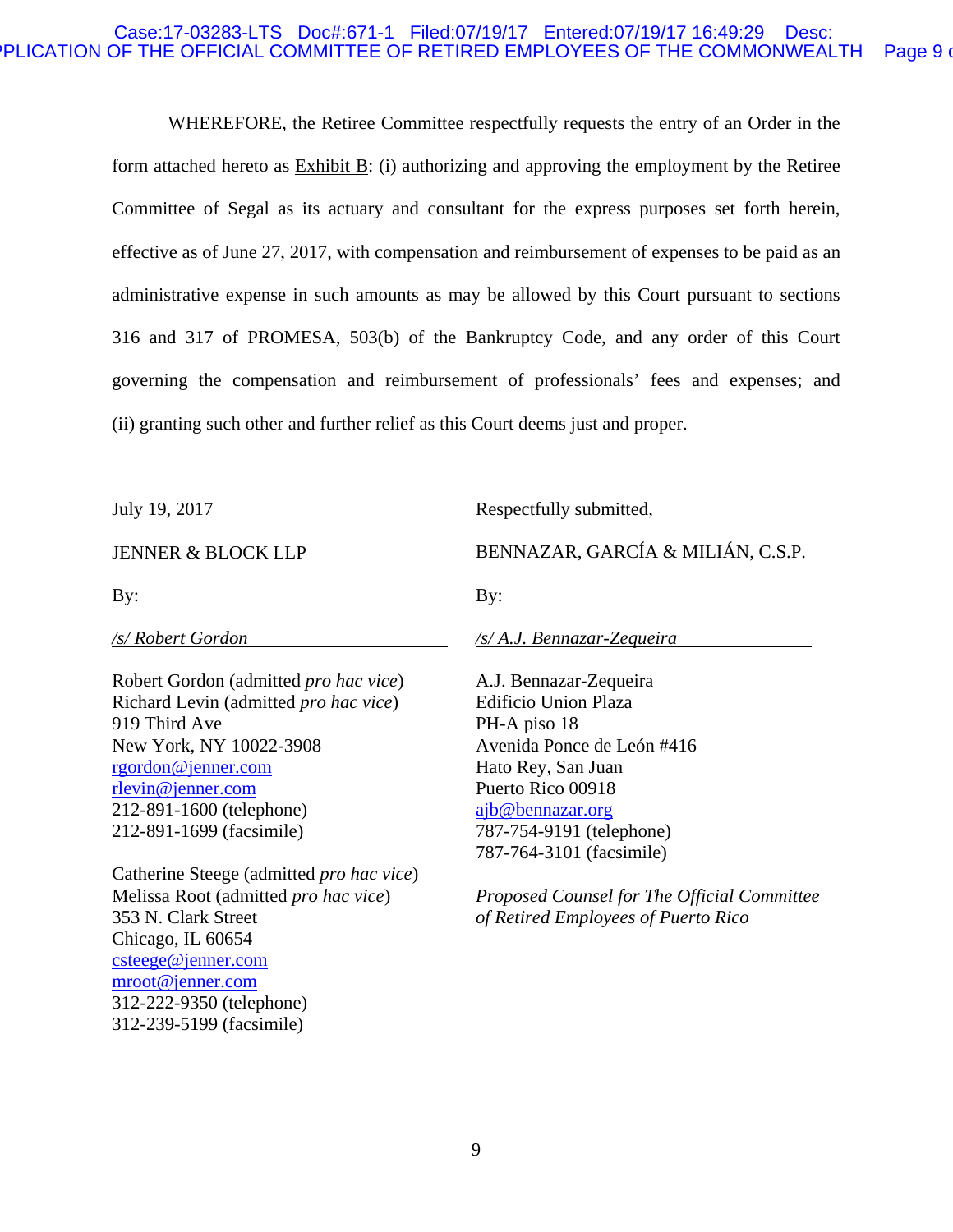Case:17-03283-LTS Doc#:671-2 Filed:07/19/17 Entered:07/19/17 16:49:29 Desc: Exhibit A - DECLARATION OF KIM NICHOLL Page 1 of 8

# *Exhibit A*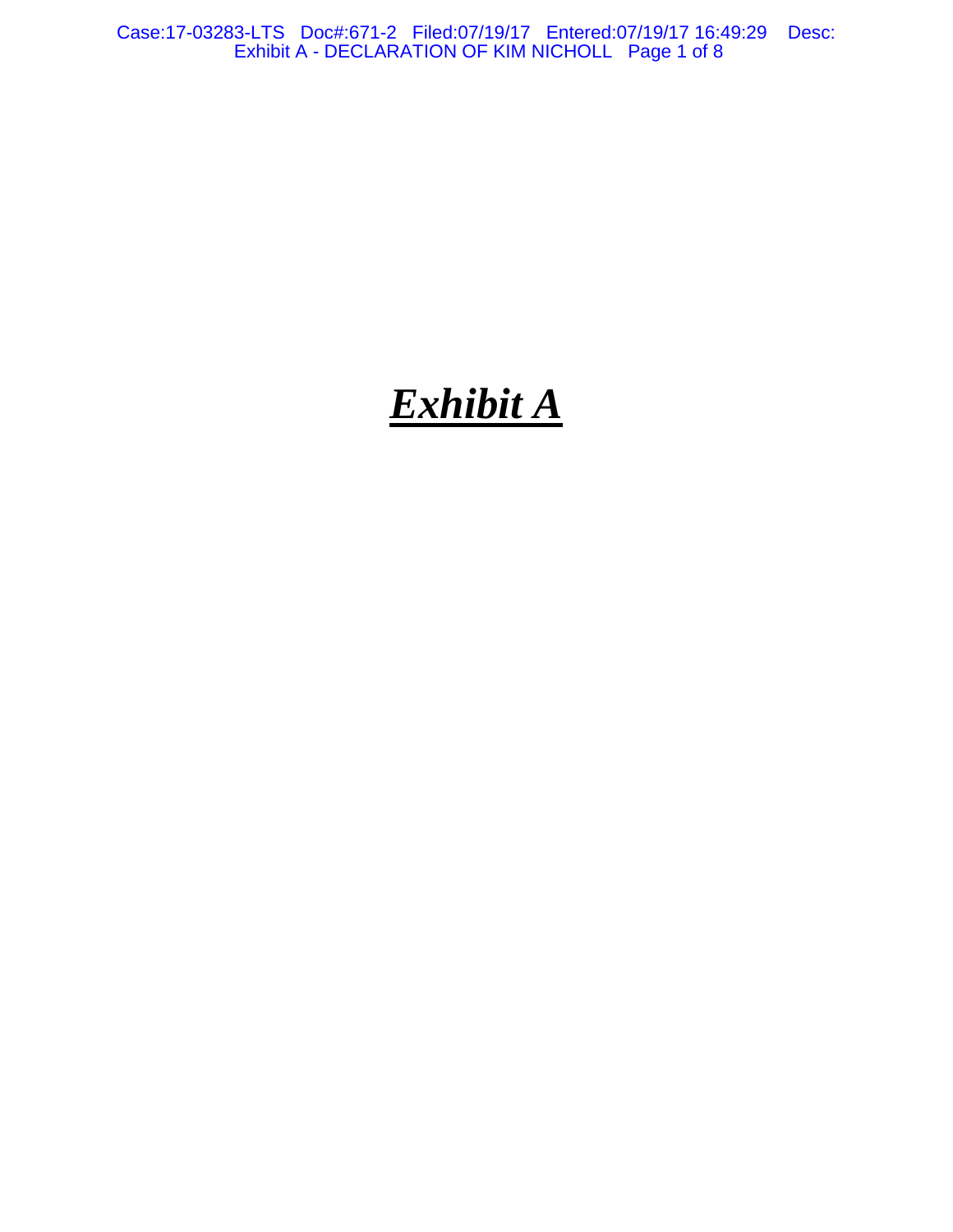# Case:17-03283-LTS Doc#:671-2 Filed:07/19/17 Entered:07/19/17 16:49:29 Desc: Exhibit A - DECLARATION OF KIM NICHOLL Page 2 of 8

# **IN THE UNITED STATES DISTRICT COURT FOR THE DISTRICT OF PUERTO RICO**

In re:

THE FINANCIAL OVERSIGHT AND MANAGEMENT BOARD FOR PUERTO RICO,

PROMESA Title III

No. 17 BK 3283-LTS

as representative of

THE COMMONWEALTH OF PUERTO RICO, *et al.*

Debtors.<sup>1</sup>

(Jointly Administered)

# **DECLARATION OF KIM NICHOLL IN SUPPORT OF APPLICATION OF THE OFFICIAL COMMITTEE OF RETIRED EMPLOYEES OF THE COMMONWEALTH OF PUERTO RICO FOR ORDER APPROVING THE EMPLOYMENT OF SEGAL CONSULTING**

I, Kim Nicholl, hereby declare that the following is true and correct to the best of my

knowledge, information and belief:

1. I am a senior vice president of the firm of Segal Consulting ("**Segal**") which provides employee benefits and human resource consulting. Segal has approximately 1,000 employees with offices located in 23 cities in the United States and Canada. I am currently resident in Segal's Chicago Office, located at 101 N. Wacker, Chicago, Illinois 60606.

<sup>1</sup> The Debtors in these jointly-administered PROMESA title III cases (the "**Title III Cases**"), along with each Debtor's respective title III case number listed as a bankruptcy case number due to software limitations and the last four (4) digits of each Debtor's federal tax identification number, as applicable, are: (i) Commonwealth of Puerto Rico (Bankruptcy Case No. 17 BK 3283-LTS) (Last Four Digits of Federal Tax ID: 3481); (ii) Puerto Rico Sales Tax Financing Corporation (Bankruptcy Case No. 17 BK 3284) (Last Four Digits of Federal Tax ID: 8474); (iii) Puerto Rico Highways and Transportation Authority (Bankruptcy Case No. 17 BK 3567-LTS) (Last Four Digits of Federal Tax ID: 3808); and (iv) Employees Retirement System of the Government of the Commonwealth of Puerto Rico (Bankruptcy Case No. 17 BK 3566-LTS) (Last Four Digits of Federal Tax ID: 9686).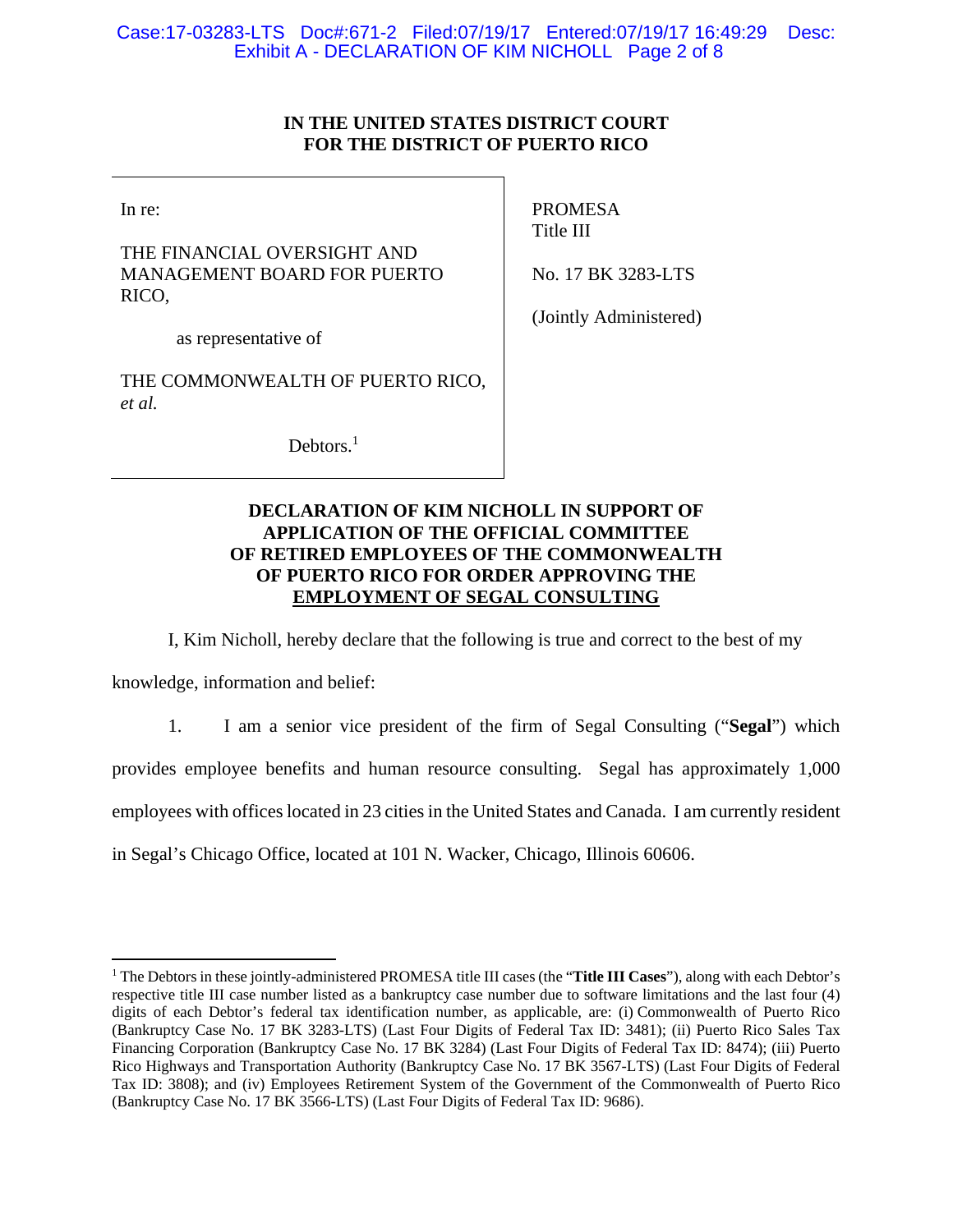#### Case:17-03283-LTS Doc#:671-2 Filed:07/19/17 Entered:07/19/17 16:49:29 Desc: Exhibit A - DECLARATION OF KIM NICHOLL Page 3 of 8

2. I submit this Declaration in connection with the Application of the Official Committee of Retired Employees of the Commonwealth of Puerto Rico (the "**Retiree Committee**") for an order approving the employment of Segal effective as of June 27, 2017. Unless otherwise stated in this Declaration, I have personal knowledge of the facts set forth herein.

3. To the extent that any information disclosed herein requires subsequent amendment or modification upon Segal's completion of further analysis or as additional information regarding creditors and other parties in interest becomes available, one or more supplemental declarations will be submitted to the Court reflecting the same.

#### **Qualifications of Segal**

4. On June 27, 2017, the Retiree Committee selected Segal as its consultant and actuary, subject to this Court's approval.

5. I and others at Segal have extensive experience and an excellent reputation for providing high quality services to retiree committees in bankruptcy cases, and Segal has the ability to commit substantial resources to serving the Retiree Committee. I previously served as expert witness (for pension plan matters) for the retiree committee in the *City of Detroit* Chapter 9 bankruptcy case and for the *City of Stockton* in the Stockton Chapter 9 bankruptcy case. Others at Segal have significant experience serving as consultant and actuary to retiree committees in complex chapter 11 cases, including the official retiree committees in the chapter 11 bankruptcies of United Airlines, Kodak, Lone Star Industries, Federated-Allied Department Stores, Solutia, American Airlines, Eastern Airlines, Pan Am Airways, Northwest Airlines and others. In addition, Segal has other significant experience serving as consultant and actuary to governmental pension and health plans throughout the United States.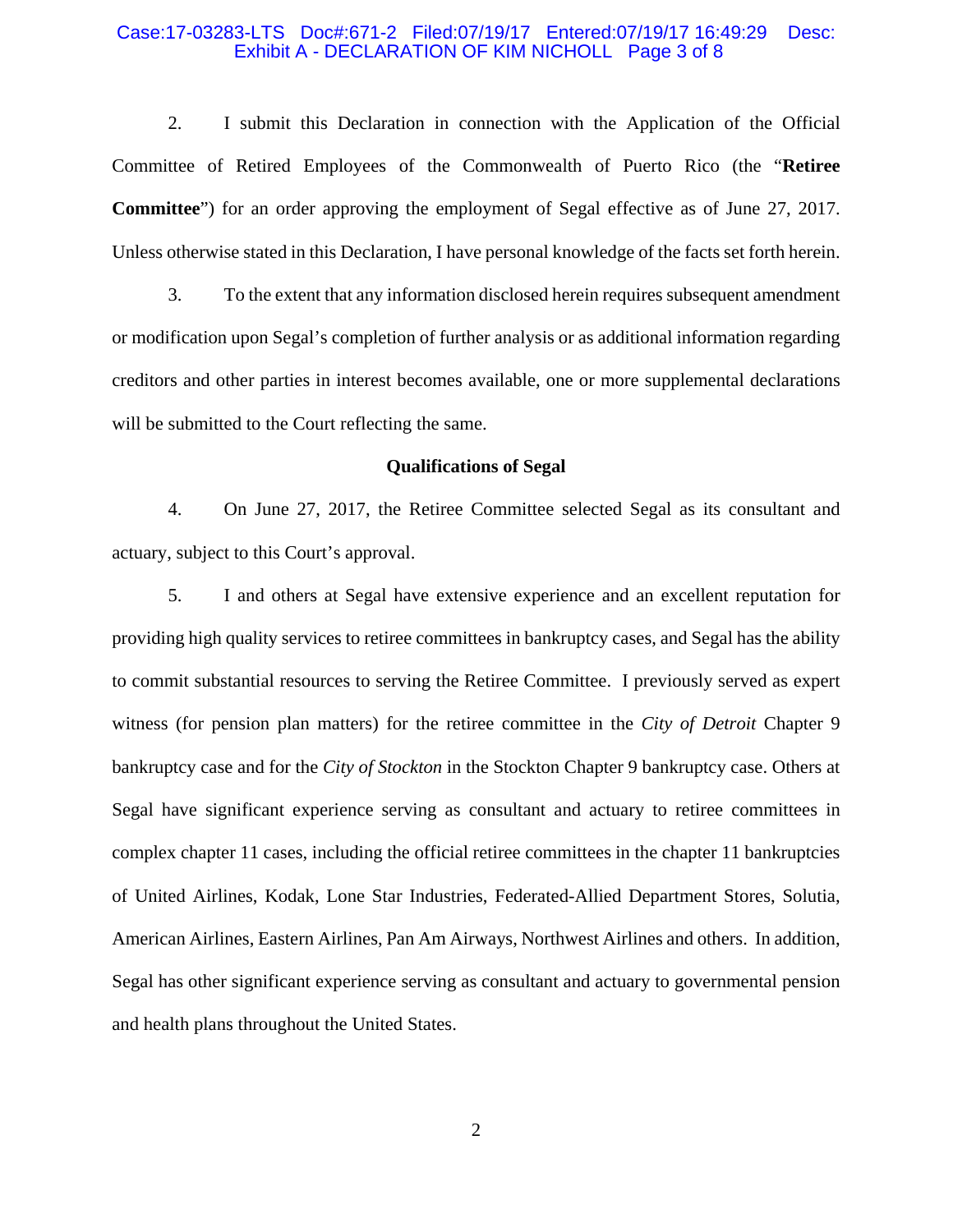# Case:17-03283-LTS Doc#:671-2 Filed:07/19/17 Entered:07/19/17 16:49:29 Desc: Exhibit A - DECLARATION OF KIM NICHOLL Page 4 of 8

6. As required by Rule 2014-1(a) of the Local Bankruptcy Rules for the United States Bankruptcy Court for the District of Puerto Rico (the "**Local Rules**"), I attach hereto, collectively as Exhibit 1, the *curricula vitae* for myself, Tom Levy, Stuart Wohl, Matthew Strom, and Jacob Libauskas.

7. As a result of Segal's extensive experience in this area, as well as my own personal

expertise, I believe Segal is well qualified and uniquely able to serve the Retiree Committee.

# **Services to Be Provided**

7. The Retiree Committee requests that Segal serve as its consultant and actuary to

the Retiree Committee to provide the following services:

- a. Actuarial analysis and valuation of pension, healthcare, and other accrued retirement benefits (collectively, "**benefits**") of Puerto Rico's publicemployment retirees (the "**Retirees**");
- b. Actuarial forecasting of the benefits of the Retirees, including assessment of liabilities, expenses and cash flow;
- c. Actuarial analysis of any proposed modification to the benefit plan design;
- d. Work with counsel and other professionals in business modeling in its negotiating with the Financial Oversight and Management Board for Puerto Rico and any other parties to the Title III Cases concerning the Retirees' benefits and any matters that may affect those benefits;
- e. Attend mediation sessions that involve or might involve matters pertaining to the benefits of the Retirees; and
- f. Perform actuarial and consulting services as requested for the efficient and economical resolution of the Retiree Committee's interests in the Title III Cases.

# **Segal's Conflicts Checks Procedures and Disinterestedness**

8. In connection with its proposed employment by the Committee, Segal undertook to determine whether Segal had any relationships that might cause it to hold or represent an interest adverse to the Retiree Committee. Specifically, Segal obtained from counsel to the Retiree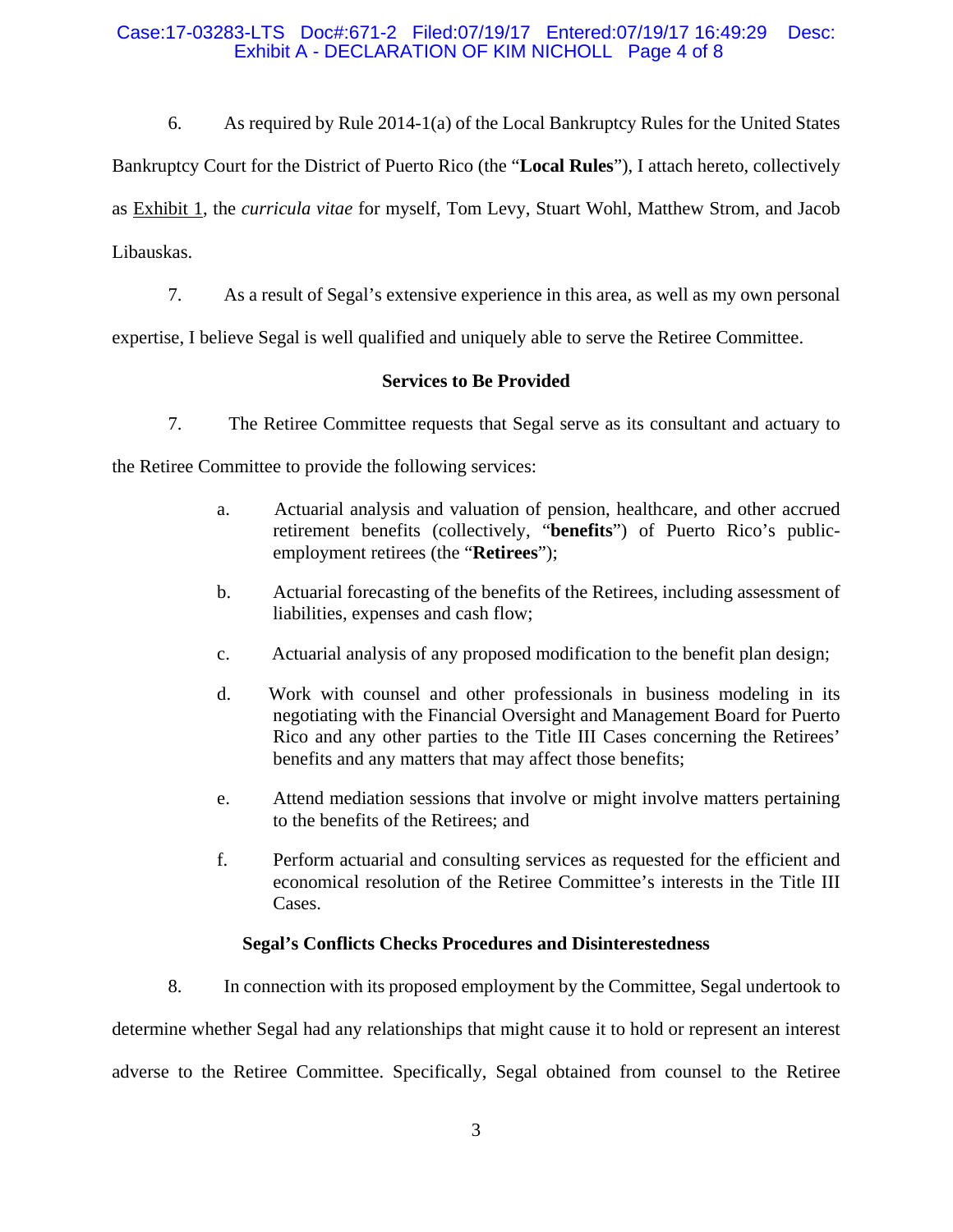#### Case:17-03283-LTS Doc#:671-2 Filed:07/19/17 Entered:07/19/17 16:49:29 Desc: Exhibit A - DECLARATION OF KIM NICHOLL Page 5 of 8

Committee the names of individuals and entities that may be parties in interest in these bankruptcy proceedings (the "**Interested Party List**"), attached hereto as Exhibit 2. Segal reviewed that list and compared it to lists of current and past clients. We then reviewed those results. Based upon the information presently available, Segal is aware of no conflicts in connection with this engagement.

9. My connections and Segal's connections with the Debtors, any creditor or other party in interest, their respective attorneys and accountants, the United States trustee, or any person employed by the United States trustee are as set forth below.

10. Segal has no connection with the Commonwealth of Puerto Rico, its creditors or any other party in interest, or its attorneys or accountants, or with the U.S. Trustee, members of the Retirees Committee or the professionals employed by individual members of the Retiree Committee.

11. Given the size of the firm and the breadth of Segal's client base, it is possible, however, that Segal may now or in the future be retained by creditors and other parties in interest in these Title III Cases in unrelated matters. Segal may continue its relationship with such parties, but has not and will not serve any of them in any matter relating to the Commonwealth or the Title III Cases. To the extent that Segal discovers any, or enters into any new, material relationship with creditors and other parties in interest in these Title III Cases, it will supplement this disclosure to the Court promptly.

12. I am not related to, and, to the best of my knowledge, no other employee at Segal is related to, any United States Bankruptcy Judge for the District of Puerto Rico, any of the District Judges for the District of Puerto Rico, presiding Judge Swain, Judge Dein, any of the mediators

4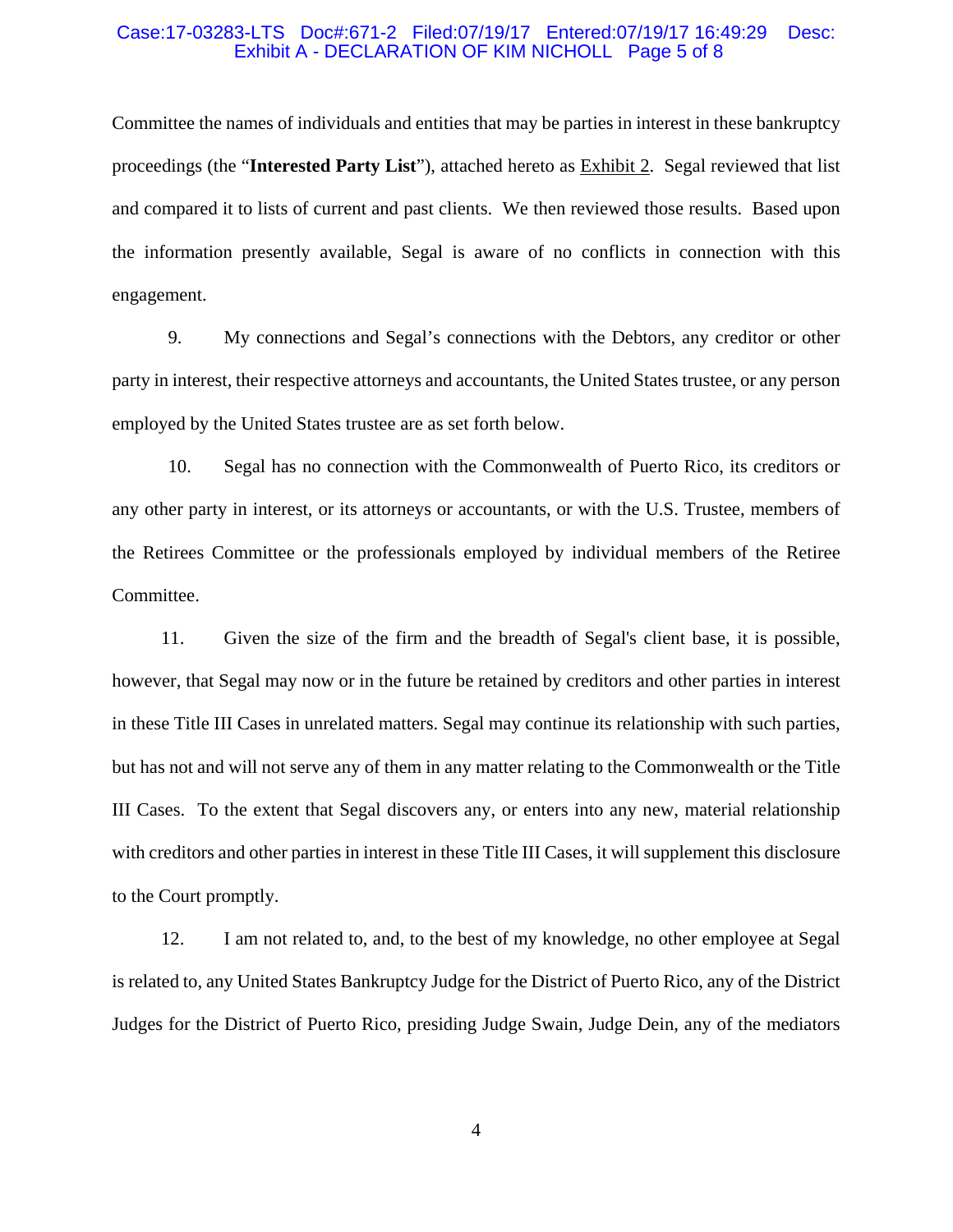#### Case:17-03283-LTS Doc#:671-2 Filed:07/19/17 Entered:07/19/17 16:49:29 Desc: Exhibit A - DECLARATION OF KIM NICHOLL Page 6 of 8

appointed in the Title III Cases, the United States Trustee for Region 21, or any employee in the Office of the United States Trustee for Region 21.

13. Based on the foregoing, I believe that I am, and each Segal professional is, a "disinterested person" as that term is defined in 11 U.S.C. § 101(14); that neither I nor any Segal professional holds or represents any interest adverse to the Debtors' estates; and that Segal does not provide services to parties with any interest adverse to the Debtors' estates, except as otherwise specified in this Declaration. Accordingly, I submit that Segal is not disqualified for employment by the Retiree Committee to serve it in these Title III Cases.

14. I will amend this Declaration immediately upon my learning that: (a) any of the representations made herein are incorrect, or (b) there is any change of circumstance relating thereto.

#### **Compensation**

15. At present, subject to periodic revisions and upward adjustment in accordance with our firm's general billing procedures, the range of hourly billing rates, chargeable in ¼ hour increments are: \$590–\$890 for senior vice presidents; \$300–\$490 for actuaries; \$280–\$540 for consultants; and \$225–\$340 for analysts. The current hourly rates for the Segal consultants with primary responsibility for this matter are: Kim Nicholl, \$680; Stuart Wohl, \$590; and Tom Levy, \$890. I have reviewed the provisions of Local Rule 2016-1 and other applicable guidance, and Segal will seek payment of our fees in these Title III Cases pursuant to any procedures established and required by PROMESA, the Local Rules, the Court, and the U.S. Trustee.

16. The charges for the actuaries and consultants who will render services to the Retiree Committee will be based upon actual time spent and upon the experience and expertise of the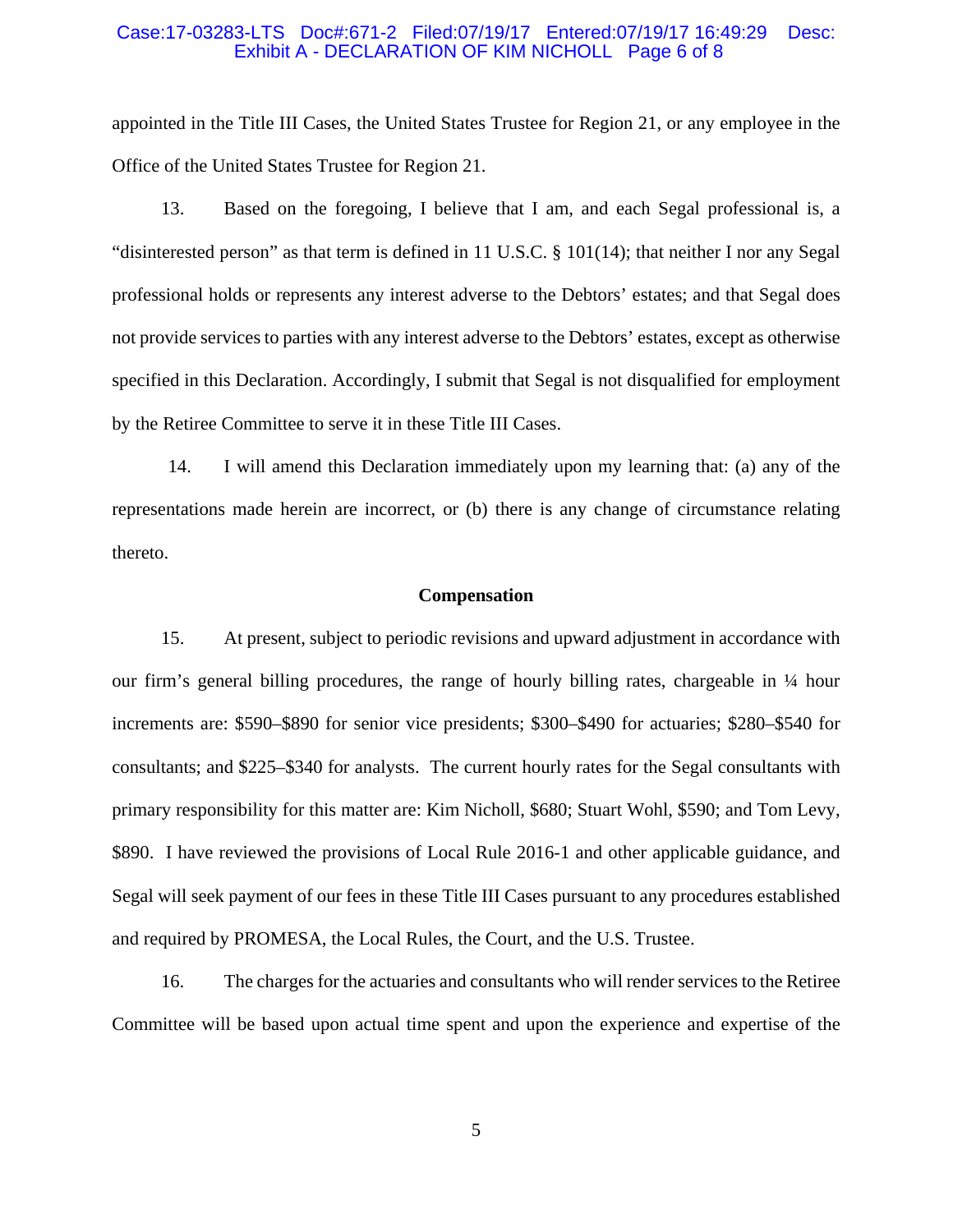#### Case:17-03283-LTS Doc#:671-2 Filed:07/19/17 Entered:07/19/17 16:49:29 Desc: Exhibit A - DECLARATION OF KIM NICHOLL Page 7 of 8

professional involved. The hourly rates set forth above are subject to periodic adjustments to reflect economic and other conditions.

17. The hourly rates set forth above are consistent with the rates that Segal charges other comparable clients for similar services, whether in or outside of bankruptcy, regardless of the location of the client or the court in which a matter is pending. The hourly rates listed above are appropriate and not significantly different from the rates that Segal charges for other similar types of services.

18. It is Segal's policy to charge its clients in all areas of practice for travel and out of pocket expenses incurred in connection with the client's case.

19. Segal will apply for compensation for professional services rendered and reimbursement of expenses incurred in connection with these Title III Cases in compliance with sections 316 and 317 of PROMESA and pursuant to any procedures established and required by PROMESA, the Court, and the U.S. Trustee.

20. I have not agreed to share with any person, except members of Segal, the compensation to be paid for the services rendered in these cases. No agreement or understanding exists between Segal and any other person, other than as permitted by section 504 of the Bankruptcy Code, to share compensation received for services rendered in connection with this/these case(s), nor shall Segal share or agree to share compensation received for services rendered in connection with this/these case(s) with any other person other than as permitted by section 504 of the Bankruptcy Code.

21. Segal has received no retainer or compensation from the Debtors, or the Retiree Committee, including for any services provided prior to the commencement of these Title III Cases.

6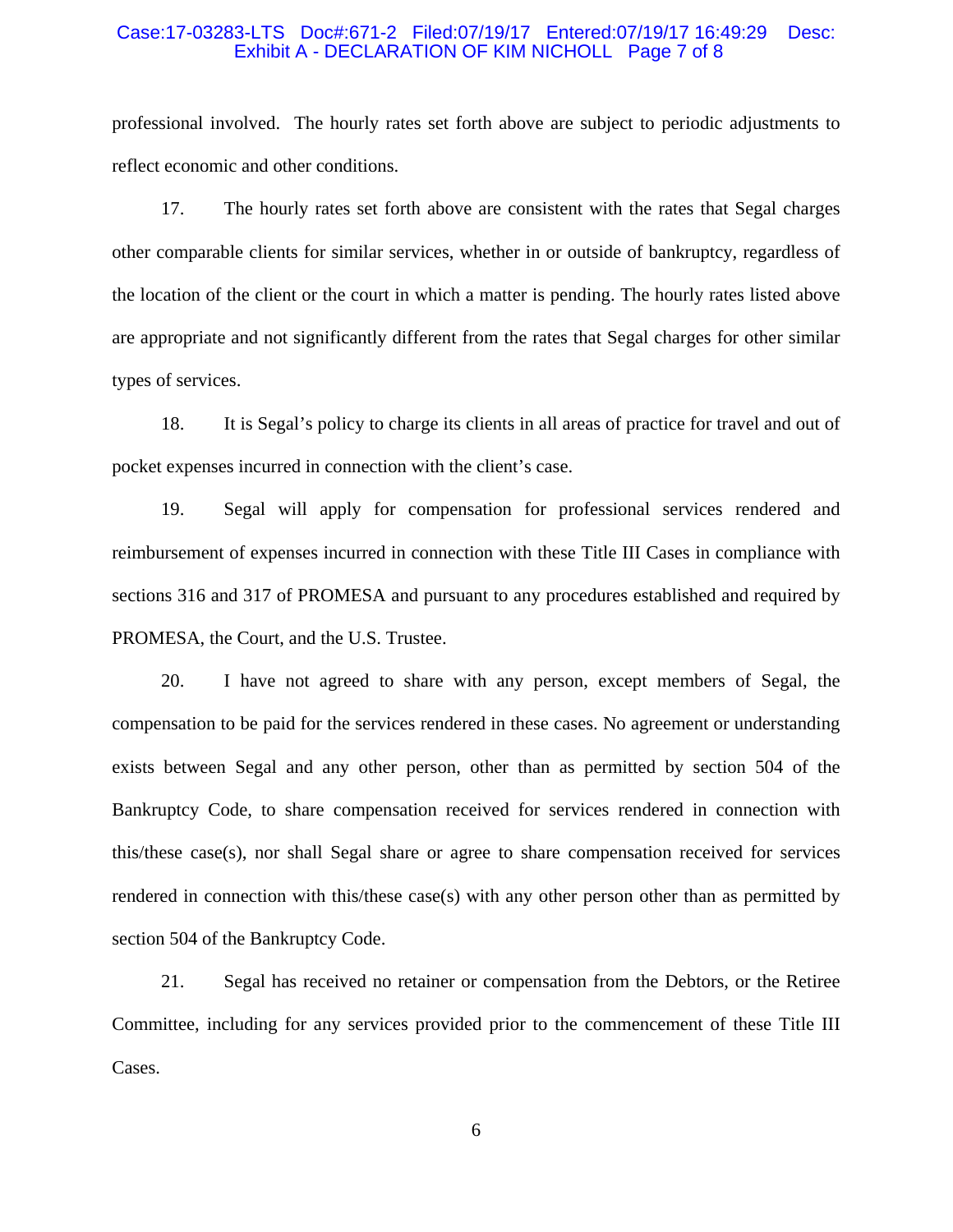## Case:17-03283-LTS Doc#:671-2 Filed:07/19/17 Entered:07/19/17 16:49:29 Desc: Exhibit A - DECLARATION OF KIM NICHOLL Page 8 of 8

I declare under penalty of perjury as provided in 28 U.S.C. § 1746 that the foregoing is true and correct according to the best of my knowledge, information and belief.

Dated: July 19, 2017

Kim ne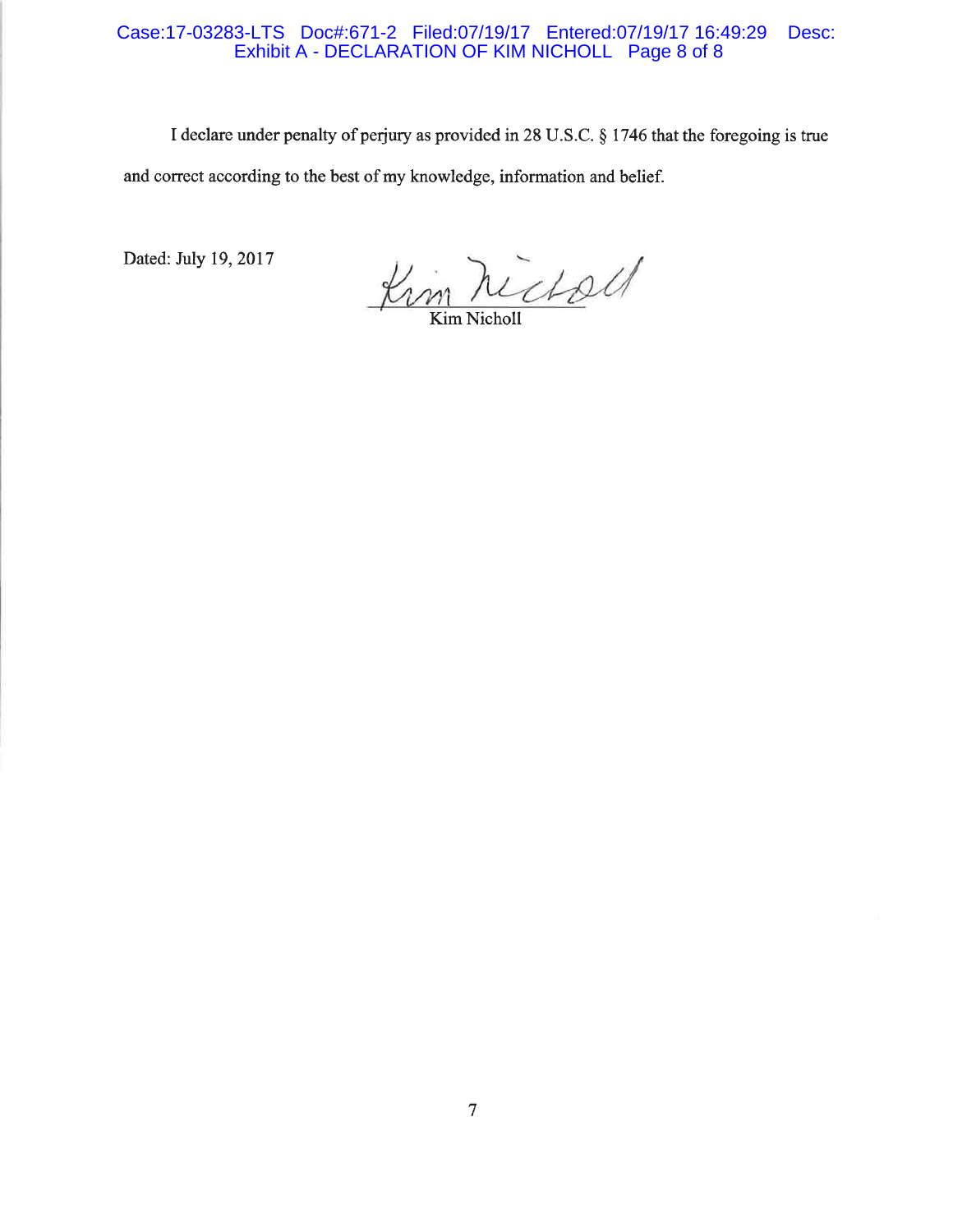Case:17-03283-LTS Doc#:671-3 Filed:07/19/17 Entered:07/19/17 16:49:29 Desc: Exhibit 1 - Compilation of CVs Page 1 of 8

# *Exhibit 1*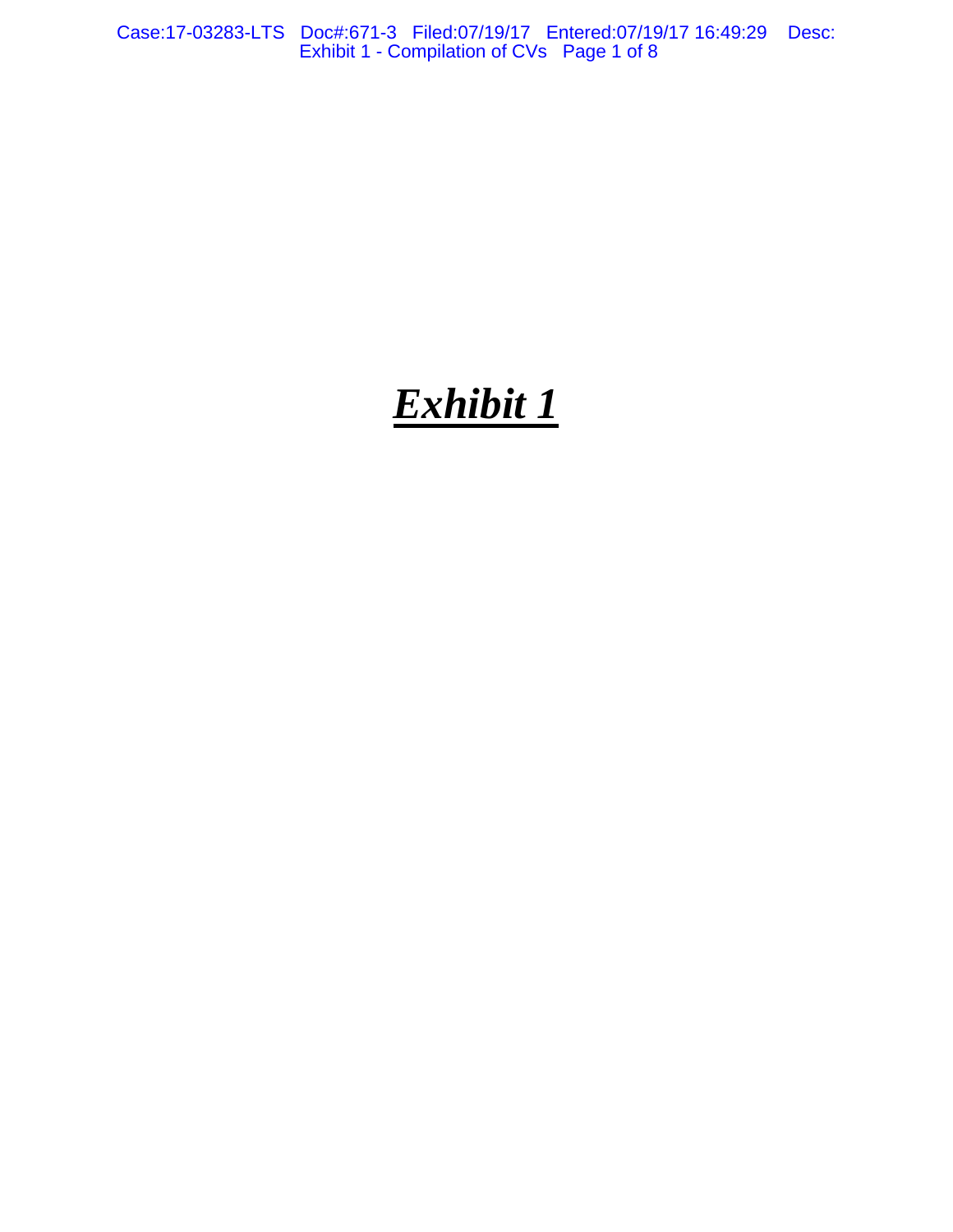Case:17-03283-LTS Doc#:671-3 Filed:07/19/17 Entered:07/19/17 16:49:29 Desc:

**KIM NICHOLL, FSA, MAAA, FCA, EA** Exhibit 1 - Compilation of CVs Page 2 of 8



*Senior Vice President, Consulting Actuary, National Public Sector Retirement Practice Leader, Chicago*

# **Expertise**

Ms. Nicholl is a Senior Vice President and Consulting Actuary in Segal's Chicago office and is also the firm's National Public Sector Retirement Practice Leader. She has over 25 years of experience supporting the design and financing of retirement and other employee benefit programs for the public sector.

Ms. Nicholl has consulted on the design and interpretation of plan provisions for defined benefit and defined contribution retirement plans, and on their relationship to ERISA, IRS regulations and new legislation. Her experience includes all aspects of employee benefit programs.

Ms. Nicholl's specialized expertise includes:

- Ø Supervising, reviewing, and certifying actuarial valuations and studies for defined benefit retirement plans and postretirement health care plans.
- Ø Analyzing benefits provided from defined benefit, defined contribution and postretirement health care plans for purposes of restating retirement income policies, with recommendations based on client goals.
- $\triangleright$  Performing plan design analyses for public pension and postretirement health care plans.
- $\triangleright$  Performing experience analysis studies resulting in changes to actuarial assumptions used in the actuarial valuations of defined benefit retirement plans.
- **EXECUTE:** Performing asset/liability modeling studies for large retirement plans.

Ms. Nicholl's clients have included: Teachers Retirement System of the State of Illinois, Metropolitan Water Reclamation District of Greater Chicago, Missouri Public School and Public Education Employee Retirement Systems, North Dakota Teachers' Fund for Retirement, Ohio Police and Fire Pension Fund, State Teachers Retirement System of Ohio, Commonwealth of Pennsylvania, Pennsylvania School Employees' Retirement System, Texas Employees Retirement System, and Virginia Joint Legislative Audit and Review Commission.

# **Professional Background**

Prior to joining Segal, Ms. Nicholl served as National Leader of Public Sector Retirement Consulting at another consulting firm.

# **Education/Professional Designations**

Ms. Nicholl graduated *magna cum laude* from Loyola University with a BS degree in Mathematics. She is a Fellow of the Society of Actuaries, a Fellow of the Conference of Consulting Actuaries, a Member of the American Academy of Actuaries and an Enrolled Actuary under ERISA.

Founding Member of the Multinational Group of Actuaries and Consultants, a global affiliation of independent firms

**KIM NICHOLL** knicholl@segalco.com 312.984.8527 www.segalco.com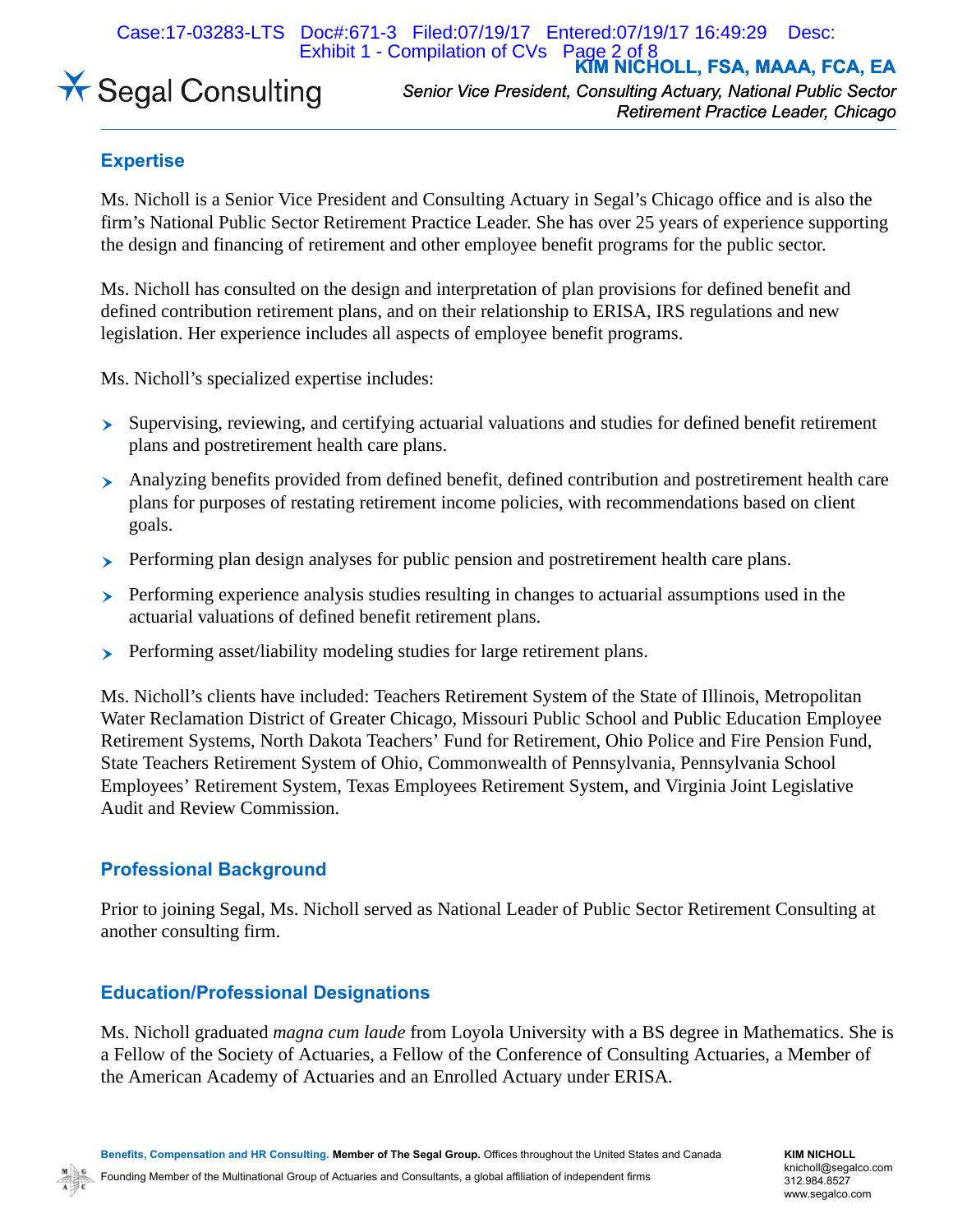## Case:17-03283-LTS Doc#:671-3 Filed:07/19/17 Entered:07/19/17 16:49:29 Desc: Exhibit 1 - Compilation of CVs Page 3 of 8

# **Published Works and Speeches**

Ms. Nicholl speaks and presents frequently at professional organizations, including the National Council on Teacher Retirement, the National Association of State Retirement Administrators the National Conference on Public Employee Retirement Systems, the International Foundation of Employee Benefits and the Conference of Consulting Actuaries. Additionally, she has provided educational sessions for the Boards and Staff of public pension retirement systems. Ms. Nicholl has testified before state legislative bodies in Illinois, Wisconsin, Maryland, Ohio and Texas. She currently serves on the American Academy of Actuaries Public Pensions Subcommittee.

Recent presentations and publications include:

- Ø "Analytics of Managing Risk in Your Defined Benefit Plan," Kim Nicholl and Matt Strom, Segal webinar, June 2015
- Ø "Public-Sector Pension Plans: Major Challenges & Common-Sense Solutions," Kim Nicholl, *Government Finance Review,* April 2013
- Ø "GASB Approves New Accounting Standards for Public Sector Pension Plans and Sponsoring Employers," Kim Nicholl and Paul Angelo, *Pension Section News* , November 2012
- Ø "Hybrids in the Public Sector," *IFEBP 58th Annual Employee Benefits Conference* , November 2012
- Ø "GASB's Proposed Changes to Pension Accounting Standards for Public Sector Employers," Paul Angelo, Rocky Joyner and Kim Nicholl, *Benefit Magazine* (IFEPB), June 2012
- Ø "Planning a Successful Pension Funding Policy," Kim M. Nicholl, Paul Angelo, and Cathie G. Eitelberg, *Segal Public Sector Letter* , November 2011
- Ø "Public Pension Plans," *SOA 2011 Annual Meeting & Exhibit* , October 2011
- Ø "Actual Cost vs. Market Price: Does Market Valuation of Pension Liabilities Fit the Public Sector?," Paul Angelo, Kim M. Nicholl and Cathie G. Eitelberg, *Segal Public Sector Letter* , June 2011
- Ø "Pension Plan Design and Costs," *Pew Center on the States Public Pension Conference* , June 2011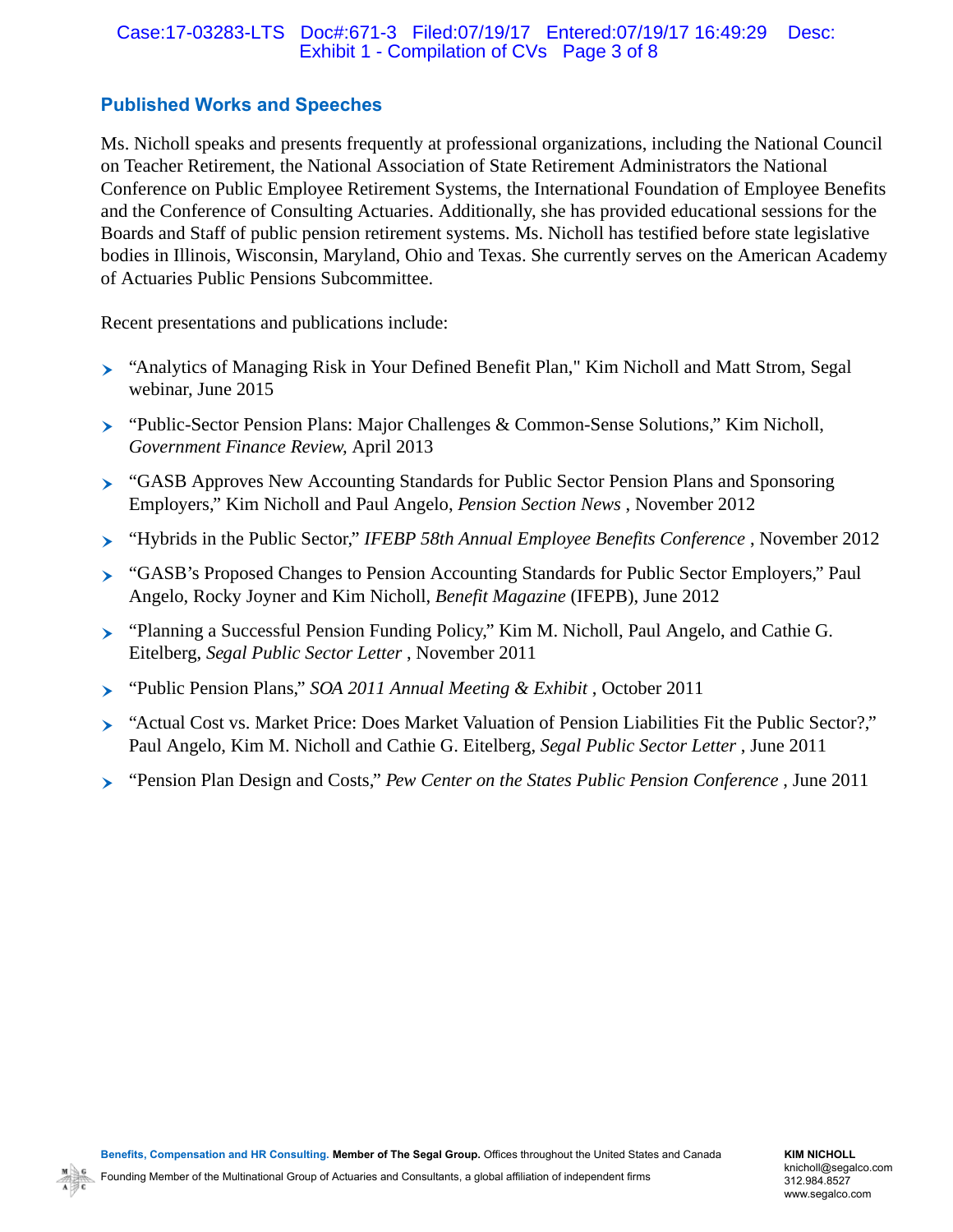Case:17-03283-LTS Doc#:671-3 Filed:07/19/17 Entered:07/19/17 16:49:29 Desc: Exhibit 1 - Compilation of CVs Page 4 of 8

**MATTHEW A. STROM, FSA, MAAA, EA**

# **X** Segal Consulting

*Vice President and Actuary, Chicago*

# **Expertise**

Mr. Strom is a Vice President and Actuary in Segal's Chicago office with over 15 years of experience consulting to sponsors of defined benefit pension plans. His responsibilities include reviewing actuarial valuations, preparing actuarial cost studies, and managing other special projects for multiemployer, corporate, and public sector retirement plans. Mr. Strom's expertise includes deterministic cost and funding level projections, plan design analyses, experience studies, asset/liability modeling, and actuarial audits.

# **Professional Background**

Prior to joining Segal, Mr. Strom was a Senior Consultant at another large benefits consulting firm. In this position, he managed and analyzed defined benefit and post-retirement welfare benefit valuations and assisted clients with various administrative and plan design issues. His clients range in size from several hundred to over 450,000 participants.

# **Education/Professional Designations**

Mr. Strom received a BS *with high distinction* in Actuarial Science from the University of Illinois at Urbana-Champaign. He is a Fellow of the Society of Actuaries, a Member of the American Academy of Actuaries, and an Enrolled Actuary.

# **Published Works and Speeches**

- Ø "The Analytics of Managing Risk in Your Defined Benefit Plan," Segal Consulting Spring 2015 Public Sector Webinar Series, June 2015
- Ø "Understanding Pension Obligation Bonds," Benefits and Compensation Digest (IFEBP), July 2007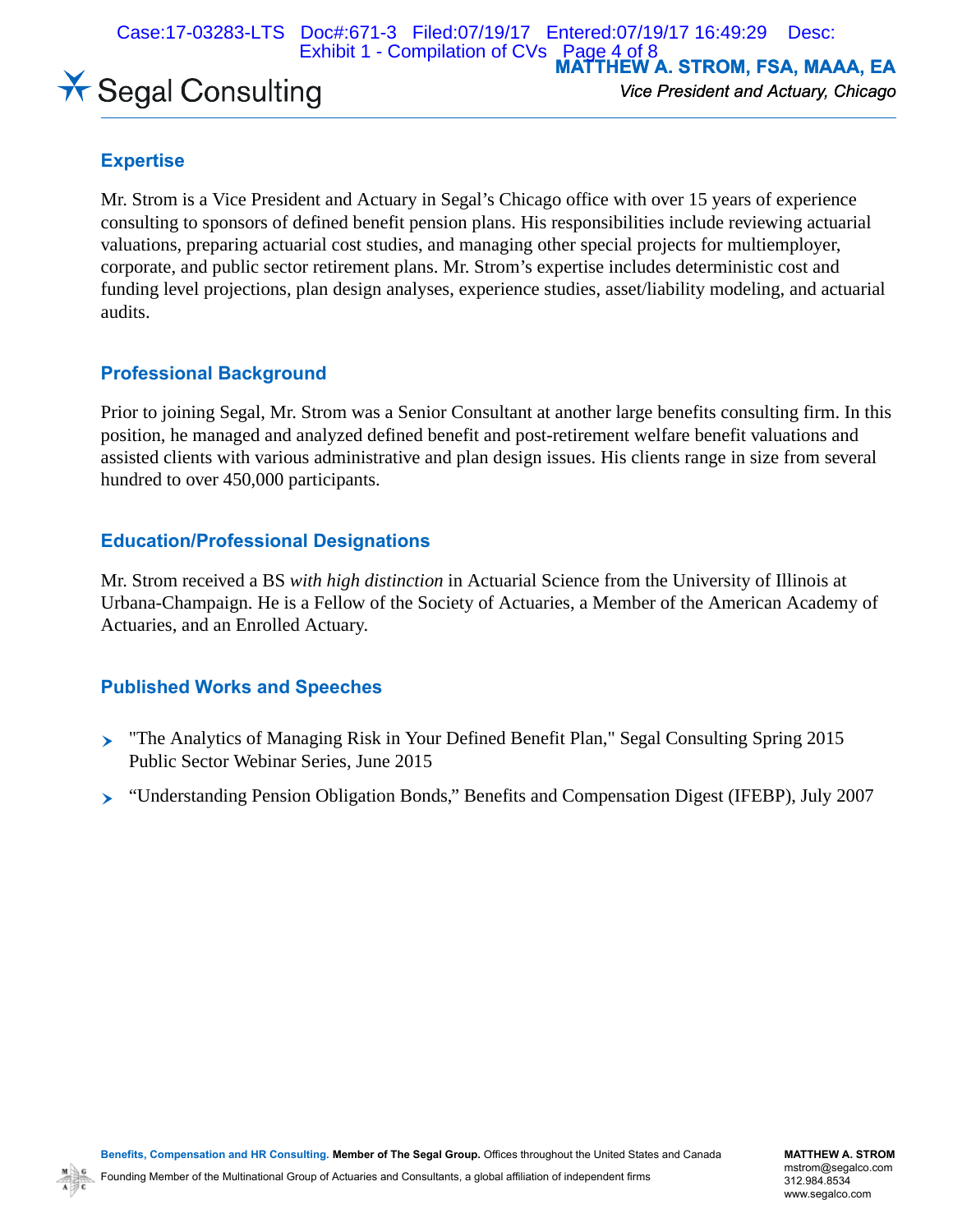Case:17-03283-LTS Doc#:671-3 Filed:07/19/17 Entered:07/19/17 16:49:29 Desc: Exhibit 1 - Compilation of CVs Page 5 of 8



**JACOB LIBAUSKAS, ASA, MAAA, EA** *Assistant Actuary, Retirement, Chicago*

# **Expertise**

Mr. Libauskas is an Assistant Actuary in the Retirement Practice in Segal's Chicago office. He is responsible for performing valuations and projections, preparing reports, assisting with plan design, and experience studies. He specializes in corporate and public sector plans.

# **Professional Background**

Prior to joining Segal, Mr. Libauskas worked at another consulting firm in their Retirement Service Center where he prepared corporate and public valuations and reports.

# **Education/Professional Designations**

Mr. Libauskas earned a BS in Actuarial Science and Statistics from Purdue University. He is also an Associate of the Society of Actuaries, a Member of the American Academy of Actuaries and an Enrolled Actuary. Mr. Libauskas has received the firm's prestigious Quality Star Award.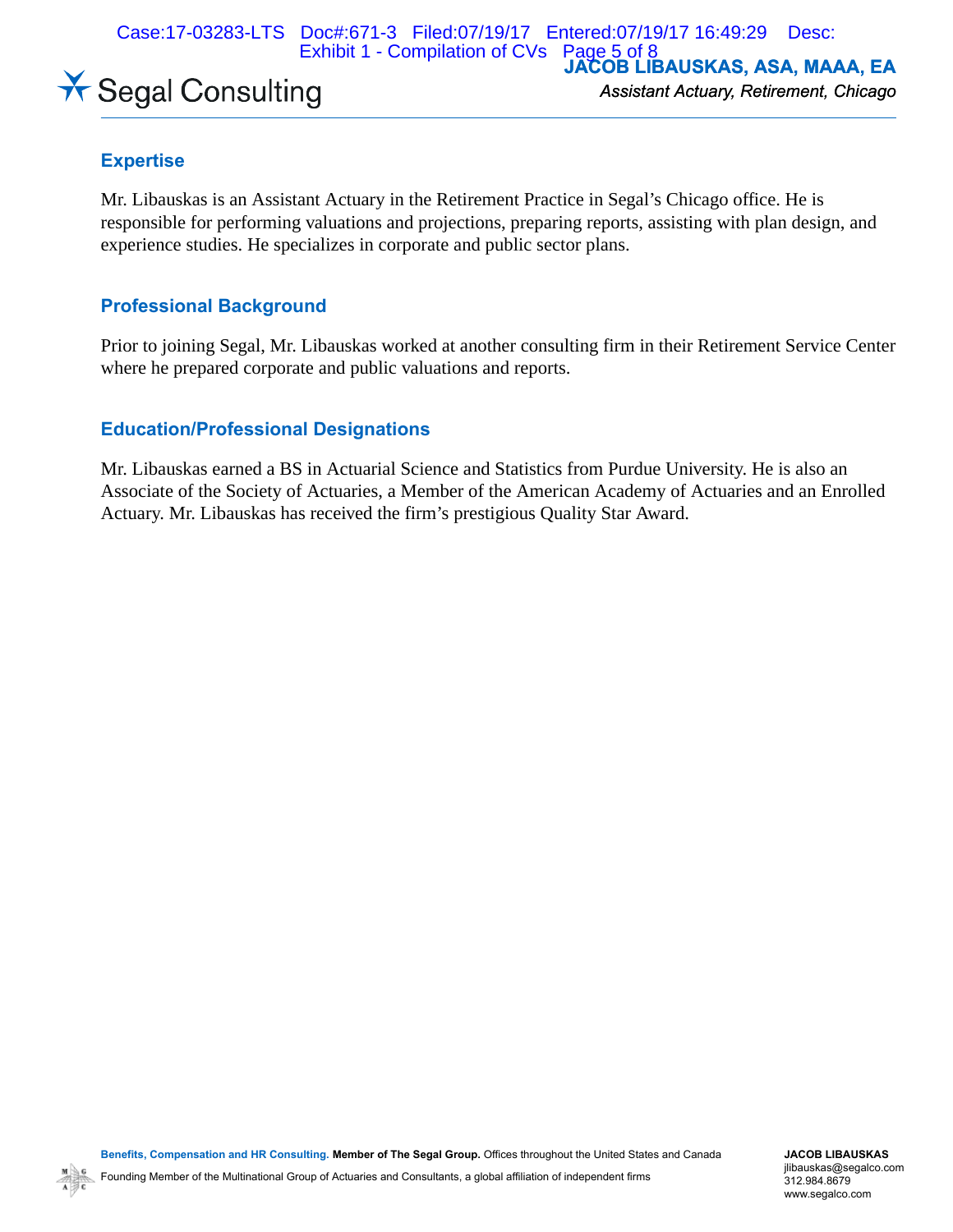Case:17-03283-LTS Doc#:671-3 Filed:07/19/17 Entered:07/19/17 16:49:29 Desc: Exhibit 1 - Compilation of CVs Page 6 of 8



*Senior Vice President, Regional Manager - East, Regional Health Practice Leader, Washington, DC*

**STUART I. WOHL**

# **Expertise**

Mr. Wohl is a Senior Vice President and Senior Benefits Consultant, located in Segal's Washington, DC office. As East Regional Leader, he is responsible for overseeing Segal's clients in the Houston, New Orleans, Atlanta, Washington DC, Hartford and Boston offices. Mr. Wohl is a member of Segal's Public Sector Leadership Group. He previously served as Segal's Retiree Health Practice Leader and East Region Health Practice Leader.

He serves as Consultant to large Public Sector Clients. He also consults to numerous trust funds that provide health and/or life benefits to retirees and their dependents typically resulting from bankruptcy, collective bargaining or litigation. In many of these situations, Mr. Wohl led the Segal team that helped establish these plans, work that included providing assistance in drafting trust and plan documents, hiring plan and claim administrators, developing compliance policies, plan design decisions and communications.

Mr. Wohl is a recognized expert on retiree health benefits and retiree health valuations and served as a technical resource to the Governmental Accounting Standards Board in its deliberations prior to the issuance of GASB 43 and GASB 45. He has been called as an expert witness regarding retiree health benefits and retiree health valuations.

# **Professional Background**

Prior to joining Segal, Mr. Wohl served in an actuarial management position with a major health and insurance company. He has also had experience in group insurance underwriting.

# **Education/Professional Designations**

Mr. Wohl received a BA in Mathematics from Trenton State College (Ewing, NJ) and an MS in Operations Research from Baruch College of the City University of New York. He is a licensed Life and Health Insurance Consultant in Maryland, Virginia, Washington, DC and other states.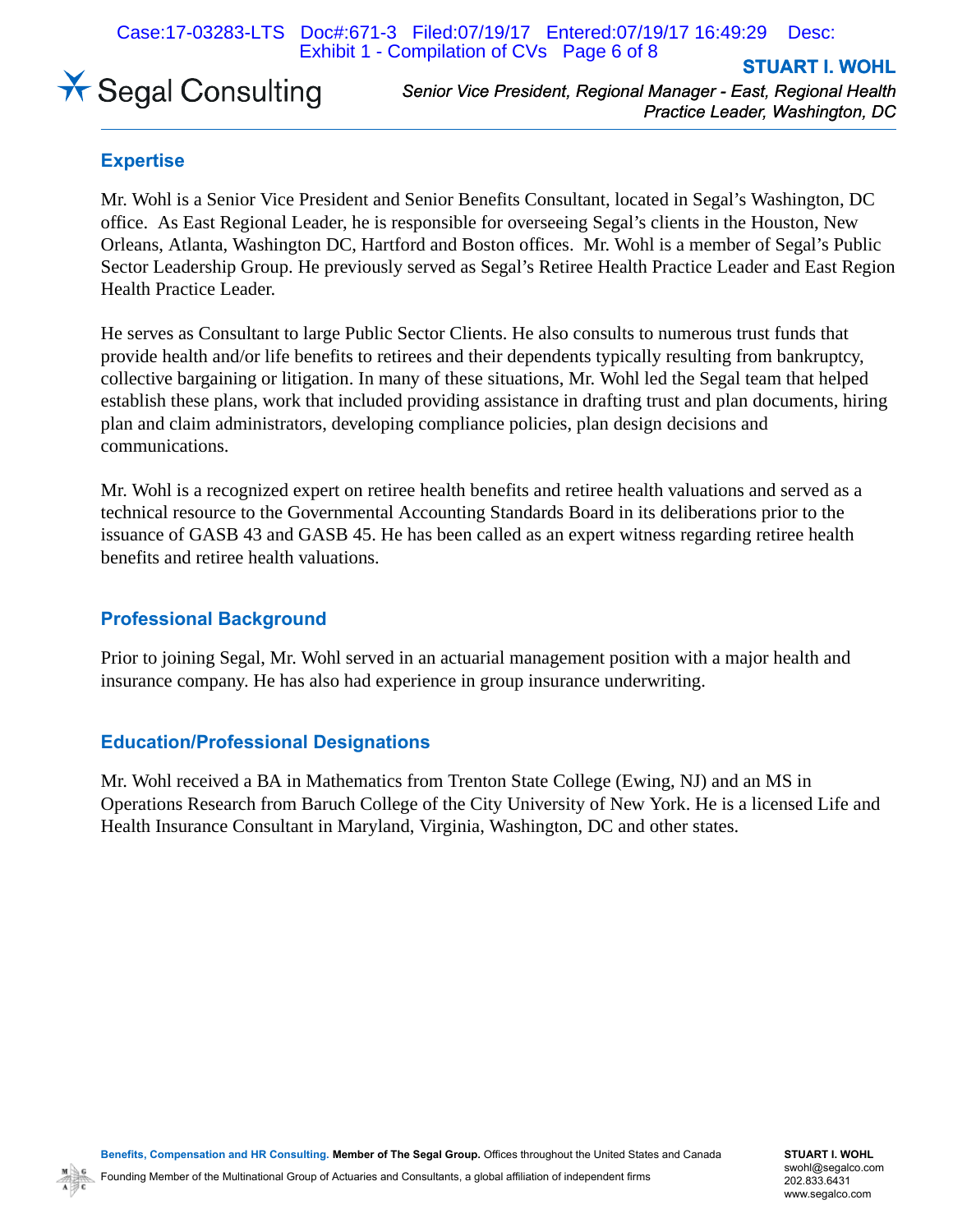Case:17-03283-LTS Doc#:671-3 Filed:07/19/17 Entered:07/19/17 16:49:29 Desc: Exhibit 1 - Compilation of CVs Page 7 of 8



**THOMAS D. LEVY, FSA, MAAA, FCA, EA, FCIA** *Senior Vice President, Chief Actuary Emeritus, Toronto*

# **Expertise**

Mr. Levy is a Senior Vice President in Segal's Toronto office as well as the firm's Chief Actuary Emeritus. He has over 40 years of actuarial consulting experience. Mr. Levy helps coordinate professional actuarial activities within the company, including the marketing and delivery of actuarial client services. As the Industry Group Leader for the Airlines Industry, he constantly monitors relevant legislation, trends, and developments to ensure that Segal's Airlines clients are prepared and informed.

A recognized expert on public employee and multiemployer pension plans, FASB, CICA, and GASB accounting for benefit plans, as well as on employee benefits issues related to bankruptcy and adversarial proceedings, Mr. Levy's experience stems from his years working on a variety of special projects on behalf of Segal and the actuarial profession, including:

- $\triangleright$  Actuarial Standards Board (ASB) Membership Mr. Levy was appointed to the ASB, which establishes the professional practice standards for all actuaries in the US, from 2009 through 2015.
- $\triangleright$  US Postal Regulatory Commission Mr. Levy prepared a report recommending a basis to settle an \$85 billion pension allocation dispute between the US Postal Service and the Federal Government.
- $\rightarrow$  Agent Orange Litigation Mr. Levy oversaw the design of, and helped calculate benefit-level determinations for, cash payments to eligible veterans and their survivors.
- Ø Advisory Committee Membership Financial Accounting Standards Board (US), Accounting Standards Board (Canada), Financial Services Commission of Ontario.
- Ø United Airlines, Northwest Airlines, Nortel, Solutia, Stelco, Bethlehem Steel, LTV, Pan Am, Eastern, Federated Department Stores, Bonwit Teller, H.K. Porter, Lone Star Industries, Wheeling-Pittsburgh Steel and Allis Chalmers bankruptcies – Mr. Levy consulted on pension and retiree health issues.
- Ø Measuring Pension Obligations Statement of generally accepted US pension actuarial principles and practices.
- $\triangleright$  The development of a pension plan for boxers Mr. Levy prepared a report on this topic for the US Congress and the Department of Labor.
- $\triangleright$  NFL Player Retirement Plan Mr. Levy provided actuarial services and litigation testimony.
- $\triangleright$  Expert Mediation Mr. Levy assisted Hawaiian Airlines and its pilots in the design and implementation of a new post-bankruptcy pension plan.
- $\triangleright$  Actuarial Auditing Mr. Levy has prepared actuarial audits of the US Railroad Retirement System, the Canada Pension Plan, and numerous large public employee retirement systems.

# **Professional Background**

In addition to his prior membership on the Actuarial Standards Board, Mr. Levy served two terms for this body as Chairperson of its Pension Committee. Mr. Levy served as Secretary-Treasurer and Executive

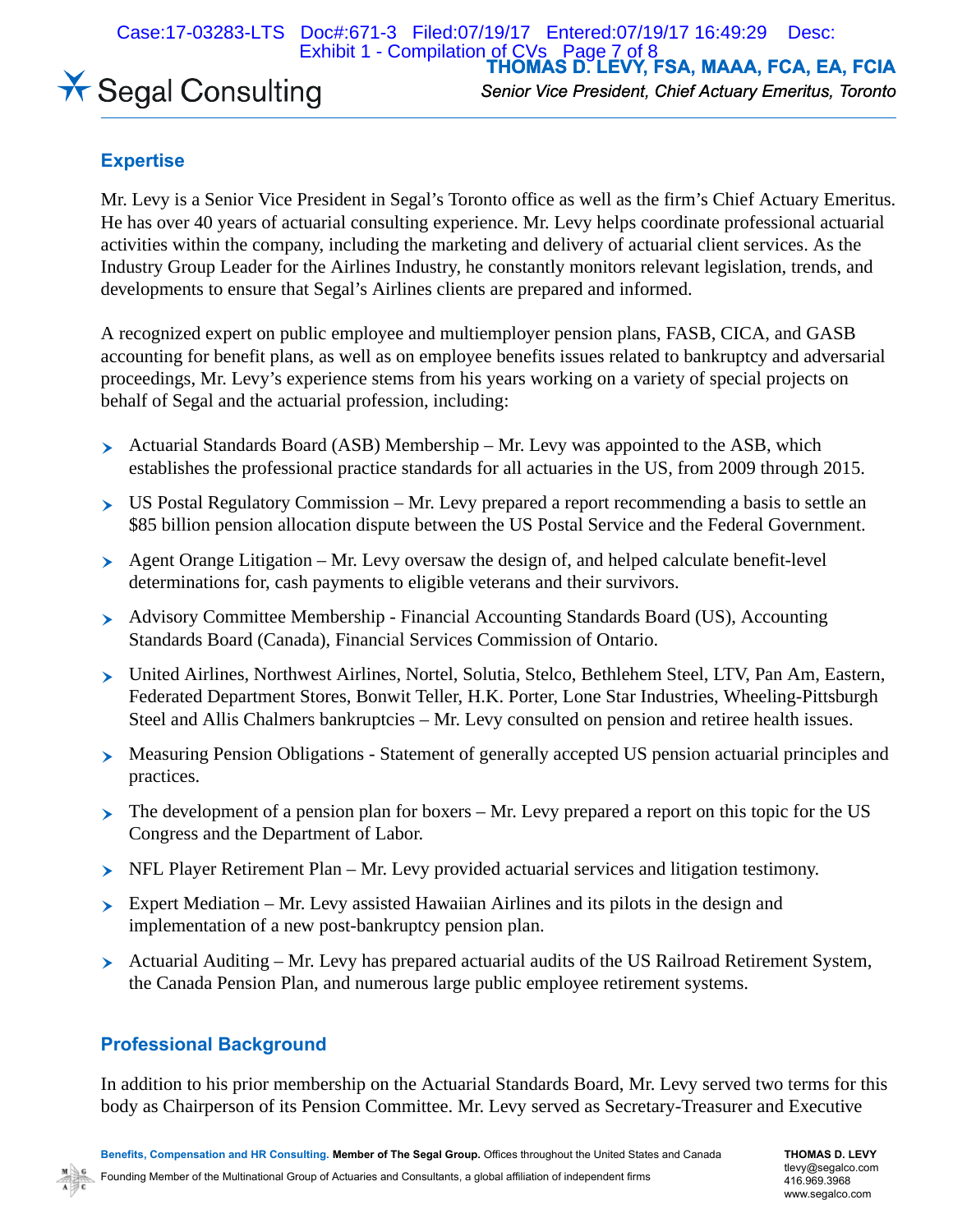# Case:17-03283-LTS Doc#:671-3 Filed:07/19/17 Entered:07/19/17 16:49:29 Desc: Exhibit 1 - Compilation of CVs Page 8 of 8

Committee Member of the American Academy of Actuaries from 1989 to 1992, following two years as a member of the Board of Directors.

# **Education/Professional Designations**

Mr. Levy received a BA and a Master of Actuarial Science degree from the University of Michigan. He is a Fellow of the Society of Actuaries, a Member of the American Academy of Actuaries, a Fellow of the Conference of Consulting Actuaries, an Enrolled Actuary, a Fellow of the Canadian Institute of Actuaries, and an Associate of the (British) Institute and Faculty of Actuaries.

# **Published Works and Speeches**

Mr. Levy has addressed meetings of the Society of Actuaries, the American Academy of Actuaries, the Canadian Institute of Actuaries, the Conference of Consulting Actuaries, and, the US Senate.

**THOMAS D. LEVY** tlevy@segalco.com 416.969.3968 www.segalco.com

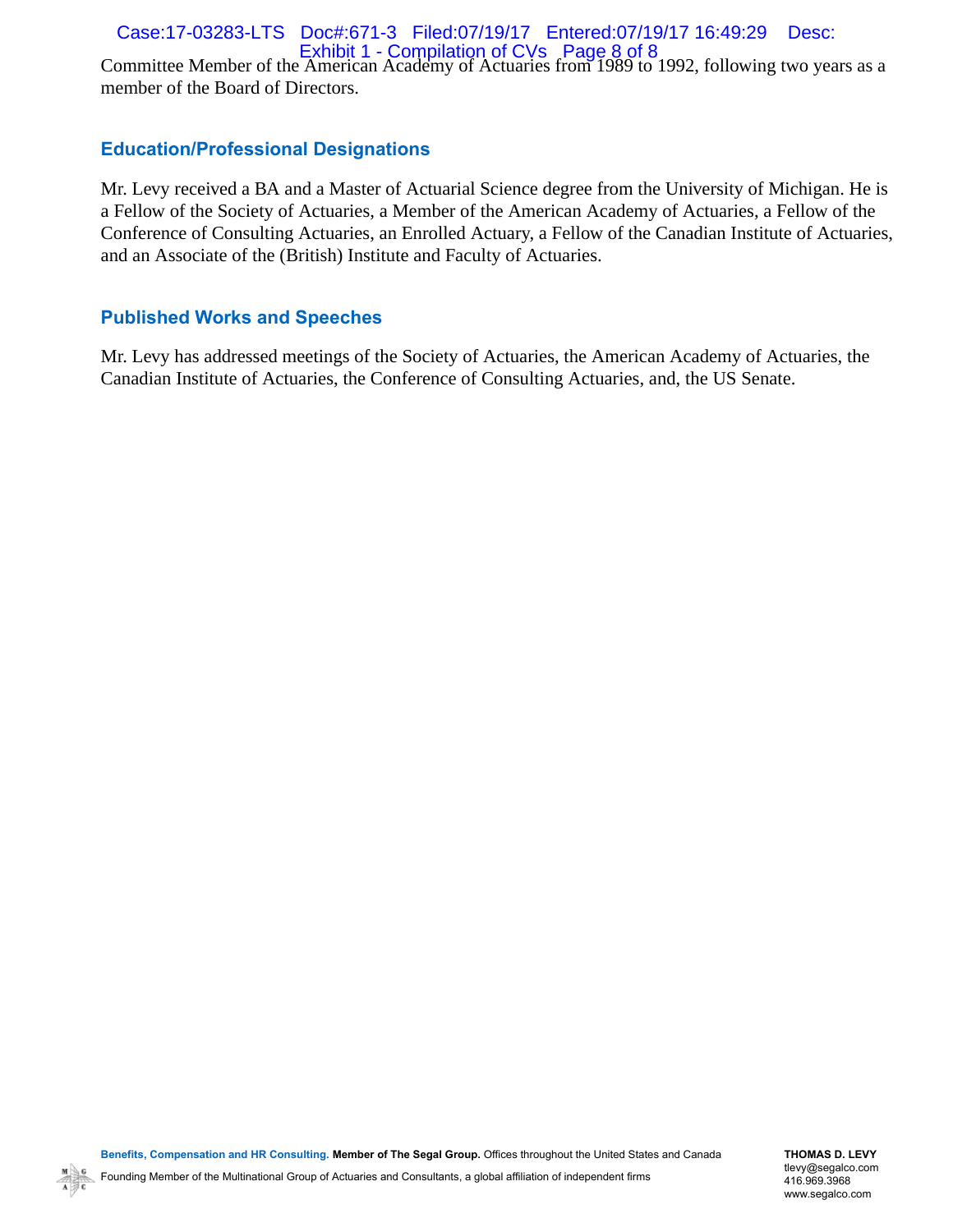Case:17-03283-LTS Doc#:671-4 Filed:07/19/17 Entered:07/19/17 16:49:29 Desc: Exhibit 2 - List of Parties in Interest Page 1 of 13

# *Exhibit 2*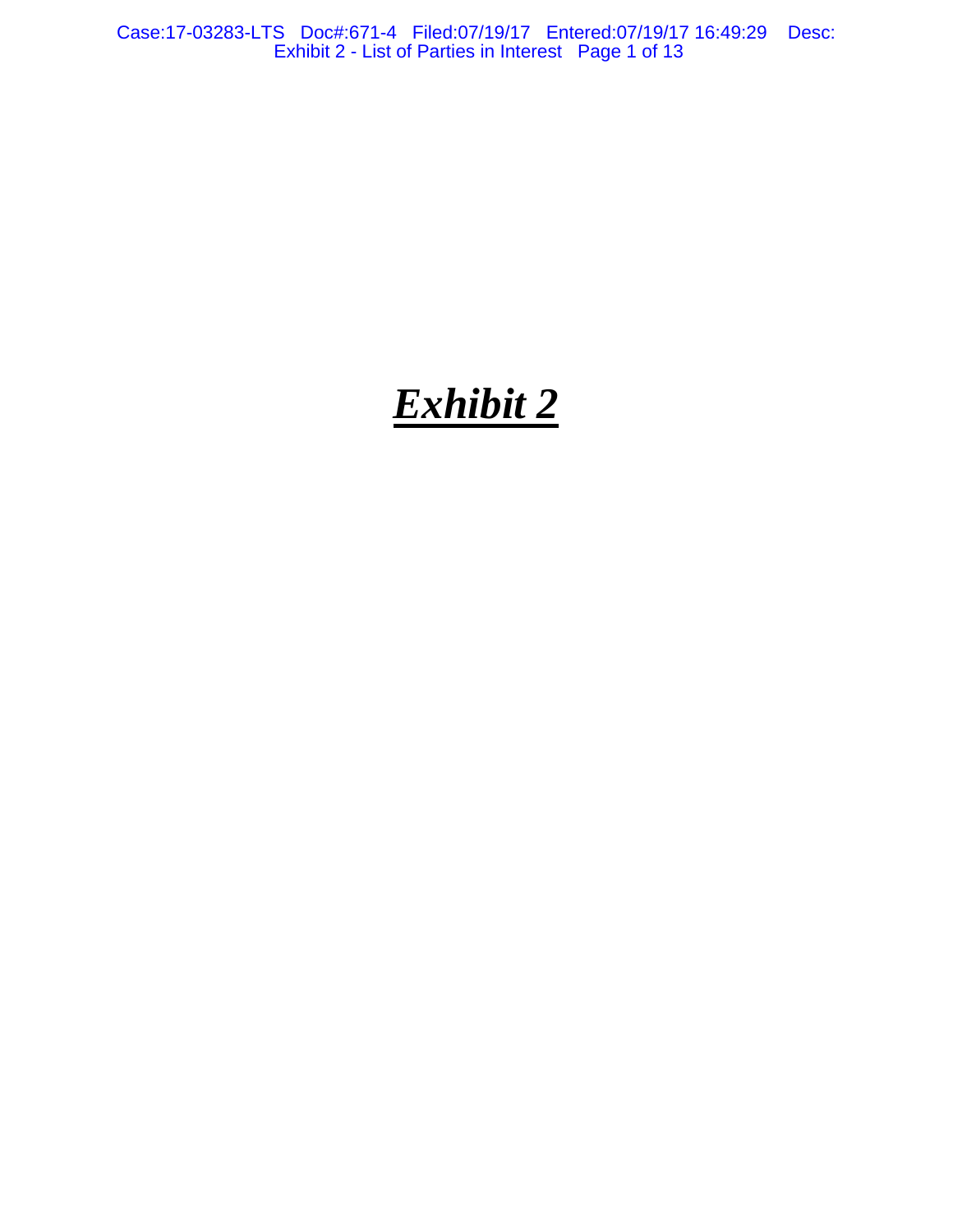Case:17-03283-LTS Doc#:671-4 Filed:07/19/17 Entered:07/19/17 16:49:29 Desc: Exhibit 2 - List of Parties in Interest Page 2 of 13

# **EXHIBIT 2**

## **Interested Parties**

## **Representative of Debtors**

Financial Oversight and Management Board for Puerto Rico

# **Debtors**

Commonwealth of Puerto Rico Puerto Rico Sales Tax Financing Corporation (COFINA) Employees' Retirement System of the Government of the Commonwealth of Puerto Rico (ERS) Puerto Rico Highways and Transportation Authority (HTA) Puerto Rico Electric Power Authority (PREPA)

## **Oversight Board Members and Professionals**

9-1-1 Service Governing Board Alejandro J. Garcia-Padilla Ana J. Matosantos Andrew G. Biggs Arthur J. Gonzalez Carlos M. Garcia David Skeel Jaime A. El Koury José B. Carrión III Jose R. Gonzalez Ramon M. Ruiz Richard Ravitch

# **Puerto Rico Officials**

Alberto Baco Bague Alberto C. Rodriguez Perez Alejandro J. Garcia-Padilla Carmen Villar Prados Celeste Freytes Gonzalez César A. Miranda Rodríguez Christian Sobrino-Vega Elias Sanchez Sifonte Gabriel Olivera Magraner Gerardo José Portela Franco Hector Ivan Santos Ingrid Rivera Rocafort Jose A. Sierra Morales José Iván Marrero Rosado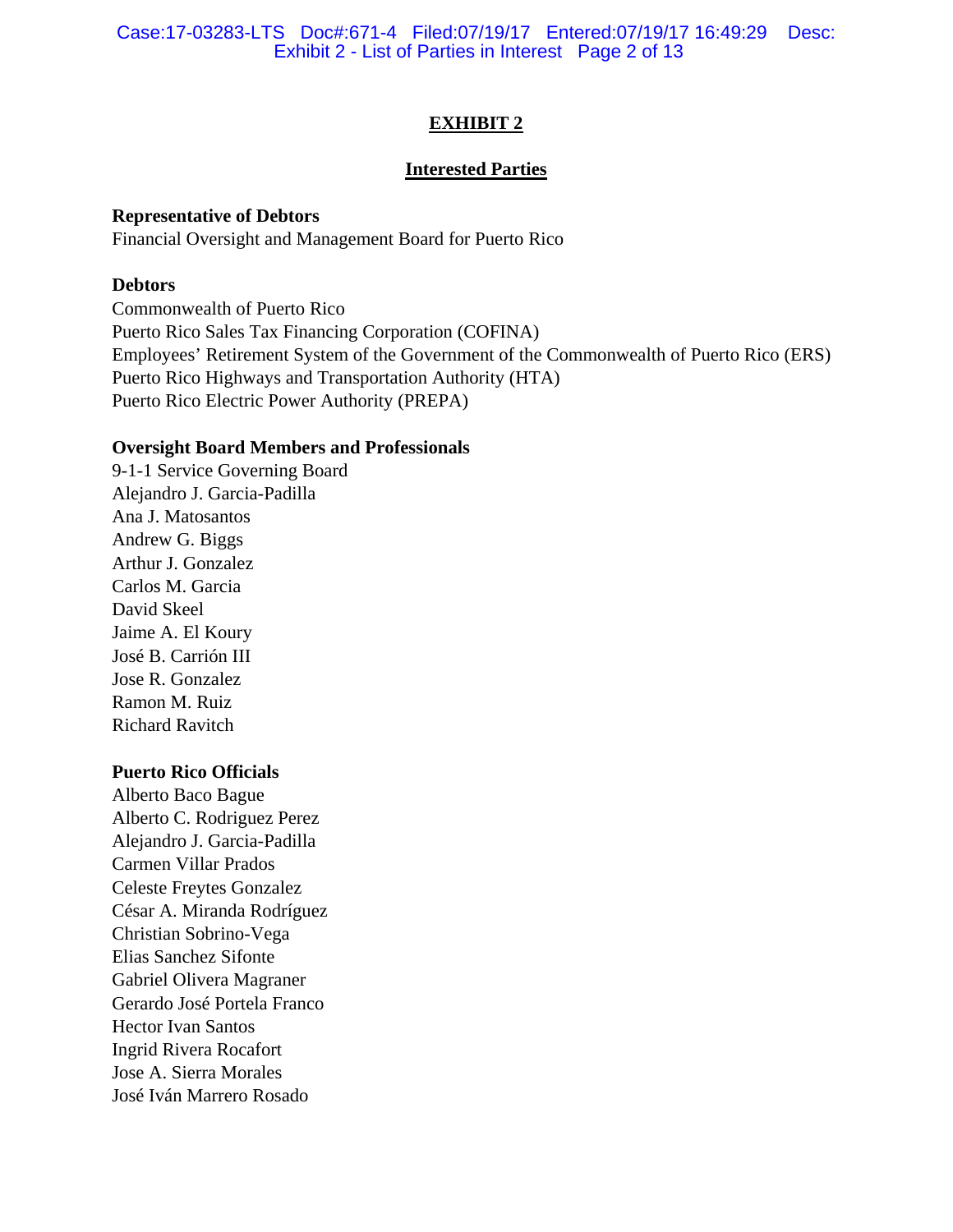## Case:17-03283-LTS Doc#:671-4 Filed:07/19/17 Entered:07/19/17 16:49:29 Desc: Exhibit 2 - List of Parties in Interest Page 3 of 13

Jose Santiago Ramos Juan C. Zaragoza Gomez Juan Flores Galarza Juan Vaquer Luis F. Cruz Batista Melba Acosta Febo Miguel A. Torres Diaz Rafael Rovira Arbona Raúl Maldonado Ricardo Antonio Rosello Nevares Víctor A. Suárez Meléndez Wanda Vazquez Garced

# **U.S. Government**

Regina McCarthy Steven Mnuchin U.S. Department of Treasury

# **20 Largest Unsecured Creditors**

Baxter Sales & Distribution PR Corp. Braxton School of Puerto Rico Cardinal Health PR Cesar Castillo Inc. Corporacion de Servicios Educativos de Yabucoa COSALL Ediciones Santillana, Inc. Ediciones SM EVERTEC Inc. IKON Solutions, Inc. Institucion Educativa NETS, LLC Kirkland & Ellis LLP Manpower MC&CS Microsoft Puerto Rico Telephone Company Total Petroleum Corps. U.S. Army Corps of Engineers Workforce Training and Employment Center, Inc.

# **Other Litigation Parties**

322 De Diego Holdings, LLC 419 Ponce de Leon, Inc. Aaron C. Bielenberg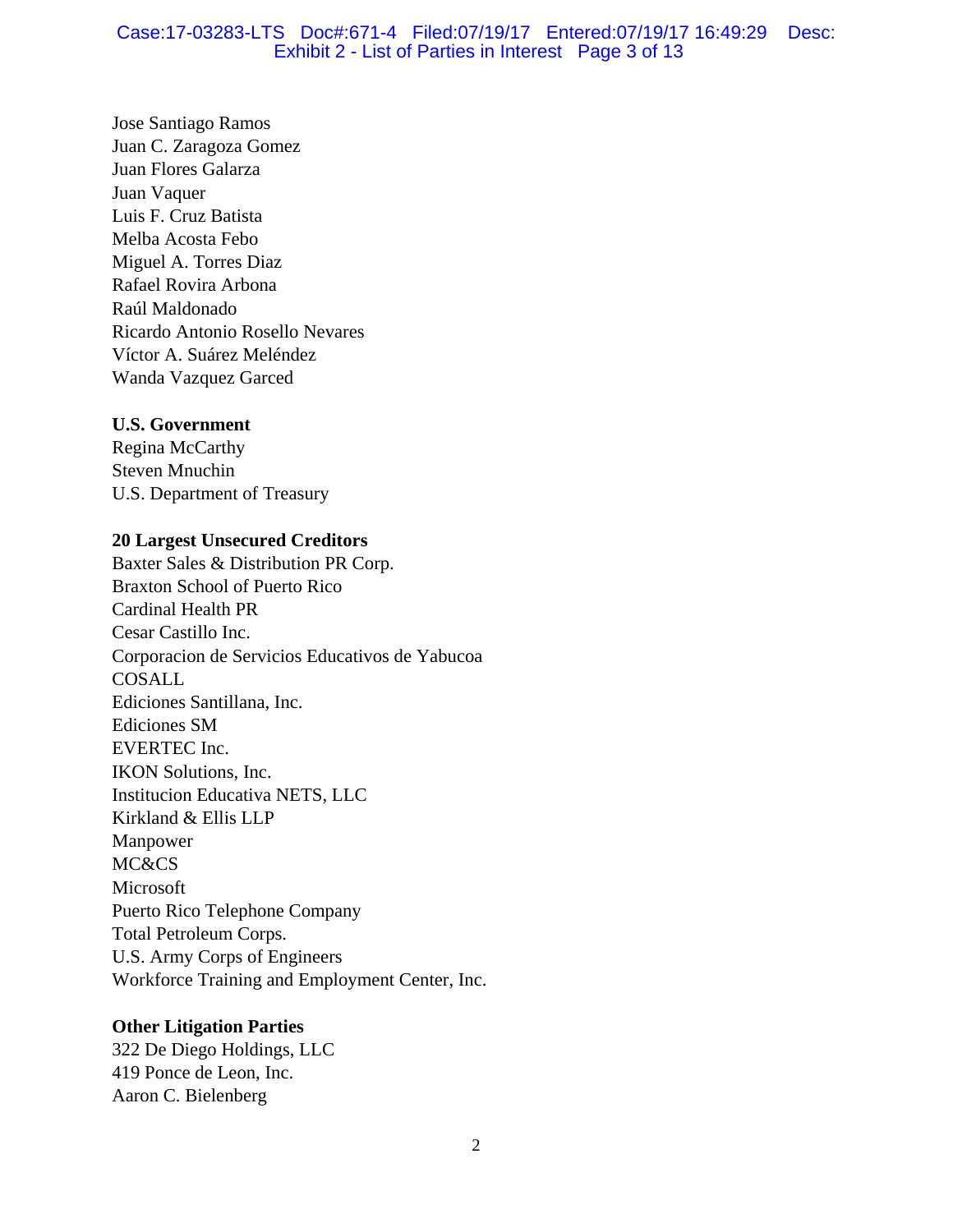## Case:17-03283-LTS Doc#:671-4 Filed:07/19/17 Entered:07/19/17 16:49:29 Desc: Exhibit 2 - List of Parties in Interest Page 4 of 13

Ad Hoc Group of General Obligation Bondholders Adriel Longo-Ravelo Adrienne Muentes-Ortiz AG Financial Solutions AG Financial Solutions Funds Altair Global Credit Opportunities Altair Global Credit Opportunities Fund (A), L.L.C. Ambac Assurance Corporation Ambac Financial Group American Federation of State, County, and Muncipal Employees Angelo, Gordon & Co. L.P. Appaloosa Management LP Aristeia Horizons, L.P. Artau Feliciano Conjugal Property Partnership Asociacion de Profesoras y Profesores del Recinto Universitario de Mayaguez, Inc. (APRUM) Asociacion Puertorriquena de la Judicatura, Inc. Assured Guaranty Corp. Assured Guaranty Municipal Corp. Aurelius Capital Management LP Aurelius Capital Partners LP Aurelius Convergence Master, Ltd Aurelius Investment, LLC Aurelius Opportunities Fund, LLC Autonomy Capital (Jersey) LP Autonomy Master Fund Limited Avenue Capital Group, LLC Avenue Capital Partners, LLC Baldr Mason Fund Banco Popular de Puerto Rico Banco Santander Puerto Rico Bank of New York Mellon Bank of Nova Scotia Benigno Trigo-Gonzalez Bertita Martinez-Martinez Blue Mountain Capital Management LLC Bonistas de Patio Bridgade Distressed Value Fund LP Brigade Capital Management, LP Brigade Leveraged Capital Structures Fund LP Buckeye Partners Camino Cipres LLC Camino Roble LLC Canary SC Master Fund, L.P.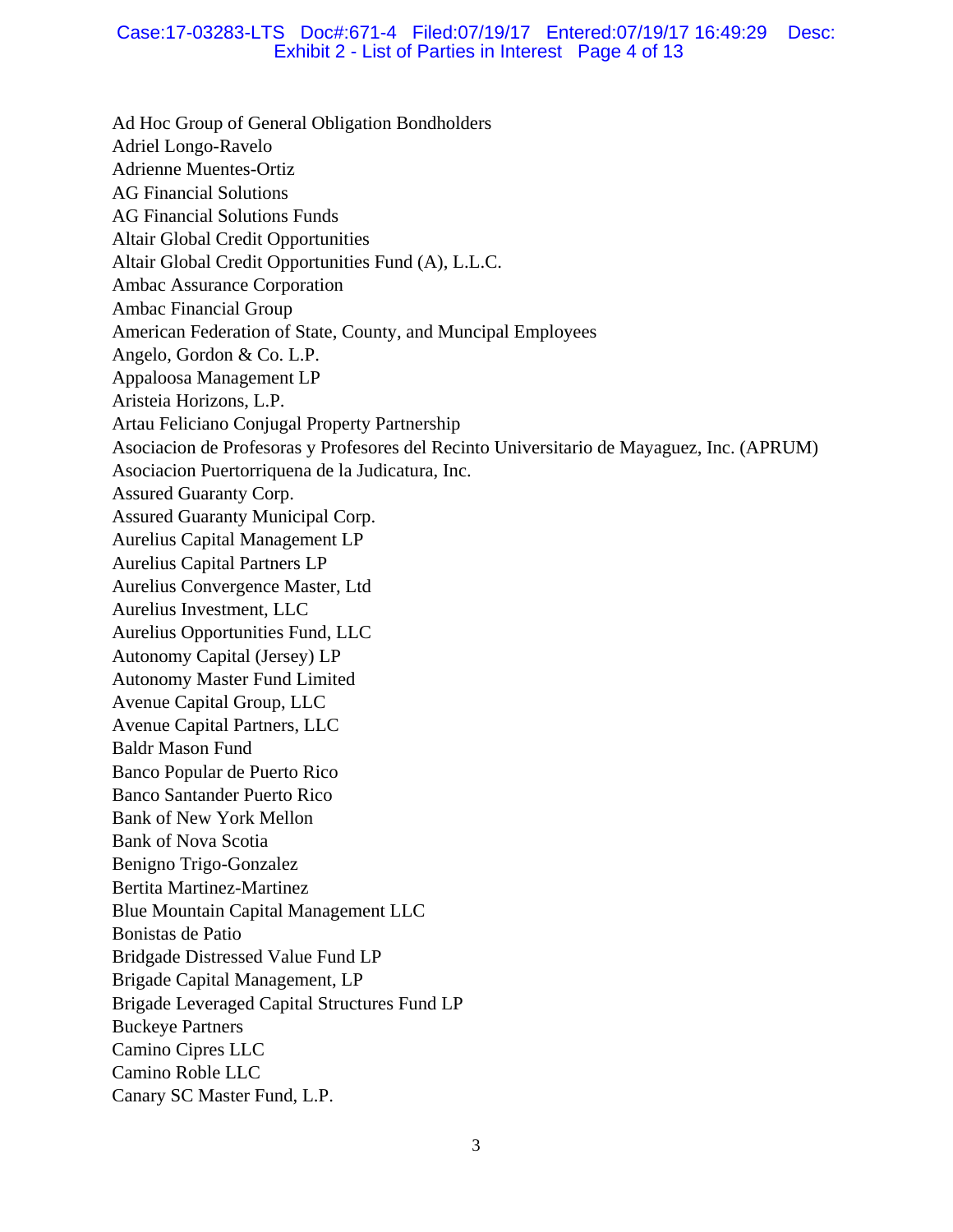## Case:17-03283-LTS Doc#:671-4 Filed:07/19/17 Entered:07/19/17 16:49:29 Desc: Exhibit 2 - List of Parties in Interest Page 5 of 13

Candlewood Investment Group, LP Canyon Balanced Master Fund, Ltd. Canyon Capital Advisors LLC Canyon Value Realization Fund, L.P. Carlos Contreras-Aponte Carlos Reyes Castro Carmen Feliciano Vargas Carmen Regina Suarez-Sein Ceci Montilla-Rojo CEDE & CO., as nominee for The Depository Trust Company Centerbridge Capital Partners, L.P. Centro de Periodismo Investigativo Inc. City of San Juan Claren Road and Avenue Claren Road Asset Management Claren Road Credit Master Fund, Ltd. Claren Road Credit Opportunities Master Fund, Ltd. Conjugal Partnership Gonzalez-Simounet Conjugal Partnership Hermida-Colon Conjugal Partnership Hess-Trigo Conjugal Partnership Martinez-Martinez Conjugal Partnership Smith-Smith Conjugal Partnership Trigo-Suarez Conjugal Partnership Trigo-Zapata Conjugal Partnership Valdes-Muentes Corbin Opportunity Fund, L.P. Corporation for the "Caño Martin Peña" Project (ENLACE) Covalent Partners LLC Crescent 1, L.P. CRS Master Fund, L.P. Cyrus Funds Cyrus Opportunities Master Fund II, Ltd. Cyrus Select Opportunities Master Fund, Ltd. Cyrus Special Strategies Master Fund, L.P. D.E. Shaw Galvanic Portolios, L.L.C. Davidson Kempner Capital Management LLC Davidson Kempner Capital Management LP Decagon Holdings 1, L.L.C. Decagon Holdings 10, L.L.C. Decagon Holdings 2, L.L.C. Decagon Holdings 3, L.L.C. Decagon Holdings 4, L.L.C. Decagon Holdings 5, L.L.C.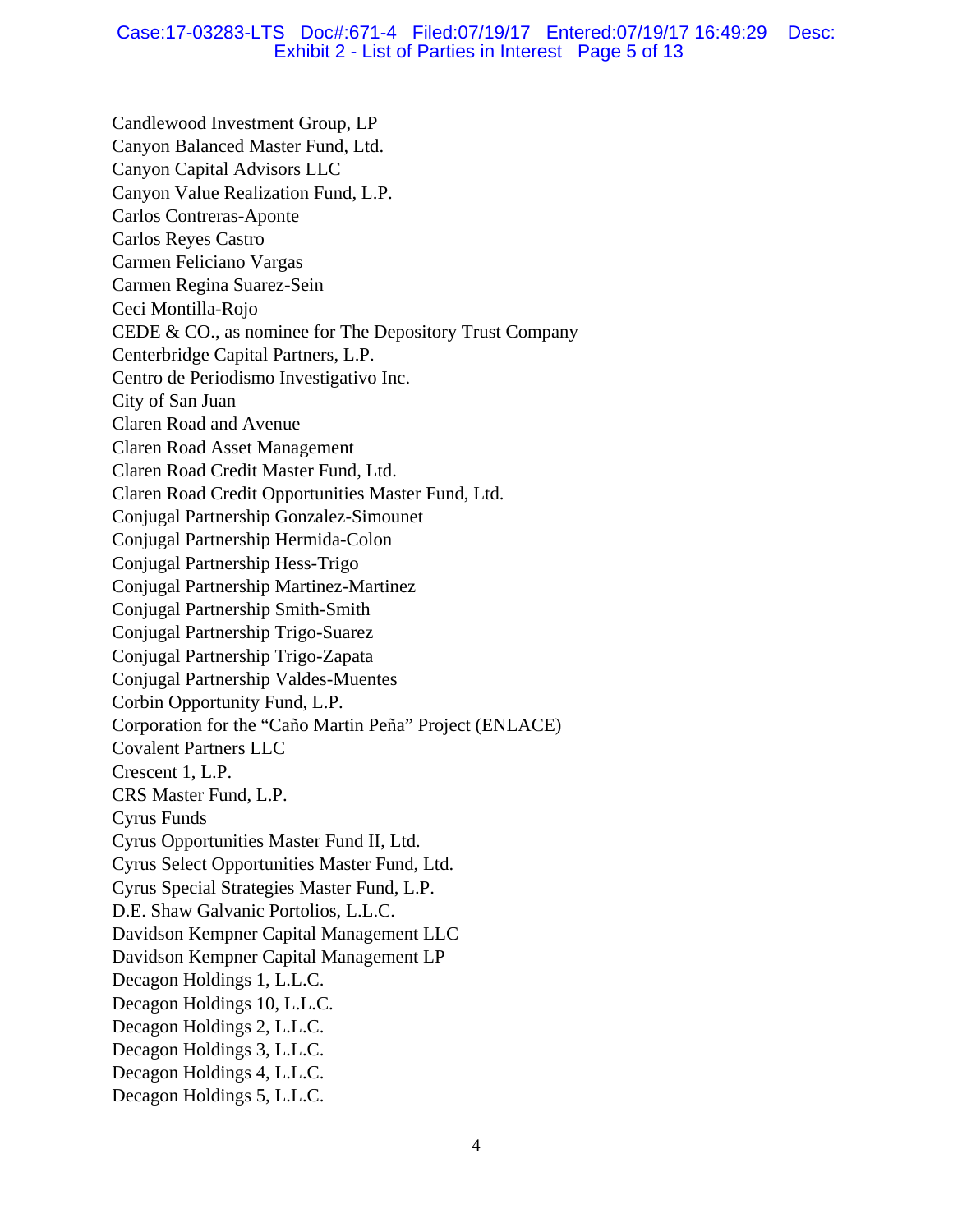## Case:17-03283-LTS Doc#:671-4 Filed:07/19/17 Entered:07/19/17 16:49:29 Desc: Exhibit 2 - List of Parties in Interest Page 6 of 13

Decagon Holdings 6, L.L.C. Decagon Holdings 7, L.L.C. Decagon Holdings 8, L.L.C. Decagon Holdings 9, L.L.C. Depository Trust Company Dionisio Trigo-Gonzalez Eduardo Artau Gomez EJF Elías Sánchez Ernesto A. Smith Excelerate Energy FCO Advisors LP FCO Special Opportunities (A1) LP FCO Special Opportunities (D1) LP FCO Special Opportunities (E1) LLC - Master Series 1 Federico M. Stubbe Arzuaga Federico Stubbe Gonzalez Financial Guaranty Insurance Co. Fir Tree Partners, Inc. First Medical Health Plan, Inc. First Puerto Rico AAA Target Maturity Fund I, Inc. First Puerto Rico Family of Funds First Puerto Rico Target Maturity Income Opportunities Fund I, Inc. First Puerto Rico Tax-Advantaged Target Maturity Fund I, Inc. First Puerto Rico Tax-Exempt Target Maturity Fund II, Inc. Fore Multi Strategy Fund LP Fore Research & Management Fore Solus Alternative Asset Management Franklin Advisors, Inc. Franklin California Tax Free Income Fund Franklin California Tax-Free Trust Franklin Municipal Securities Trust Franklin New York Tax-Free Income Fund Franklin Tax-Free Trust Franklin Templeton Companies, Inc. Franklin Templeton Companies, LLC Franklin Templeton Inc. FSA Investments, LLC FT Opportunistic Distressed Fund Fundamental Credit Opportunities Master Fund LP Glendon Opportunities Fund, L.P. Gloria Colon GoldenTree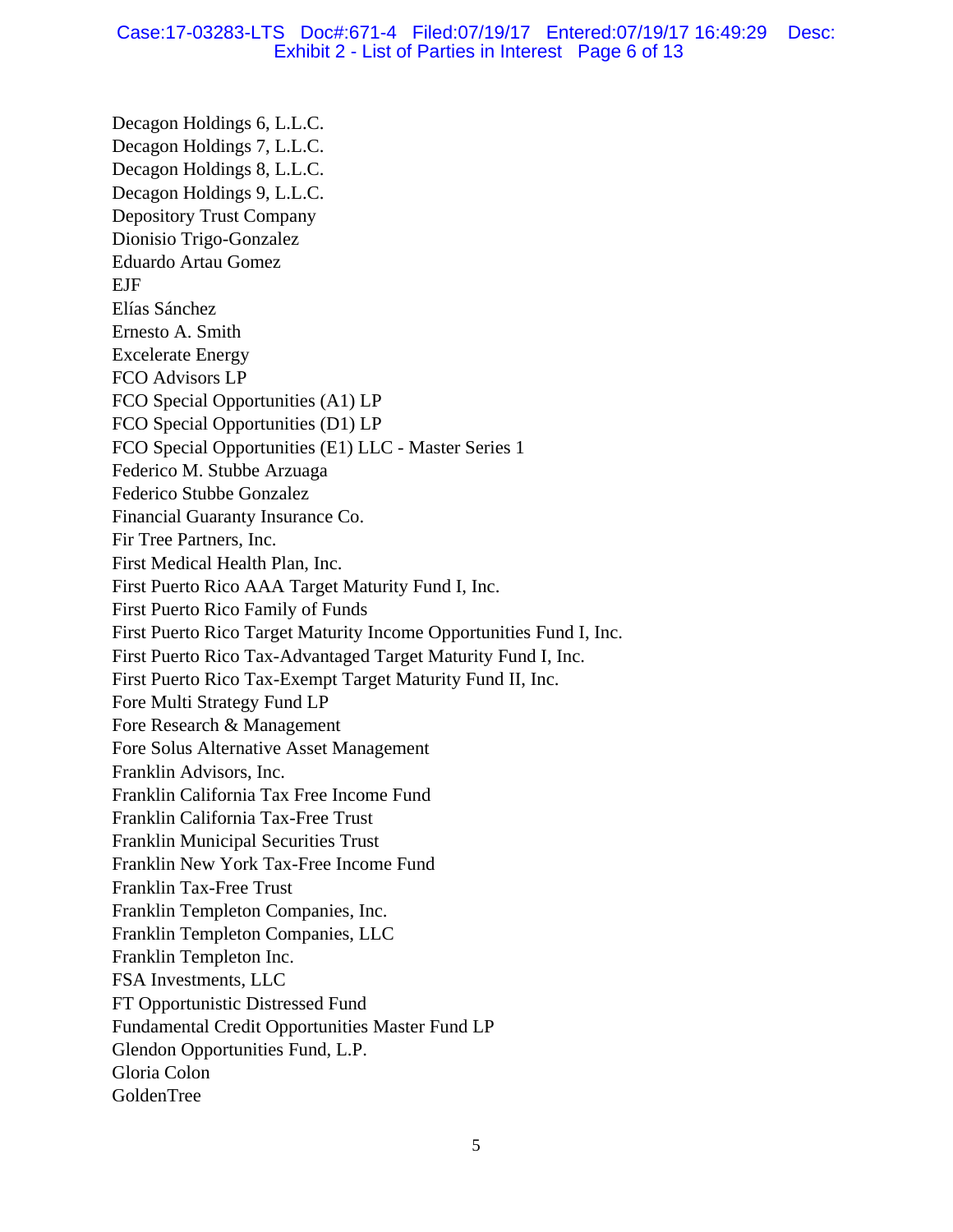## Case:17-03283-LTS Doc#:671-4 Filed:07/19/17 Entered:07/19/17 16:49:29 Desc: Exhibit 2 - List of Parties in Interest Page 7 of 13

GoldenTree Asset Management LP Goldman Sachs Goldman Sachs Asset Management Guillermo L. Martinez Gustavo Hermida-Ceda Heirs of The Estate of Rosario Ferre Ramirez De Arellano Comp by BTF-RLTF-LATF Jacana Holdings I LLC Jacana Holdings II LLC Jacana Holdings III LLC Jacana Holdings IV LLC Jacana Holdings V LLC Jorge Hess Jorge Irizarry Jose A. Valdes-Mazaurieta Jose F. Rodriguez Perello Ketty SIimounet de Gonzalez King Street Knighthead Capital Management, LLC KTRS Credit Fund LP LEX Claims, LLC LMA SPC LMAP 903 Limited Lolita Gandarilla de Casasnovas Long En-Tech Puerto Rico, Inc. Marathon Asset Management, LP **MassMutual** Master SIF SICAV SIF MBIA MC Holdings Master LP MCP Holdings Master LP Merced Capital LP Merced Partners IV, L.P. Merced Partners Limited Partnership Merced Partners V, L.P. Miguel Angel Ortiz-Ramos Monarch Alternative Capital LP Monarch Alternative Solutions Master Fund Ltd. Monarch Capital Master Partners II LP Monarch Capital Master Partners III LP Monarch Capital Master Partners IV LP Monarch Debt Recovery Master Fund Ltd Monarch Recovery Ltd. Monarch Special Opportunities Master Fund Ltd.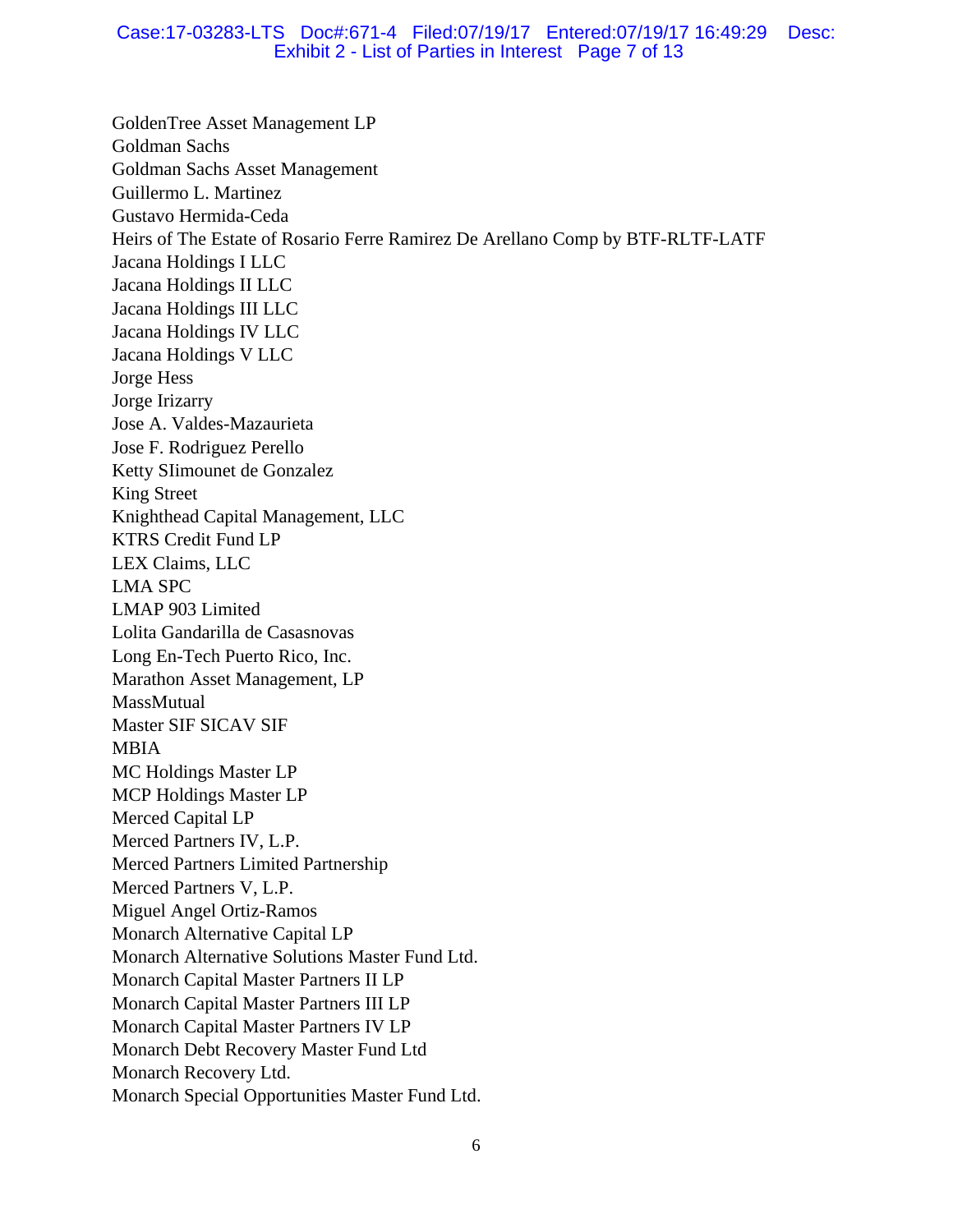## Case:17-03283-LTS Doc#:671-4 Filed:07/19/17 Entered:07/19/17 16:49:29 Desc: Exhibit 2 - List of Parties in Interest Page 8 of 13

MPR Investors LLC Municipality of San Sebastian Municipio Autonomo de Ponce Natalie A. Jaresko National Public Finance Guarantee Corporation Newoak Capital LLC Nokota Capital Master Fund, L.P. Northshore Management, Corp. Nutmeg Partners Oaktree Opportunities Fund IX (Parallel 2), L.P. Oaktree Opportunities Fund IX, L.P. Oaktree Value Opportunities Fund, L.P. Oaktree-Forrest Multi-Strategy, L.L.C. (Series B) Ocher Rose, L.L.C. Oficina del Gobernador Estado Libre Asociado Old Bellows Partners Oppenheimer Funds, Inc. Oppenheimer Multi-State Municipal Trust Oppenheimer Municipal Fund Oppenheimer Rochester AMT-Free Municipal Fund Oppenheimer Rochester AMT-Free New York Municipal Fund Oppenheimer Rochester Arizona Municipal Fund Oppenheimer Rochester California Municipal Fund Oppenheimer Rochester Fund Municipals Oppenheimer Rochester Maryland Municipal Fund Oppenheimer Rochester Massachusetts Municipal Fund Oppenheimer Rochester Michigan Municipal Fund Oppenheimer Rochester Minnesota Municipal Fund Oppenheimer Rochester North Carolina Municipal Fund Oppenheimer Rochester Ohio Municipal Fund Oppenheimer Rochester Virginia Municipal Fund Oriental Bank Pandora Select Partners, L.P. Peaje Investments LLC Penteli Master Fund Permal Stone Lion Fund Ltd. Perry Capital L.L.C. Pinehurst Partners, L.P. Prisma SPC Holdings Ltd. - Segregated Portfolio AG Puerto Rico AAA Portfolio Bond Fund II, Inc. Puerto Rico AAA Portfolio Bond Fund, Inc. Puerto Rico AAA Portfolio Target Maturity Fund, Inc. Puerto Rico Fixed Income Fund II, Inc.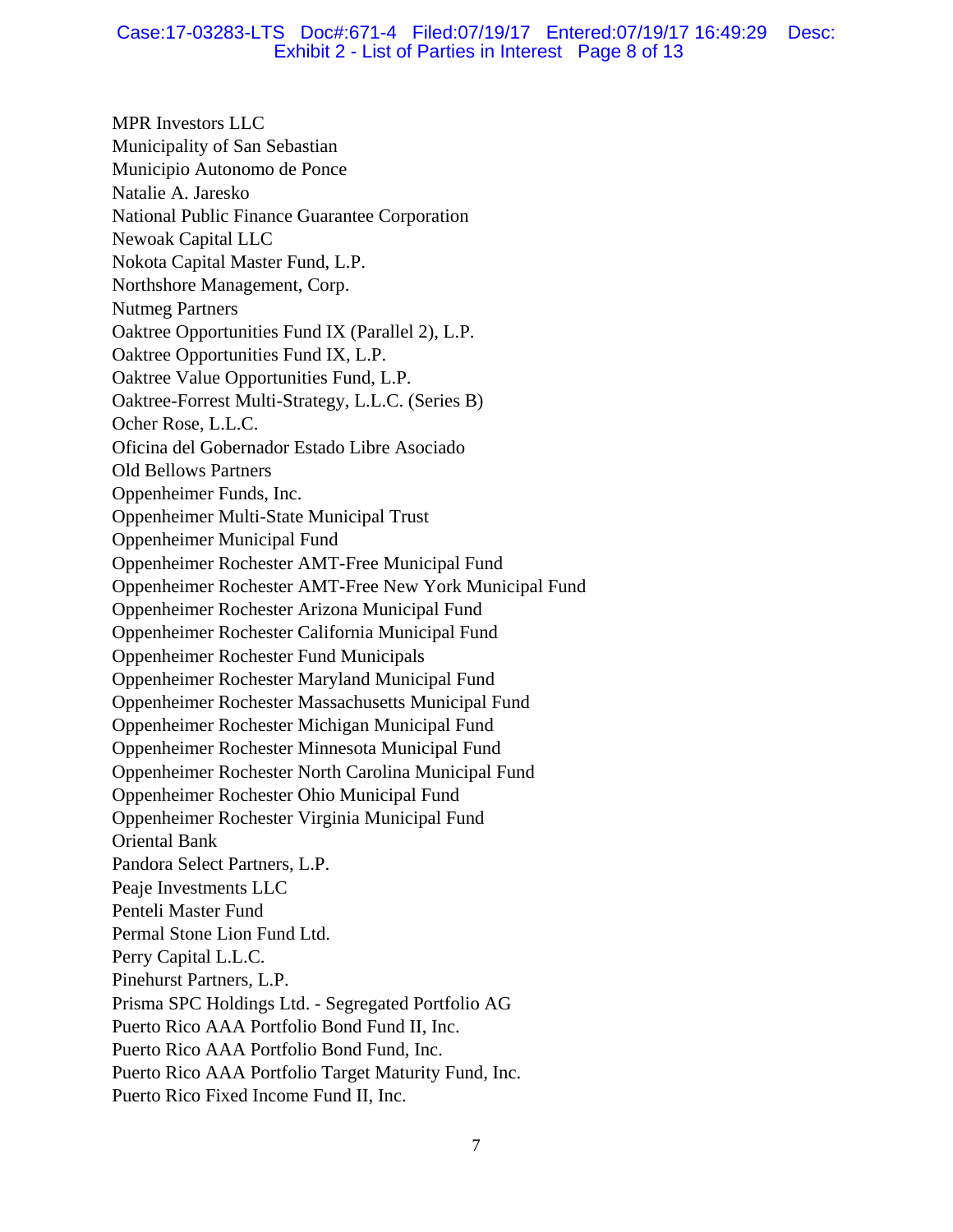## Case:17-03283-LTS Doc#:671-4 Filed:07/19/17 Entered:07/19/17 16:49:29 Desc: Exhibit 2 - List of Parties in Interest Page 9 of 13

Puerto Rico Fixed Income Fund III, Inc. Puerto Rico Fixed Income Fund IV, Inc. Puerto Rico Fixed Income Fund V, Inc. Puerto Rico Fixed Income Fund VI, Inc. Puerto Rico Fixed Income Fund, Inc. Puerto Rico Funds and Portfolios Puerto Rico GNMA & U.S. Government Target Maturity Fund, Inc. Puerto Rico Housing Finance Authority Puerto Rico Investors Bond Fund I Puerto Rico Investors Tax-Free Fund II, Inc. Puerto Rico Investors Tax-Free Fund III, Inc. Puerto Rico Investors Tax-Free Fund IV, Inc. Puerto Rico Investors Tax-Free Fund V, Inc. Puerto Rico Investors Tax-Free Fund VI, Inc. Puerto Rico Investors Tax-Free Fund, Inc. Puerto Rico Mortgage-Backed & U.S. Government Securities Fund, Inc. Puerto Rico Urgent Interest Fund Corporation Rafael Rojo Ramirez & Co. Ramon Gonzalez-Cordero Raul E. Casasnovas Balado Regina Trigo de Hess River Canyon Fund Management LLC Rochester Portfolio Series ROLSG LLC Rossana Lopez Leon RRW I LLC San Rafael Holdings, LLC Sandra Pacheco Santiago Santander Asset Management Corporation Santander BanCorp Santander Financial Services, Island Insurance Corporation Santander Insurance Agency, Inc. Santander International Bank of Puerto Rico, Inc. Santander PR Capital Trust I Santander Securities Corp. Saress E. Smith SB Special Situation Master Fund SPC, Segregated Portfolio D Scoggin International Fund Ltd. Scoggin Worldwide Fund Ltd. Scotiabank de Puerto Rico Senator Global Opportunity Master Fund LP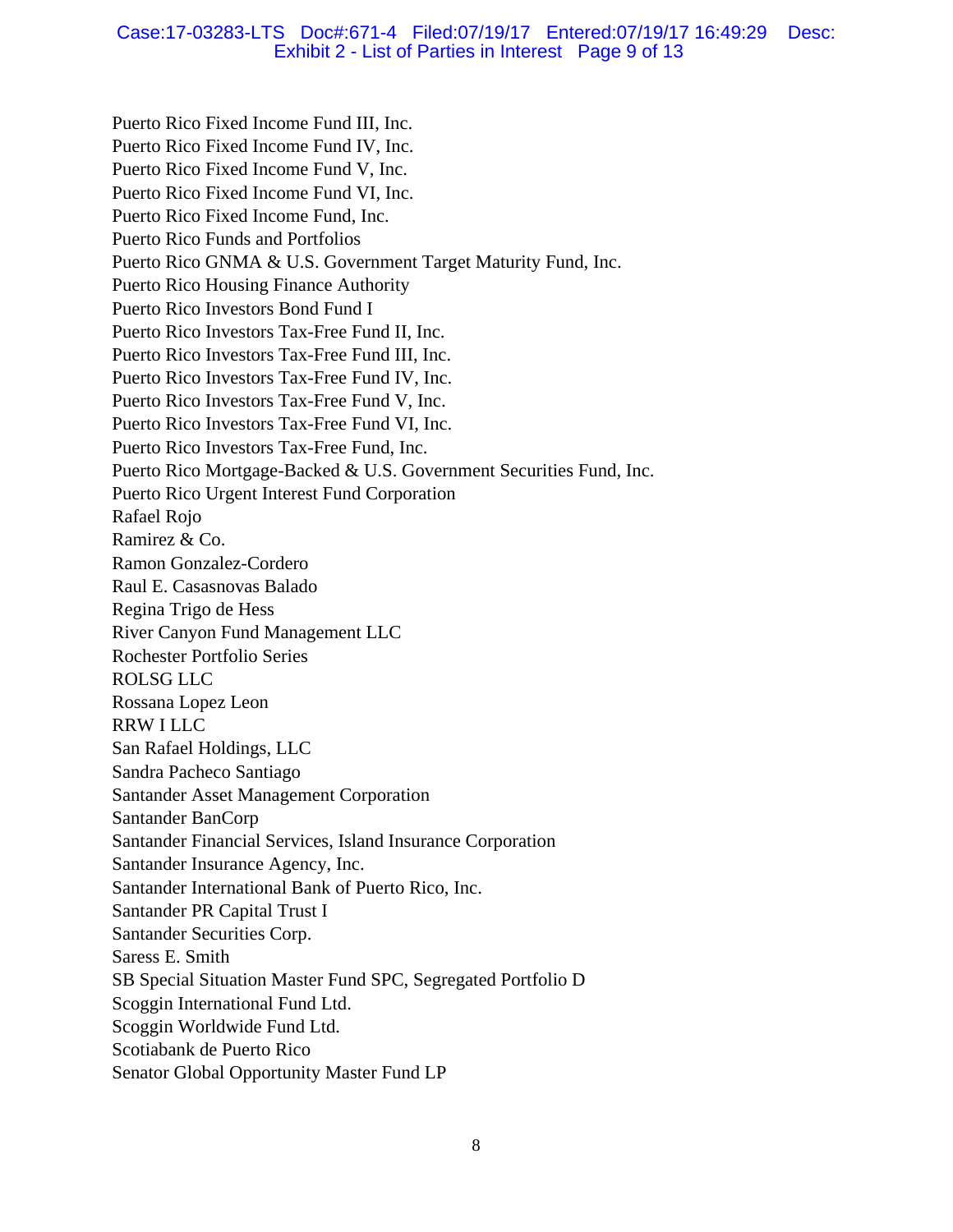## Case:17-03283-LTS Doc#:671-4 Filed:07/19/17 Entered:07/19/17 16:49:29 Desc: Exhibit 2 - List of Parties in Interest Page 10 of 13

Servidores Publicos Unidos Council 95 of the American Federation of State, County and Municipal Employees Servidores Publicos Unidos de Puerto Rico Sistema de Retiro de la Universidad de Puerto Rico SL Liquidation Fund L.P. SL Puerto Rico Fund II L.P. SL Puerto Rico Fund L.P. Sola Ltd. Solus Opportunities Fund 5 LP Stone Lion Capital LLC Stone Lion Capital Partners L.P. Stone Lion IE, a Fund of Permal Managed Account Platform ICAV Stugo, LLC SV Credit, L.P. Syncora Capital Assurance Inc. Syncora Guarantee Inc. Syncora Holdings Ltd. Taconic Master Fund 1.5 LP / Taconic Opportunity Master Fund Tasman Fund LP Tax-Free Puerto Rico Fund II, Inc. Tax-Free Puerto Rico Fund, Inc. Tax-Free Puerto Rico Target Maturity Fund, Inc. Teresa Zapata-Bird The Canyon Value Realization Master Fund, L.P. The Varde Skyway Master Fund, L.P. Tilden Park Capital Management Tilden Park Investment Master Fund LP Trigo Corp. Trimar Investments Corp. U.S. Bank Trust National Association UBS Financial Services UBS Financial Services Incorporated of Puerto Rico Y Otros UBS Group AG UBS IRA Select Growth & Income Puerto Rico Fund Ultra Master Ltd. United Automobile, Aerospace, and Agricultural Implement Workers of America Valmu Trust 2015, LLC Varde Credit Partners Master, L.P. Varde Investment Partners (Offshore) Master, L.P. Varde Investment Partners, L.P. Voya Institutional Trust Company Whitebox Advisors LLC Whitebox Asymmetric Partners, L.P.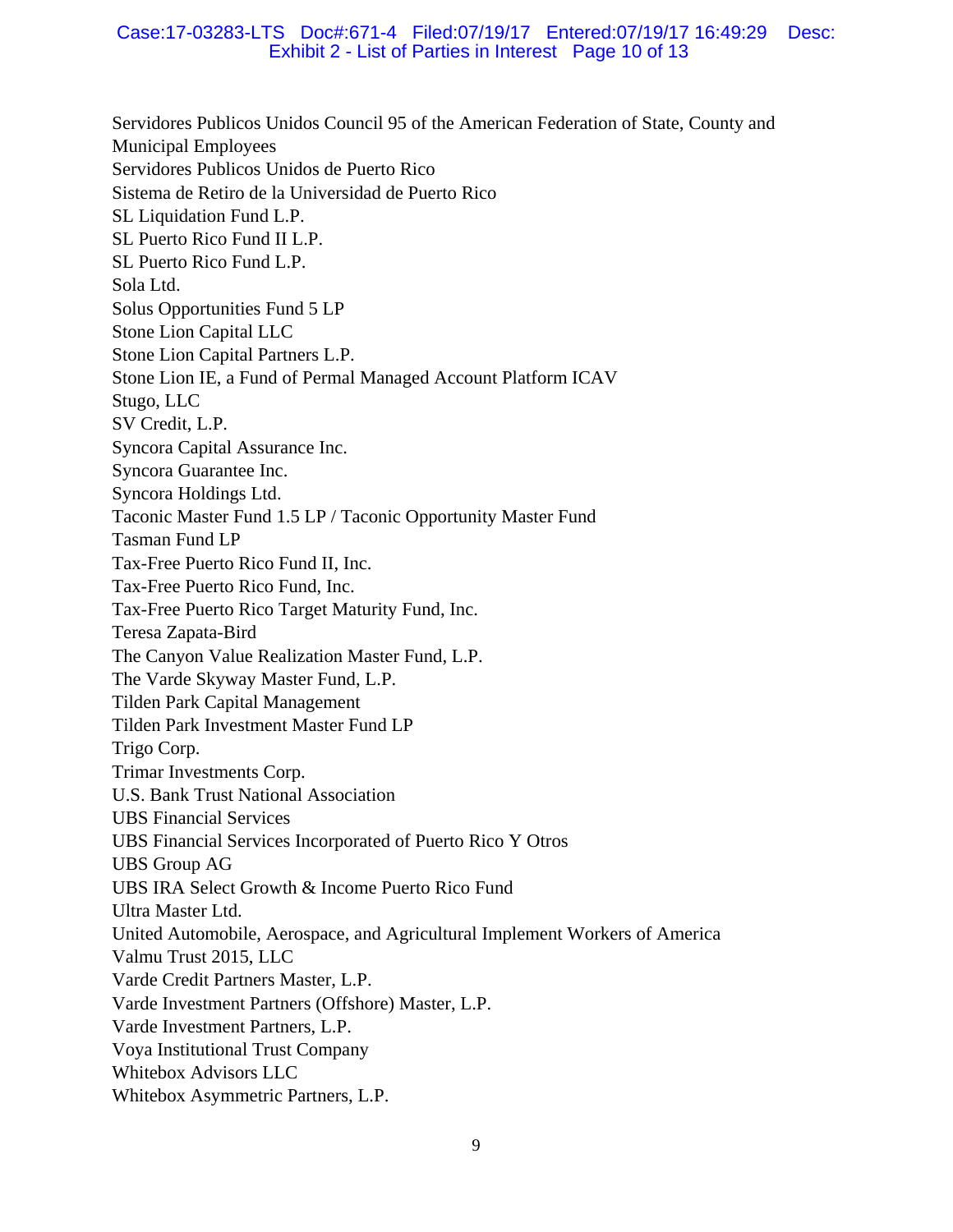### Case:17-03283-LTS Doc#:671-4 Filed:07/19/17 Entered:07/19/17 16:49:29 Desc: Exhibit 2 - List of Parties in Interest Page 11 of 13

Whitebox Institutional Partners, L.P. Whitebox Multi-Strategy Partners, L.P. Whitebox Term Credit Fund I L.P. Wilmington Trust

#### **Professionals**

Adsuar Muniz Goyco Seda & Perez-Ochoa Cadwalader Wickersham & Taft Cancio, Nadal, Rivera & Diaz, P.S.C. Casellas Alcover & Burgos Casillas Santiago & Torres, LLC Chadbourne & Parke Cohen, Weiss and Simon LLP Davis Polk & Wardell Dechert Delgado & Fernandez DLA Piper Faegre Baker Daniels Ferraiuoli Fiddler Gonzalez & Rodriguez Indiano & Willaims Jimenez, Graffam & Lausell Jones Day Kasowitz Benson Torres Kramer Levin Naftalis & Frankel Lopez Sanchez & Pireillo McDermott Will & Emery Monserrate Simonet & Gierbolini, LLC O'Neill & Gilmore Attorneys at Law O'Neill & Gilmore LLC O'Melveny & Myers O'Neill & Borges Paul Hastings Paul Weiss Proskauer Rose Quinn Emanuel Urqhart & Sullivan Reed Smith Reichard & Escalera Robbins Russel Englert Orseck Untereiner & Sauber Saldana Carvajal & Velez-Rive Salichs Pou & Associates PSC Saul Ewing Schulte Roth & Zabel LLP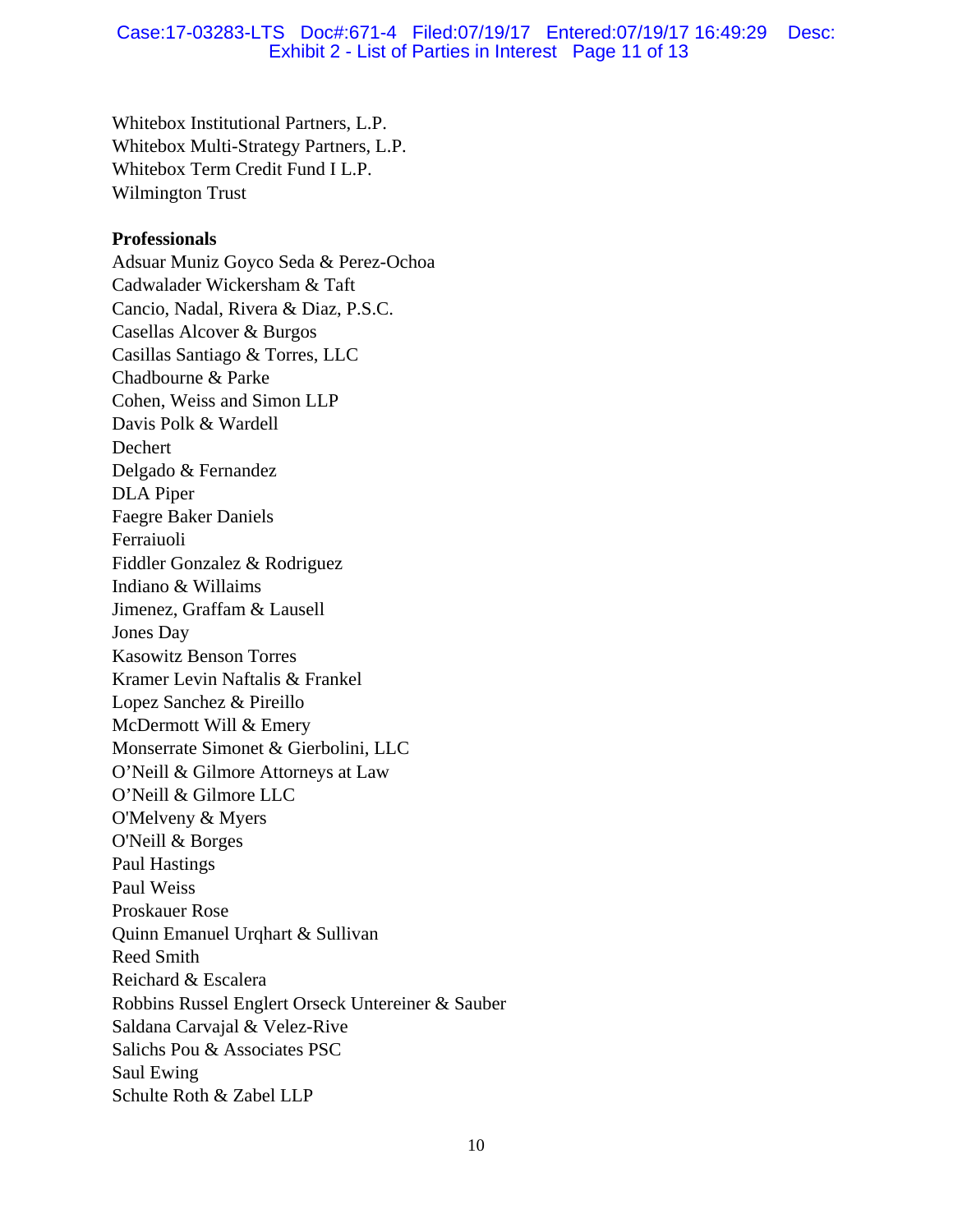# Case:17-03283-LTS Doc#:671-4 Filed:07/19/17 Entered:07/19/17 16:49:29 Desc: Exhibit 2 - List of Parties in Interest Page 12 of 13

Sepulvado & Maldonado Toro Colon Mullet Rivera & Sifre Vicente & Cuebas Weil Gotshal & Manges White & Case Zolfo Cooper LLP

# **Other Parties Identified in the PrimeClerk and Epiq Retention Applications**

ACP Master, Ltd Additional (Electronic) Lottery Agricultural Enterprises Development Administration American Federation of Teachers Automobile Accidents Compensation Administration Cardiovascular Center Corporation of Puerto Rico and the Caribbean Commonwealth of Puerto Rico Regional Center Corporation Company for the Integral Development of the "Península de Cantera" Corporation of Industries for the Blind and Mentally Retarded and Incapacitated Persons of Puerto Rico Culebra Conservation and Development Authority Drivetrain, LLC, as Creditors' Trustee of DFC Economic Development Bank for Puerto Rico Employment and Training Enterprises Corporation Farm Insurance Corporation of Puerto Rico Fine Arts Center Corporation Fiscal Agency and Financial Advisory Authority Genesis Security Services, Inc. Government Development Bank of Puerto Rico Governmental Development Bank for Puerto Rico (GDB) Institute of Puerto Rican Culture Institutional Trust of the National Guard of Puerto Rico Judiciary Retirement System (JRS) Land Authority of Puerto Rico Local Redevelopment Authority of the Lands and Facilities of Naval Station Roosevelt Roads Model Forest Municipal Revenue Collection Center (CRIM) Musical Arts Corporation Port of the Americas Authority PR Infrastructure Finance Authority (PRIFA) Public Building Authority (PBA) Public Corporation for the Supervision and Deposit Insurance of Puerto Rico Cooperatives (COSSEC) Puerto Rico and Municipal Islands Transport Authority Puerto Rico Aqueduct and Sewer Authority (PRASA)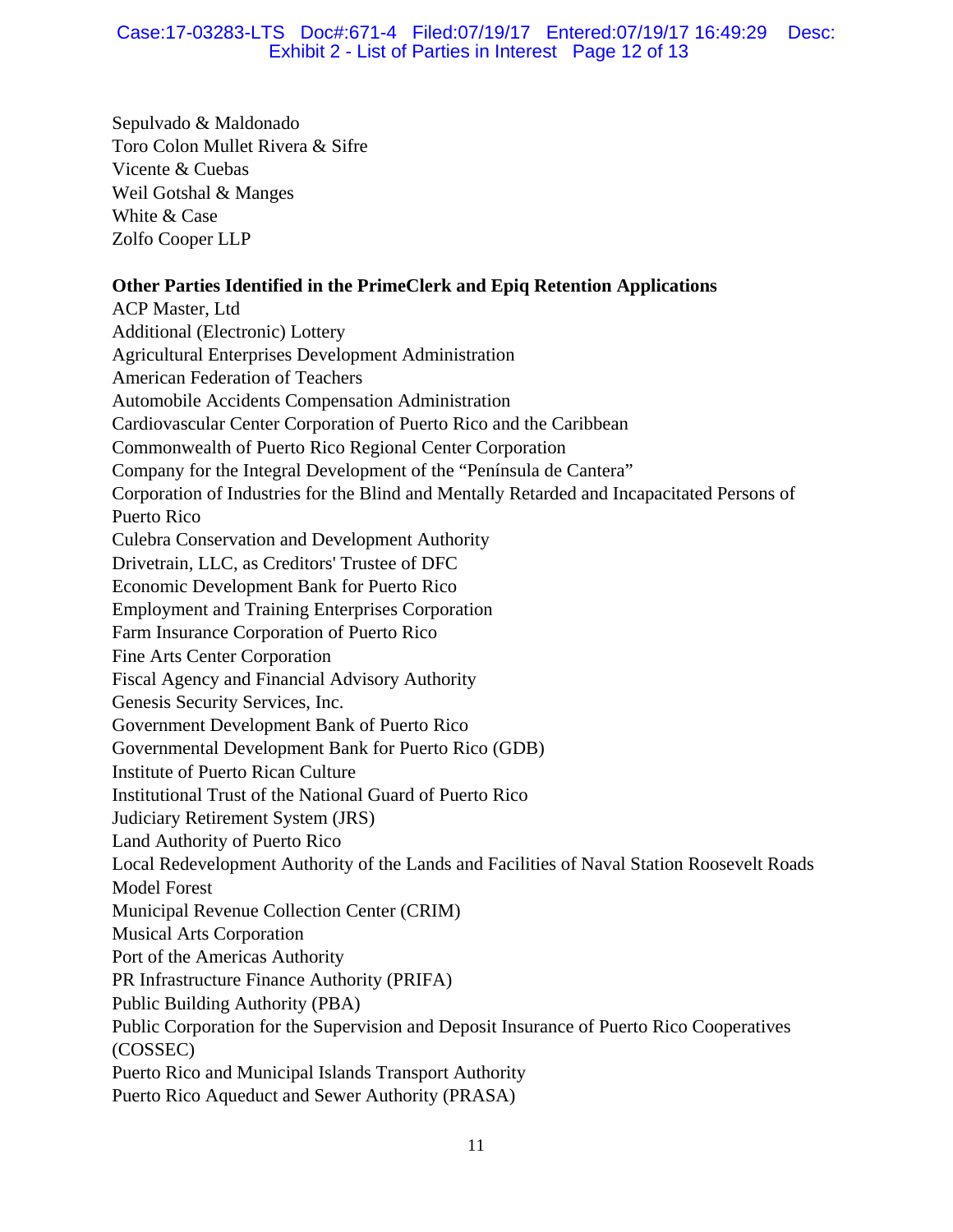## Case:17-03283-LTS Doc#:671-4 Filed:07/19/17 Entered:07/19/17 16:49:29 Desc: Exhibit 2 - List of Parties in Interest Page 13 of 13

Puerto Rico Conservatory of Music Corporation Puerto Rico Convention Center District Authority (PRCCDA) Puerto Rico Council on Education Puerto Rico Health Insurance Administration (HIA / ASES) Puerto Rico Hospital Supply Puerto Rico Industrial Development Company (PRIDCO) Puerto Rico Industrial, Tourist, Educational, Medical, and Environmental Control Facilities Financing Authority (AFICA) Puerto Rico Integrated Transit Authority (PRITA) Puerto Rico Land Administration Puerto Rico Maritime Shipping Authority Puerto Rico Medical Services Administration (ASEM) Puerto Rico Metropolitan Bus Authority (AMA) Puerto Rico Municipal Finance Agency (MFA) Puerto Rico Ports Authority Puerto Rico Public Broadcasting Corporation Puerto Rico Public Private Partnerships Authority (PPP) Puerto Rico School of Plastic Arts Puerto Rico Telephone Authority Puerto Rico Tourism Company Puerto Rico Trade and Export Company Service Employees International Union Solid Waste Authority Special Communities Perpetual Trust State Insurance Fund Corporation (SIF) Teachers' Retirement System (TRS) The Children's Trust Fund (CTF) Total Petroleum Puerto Rico Corp. Traditional Lottery Unemployment Insurance Fund Unitech Engineering Group, S.E. University of Puerto Rico (UPR) University of Puerto Rico Comprehensive Cancer Center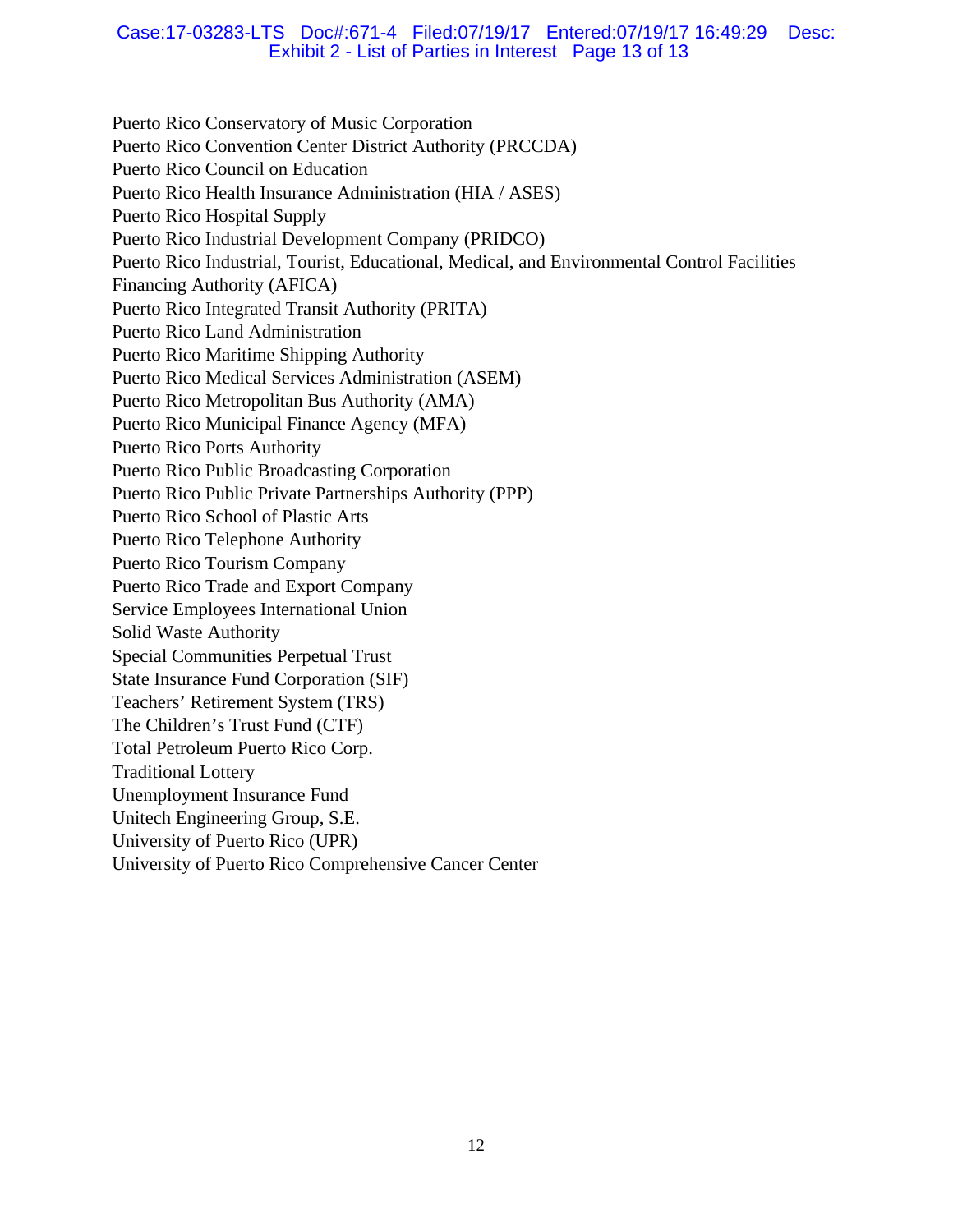Case:17-03283-LTS Doc#:671-5 Filed:07/19/17 Entered:07/19/17 16:49:29 Desc: Exhibit B - Proposed Order Page 1 of 4

# *Exhibit B*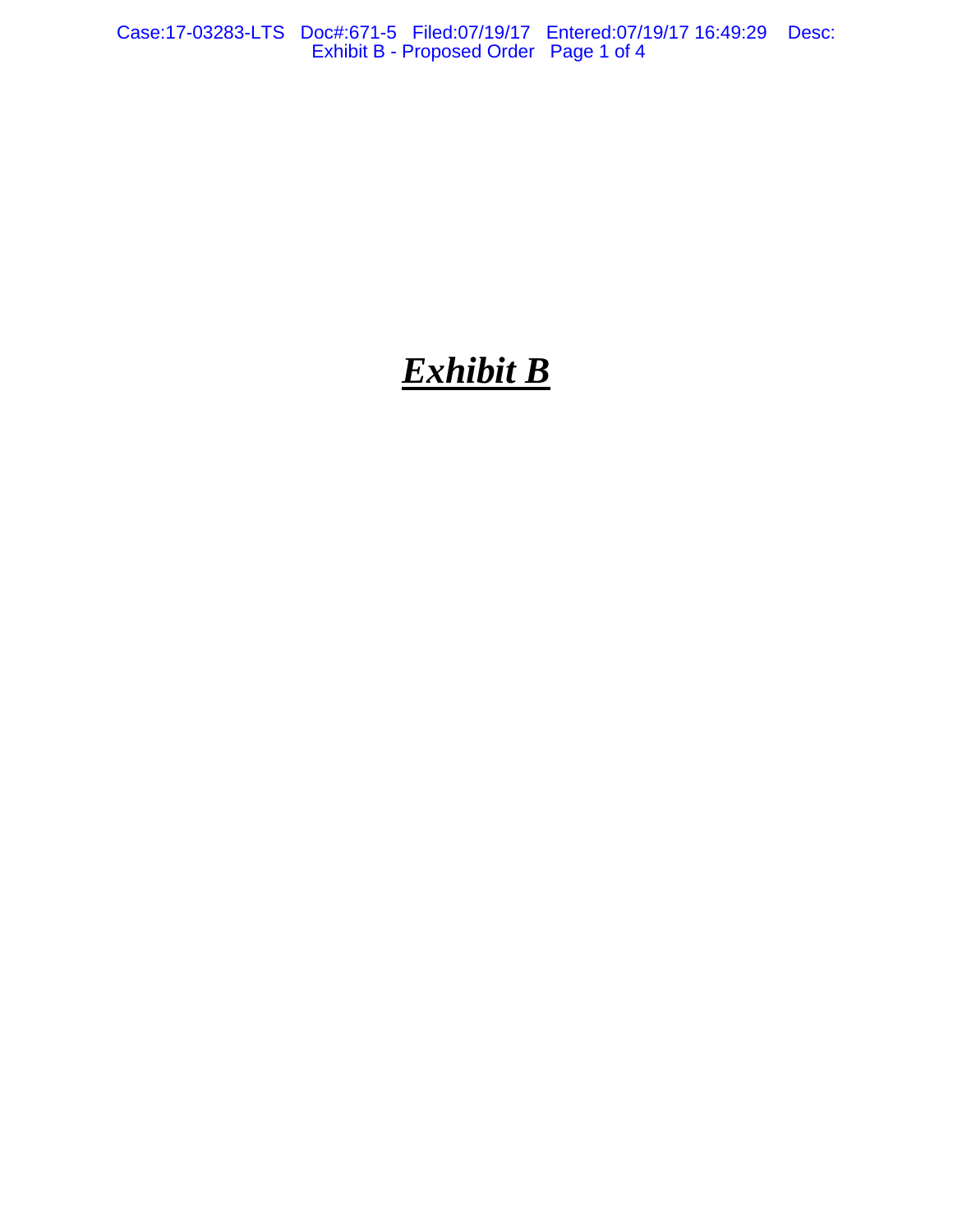# **IN THE UNITED STATES DISTRICT COURT FOR THE DISTRICT OF PUERTO RICO**

In re:

1

THE FINANCIAL OVERSIGHT AND MANAGEMENT BOARD FOR PUERTO RICO,

PROMESA Title III

No. 17 BK 3283-LTS

as representative of

THE COMMONWEALTH OF PUERTO RICO, *et al.*

Debtors.<sup>1</sup>

(Jointly Administered)

# **ORDER AUTHORIZING THE EMPLOYMENT OF SEGAL CONSULTING AS CONSULTANTS AND ACTUARIES FOR THE COMMITTEE OF RETIRED EMPLOYEES**

Upon the Application filed by the Official Committee of Retired Employees of Puerto Rico

(the "**Retiree Committee**") in these Title III Cases for entry of an order to employ Segal Consulting ("**Segal**") as consultants and actuaries for the Retiree Committee effective as of June 27, 2017, pursuant to sections 105(a) and 1103(a) of title 11 of the United States Code (the "**Bankruptcy Code**"), made applicable to these cases pursuant to section 301(a) of the *Puerto* 

*Rico Oversight, Management, and Economic Stability Act* ("**PROMESA**"), 48 U.S.C. § 2161(a);<sup>2</sup>

<sup>&</sup>lt;sup>1</sup> The Debtors in these jointly-administered PROMESA title III cases (these "Title III Cases"), along with each Debtor's respective title III case number listed as a bankruptcy case number due to software limitations and the last four (4) digits of each Debtor's federal tax identification number, as applicable, are: (i) Commonwealth of Puerto Rico (Bankruptcy Case No. 17 BK 3283-LTS) (Last Four Digits of Federal Tax ID: 3481); (ii) Puerto Rico Sales Tax Financing Corporation (Bankruptcy Case No. 17 BK 3284) (Last Four Digits of Federal Tax ID: 8474); (iii) Puerto Rico Highways and Transportation Authority (Bankruptcy Case No. 17 BK 3567-LTS) (Last Four Digits of Federal Tax ID: 3808); and (iv) Employees Retirement System of the Government of the Commonwealth of Puerto Rico (Bankruptcy Case No. 17 BK 3566-LTS) (Last Four Digits of Federal Tax ID: 9686).

<sup>&</sup>lt;sup>2</sup> PROMESA is codified at 48 U.S.C. §§ 2101–2241. Unless otherwise noted, all Bankruptcy Code sections cited in this Order are made applicable to these Title III Cases by section 301(a) of PROMESA.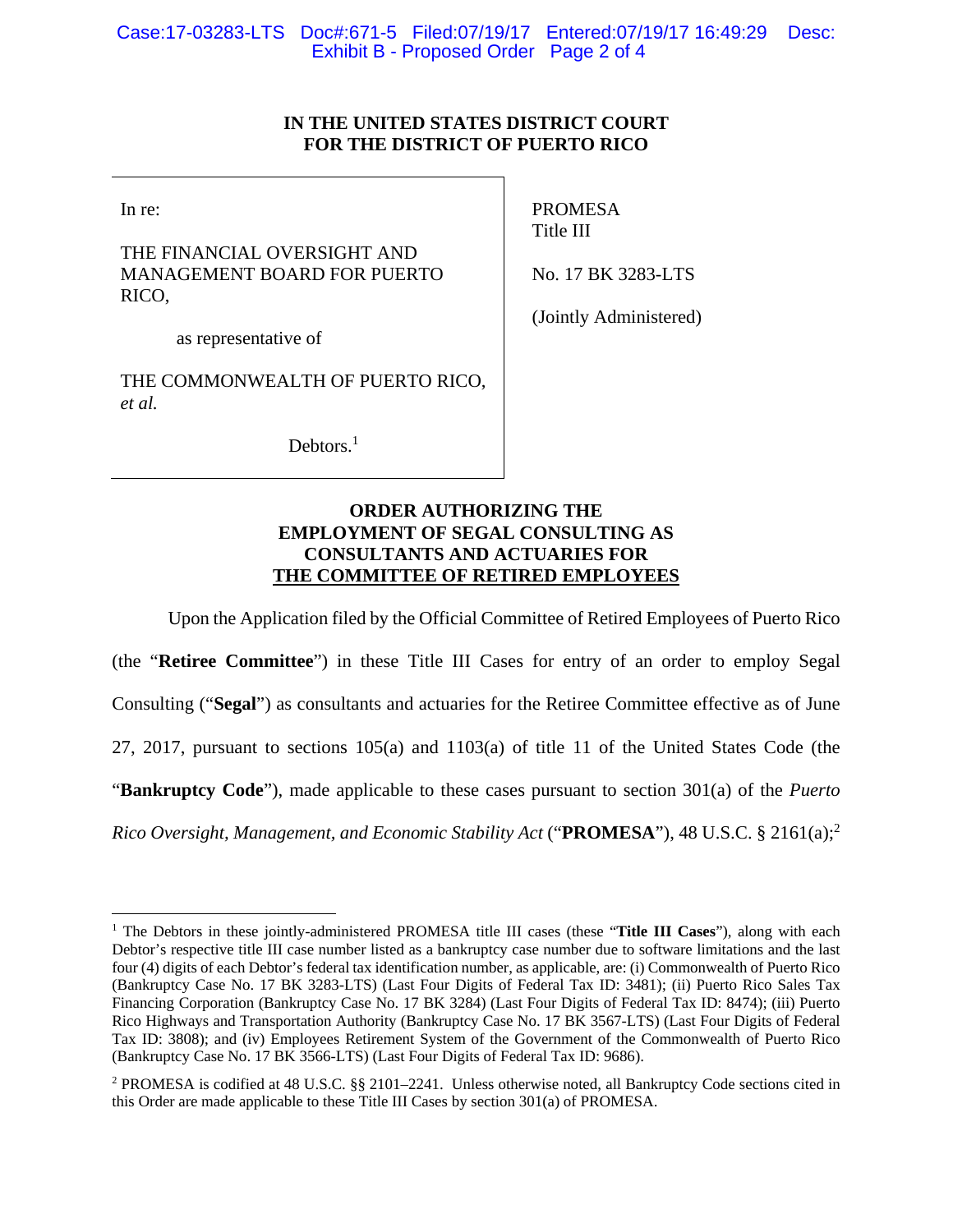#### Case:17-03283-LTS Doc#:671-5 Filed:07/19/17 Entered:07/19/17 16:49:29 Desc: Exhibit B - Proposed Order Page 3 of 4

and upon the Declaration of Kim Nicholl in Support of the Application (the "**Nicholl Declaration**"); and the Court having heard the statements of counsel in support of the relief requested therein and at a hearing thereon (the "**Hearing**"); and the Court finding that (a) the Court has subject matter jurisdiction over this matter pursuant to PROMESA section 306(a), (b) Segal does not hold or represent any interest materially adverse to the Retiree Committee with respect to matters for which Segal is to be employed, and (c) the Retiree Committee's employment of Segal is in the best interest of the Retiree Committee; and the Court finding that notice of the Application given by the Retiree Committee was sufficient under the circumstances and that no other or further notice is necessary; and the Court being fully advised in the premises and having determined that the legal and factual bases set forth in the Application, the Nicholl Declaration, and at the Hearing on the Application establish just cause for the relief herein granted; it is hereby:

### ORDERED, ADJUDGED AND DECREED THAT:

1. The Application is GRANTED, as set forth herein.

2. The Retiree Committee is authorized, pursuant to section 1103(a) of the Bankruptcy Code, to employ Segal as its consultants and actuaries in these Title III Cases in accordance with the terms and conditions set forth in the Application, effective as of June 27, 2017.

3. Segal shall be entitled to allowance and payment of compensation for professional services rendered and reimbursement of expenses incurred in connection with these Title III Cases as an administrative priority expense under section 503(b) of the Bankruptcy Code pursuant to any procedures established and required by PROMESA, this Court, and the United States Trustee.

4. The Retiree Committee is authorized and empowered to take all actions necessary to implement the relief granted in this Order.

5. The terms and conditions of this Order shall be immediately effective and

2